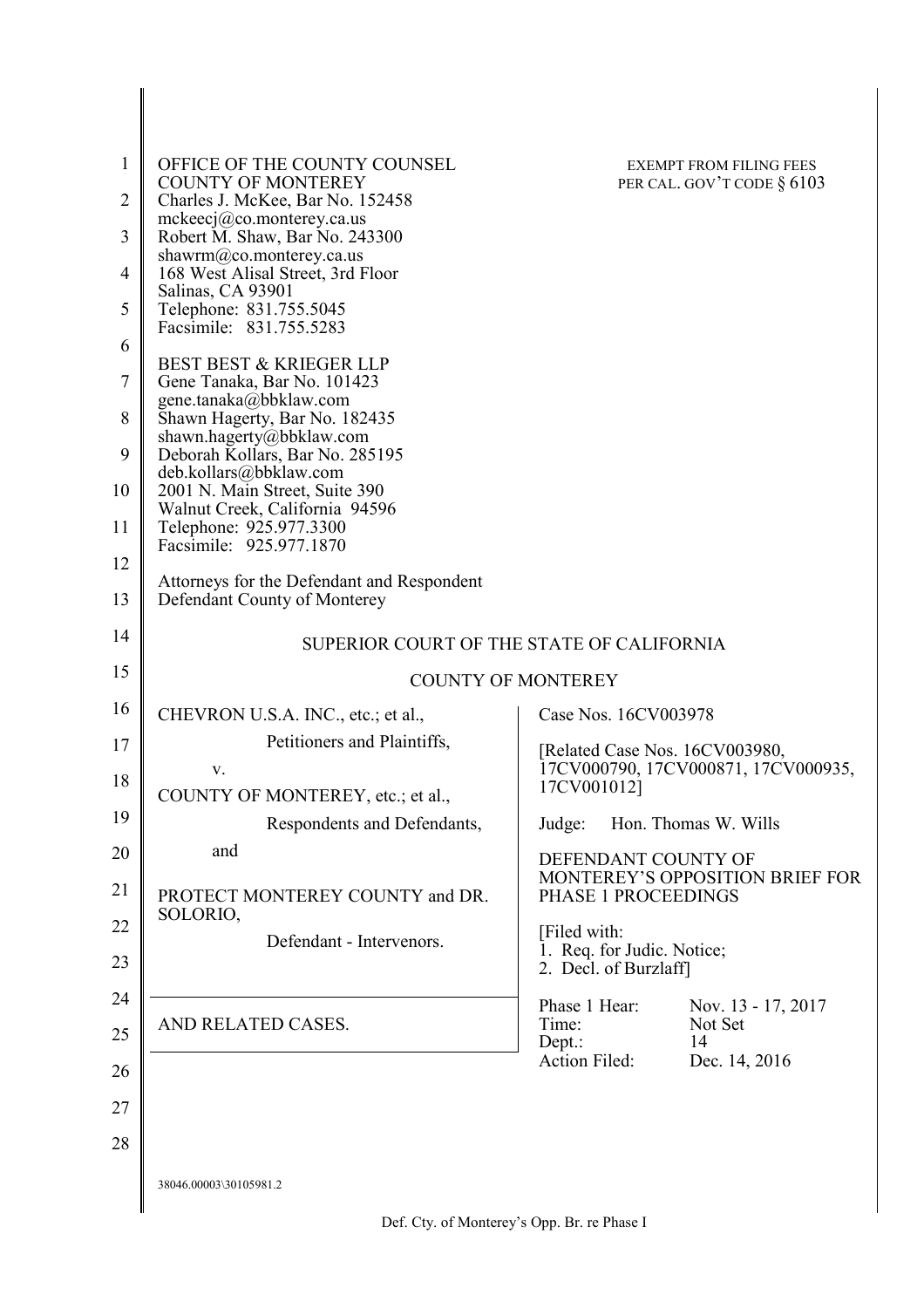|                |           | <b>TABLE OF CONTENTS</b>                                               |      |
|----------------|-----------|------------------------------------------------------------------------|------|
|                |           |                                                                        | Page |
| 1.             |           |                                                                        |      |
| 2.             |           |                                                                        |      |
|                | A.        | THE COURT HAS A DUTY TO GIVE MEASURE Z A PRACTICAL                     |      |
|                | <b>B.</b> | THE VOTERS EXERCISE THEIR CONSTITUTIONAL RIGHT TO                      |      |
|                | $C$ .     | SIGNIFICANT EXISTING OPERATIONS MAY CONTINUE UNDER                     |      |
|                |           | (1)                                                                    |      |
|                |           | (2)                                                                    |      |
|                |           | Impoundment or Injection for Purposes Other than Storage or<br>(3)     |      |
|                |           | Replacement Wells that Do Not Increase the Total Number of<br>(4)      |      |
|                | D.        | MEASURE CONTAINS CONSTITUTIONAL SAFEGUARDS 10                          |      |
| 3 <sub>1</sub> |           | MEASURE Z IS NOT PREEMPTED BY STATE OR FEDERAL LAW  11                 |      |
|                | A.        | COURTS MAY NOT LIGHTLY PRESUME STATE PREEMPTION                        |      |
|                | <b>B.</b> | COURTS PRESUME FEDERAL PREEMPTION DOES NOT APPLY  13                   |      |
|                | $C$ .     | MEASURE Z IS NOT PREEMPTED BY STATE LAW 14                             |      |
|                |           | Local Land Use Authority May Prohibit Oil and Gas Operations 14<br>(1) |      |
|                |           | Measure Z Does Not Duplicate or Contradict State Statutes 15<br>(2)    |      |
|                |           | (3)                                                                    |      |
|                |           | (i)                                                                    |      |
|                |           | (ii)                                                                   |      |
|                |           | (iii)                                                                  |      |
|                |           |                                                                        |      |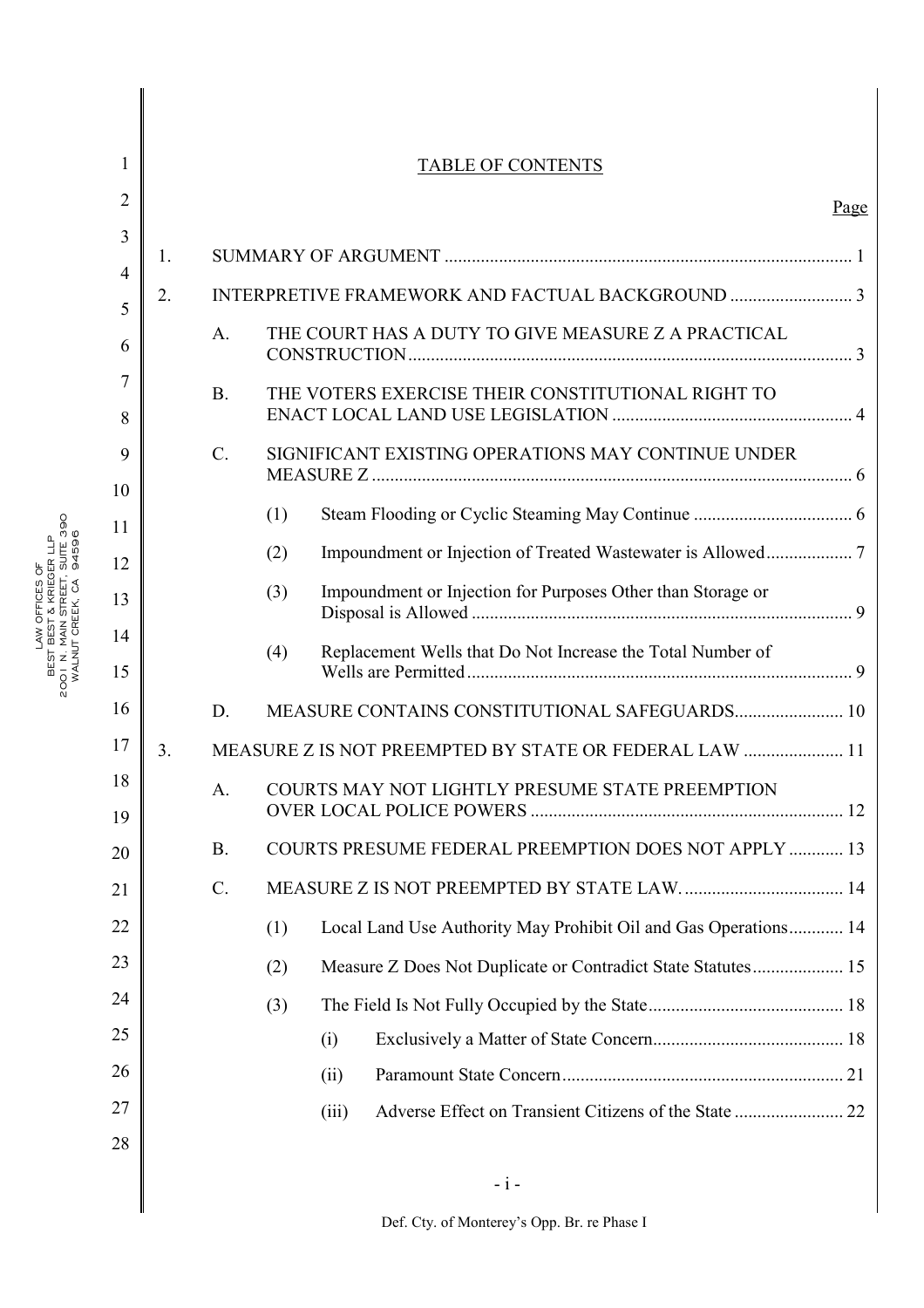| 1              |    |             | <b>TABLE OF CONTENTS</b>                               |      |
|----------------|----|-------------|--------------------------------------------------------|------|
| $\overline{2}$ |    |             | (continued)                                            | Page |
| 3              |    | D.          |                                                        |      |
| $\overline{4}$ |    |             | (1)                                                    |      |
| 5              |    |             | (2)                                                    |      |
| 6              |    |             | (3)                                                    |      |
| 7              |    | $E_{\cdot}$ | IF ONE OF MEASURE Z'S LAND USE PROVISIONS IS INVALID,  |      |
| 8              |    |             | THE DOCTRINE OF SEVERABILITY PRESERVES THE VALID       |      |
| 9              |    |             |                                                        |      |
| 10             | 4. |             | MEASURE Z DOES NOT CONSTITUTE AN UNCONSTITUTIONAL      |      |
| 11             |    | A.          | A FACIAL TAKINGS CLAIM REQUIRES THAT THE LEGISLATIVE   |      |
| 12             |    |             |                                                        |      |
| 13             |    | <b>B</b> .  | PLAINTIFFS HAVE NOT SUFFERED A "COMPLETE ELIMINATION   |      |
| 14             |    | $C_{\cdot}$ |                                                        |      |
| 15             |    |             | MEASURE Z'S ADMINISTRATIVE PROCEDURES ALSO BAR A       |      |
| 16<br>17       |    | D.          | MEASURE Z ON ITS FACE DOES NOT IMPAIR PLAINTIFFS'      |      |
| 18             | 5. |             | MEASURE Z MEETS THE SINGLE-SUBJECT REQUIREMENT  41     |      |
| 19             |    | A.          | AN INITIATIVE'S PROVISIONS MUST ONLY BE "REASONABLY    |      |
| 20<br>21       |    | <b>B</b> .  | MEASURE Z'S LAND USE PROVISIONS ARE "REASONABLY        |      |
| 22             |    | $C_{\cdot}$ | NEITHER THE PROPRIETY NOR THE COMPLEXITY OF MEASURE    |      |
| 23             |    |             |                                                        |      |
| 24             | 6. |             | MEASURE Z SATISFIES ALL DUE PROCESS REQUIREMENTS 46    |      |
| 25             |    | A.          | MEASURE Z DOES NOT VIOLATE SUBSTANTIVE DUE PROCESS  47 |      |
| 26             |    | <b>B.</b>   | MEASURE DOES NOT VIOLATE PROCEDURAL DUE PROCESS  49    |      |
| 27             | 7. |             |                                                        |      |
| 28             |    |             |                                                        |      |
|                |    |             | $-ii -$                                                |      |
|                |    |             |                                                        |      |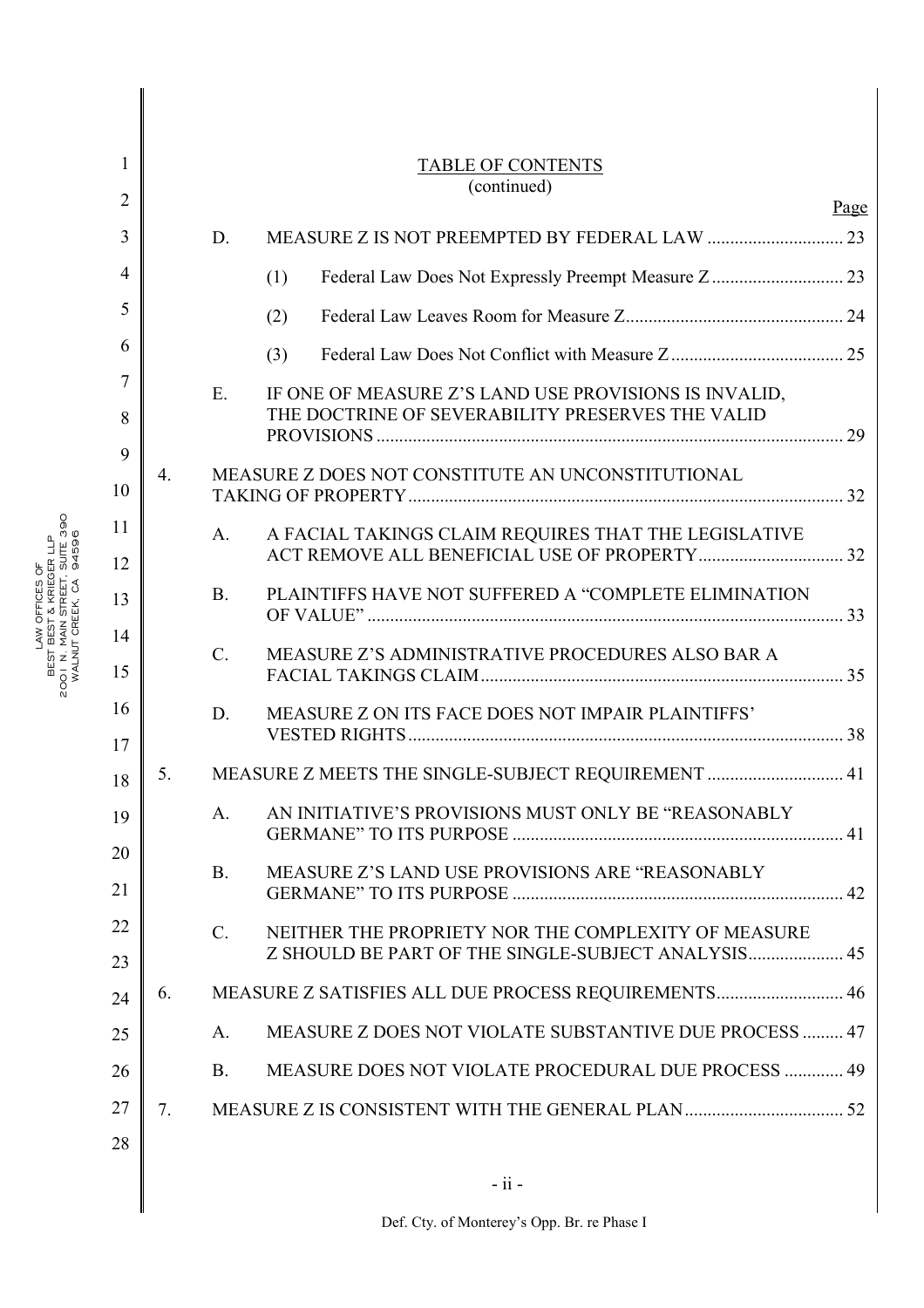| 1                   |    |                | <b>TABLE OF CONTENTS</b>                                                                  |      |
|---------------------|----|----------------|-------------------------------------------------------------------------------------------|------|
| $\overline{2}$      |    |                | (continued)                                                                               | Page |
| 3<br>$\overline{4}$ |    | A <sub>1</sub> | THE GENERAL PLAN AMENDMENTS REQUIRED BY MEASURE Z                                         |      |
| 5                   |    | <b>B.</b>      | MEASURE Z, SECTION 7(F), DIRECTS THE BOARD OF<br>SUPERVISORS TO MAKE AMENDMENTS TO ENSURE |      |
| 6<br>7              |    | $C_{\cdot}$    | MEASURE Z IS CONSISTENT WITH THE PUBLIC SERVICES AND                                      |      |
| 8                   | 8. |                | FINDINGS ARE NOT REQUIRED TO FIND MEASURE Z VALID  56                                     |      |
| 9<br>10             | 9. |                |                                                                                           |      |
| 11                  |    |                |                                                                                           |      |
| 12                  |    |                |                                                                                           |      |
| 13                  |    |                |                                                                                           |      |
| 14                  |    |                |                                                                                           |      |
| 15                  |    |                |                                                                                           |      |
| 16                  |    |                |                                                                                           |      |
| 17                  |    |                |                                                                                           |      |
| 18                  |    |                |                                                                                           |      |
| 19                  |    |                |                                                                                           |      |
| $20\,$              |    |                |                                                                                           |      |
| 21                  |    |                |                                                                                           |      |
| 22                  |    |                |                                                                                           |      |
| 23                  |    |                |                                                                                           |      |
| 24                  |    |                |                                                                                           |      |
| 25                  |    |                |                                                                                           |      |
| 26                  |    |                |                                                                                           |      |
| $27\,$              |    |                |                                                                                           |      |
| 28                  |    |                |                                                                                           |      |
|                     |    |                | $\textbf{-}$ iii $\textbf{-}$                                                             |      |
|                     |    |                |                                                                                           |      |

LAW OFFICES OF BEST BEST & KRIEGER LLP LAW OFFICES OF<br>2001 N. MAIN STRECER LLP<br>2001 N. MAIN STRECT, SUITE 390<br>WALNUT CREEK, CA 94596 01 N. MAIN STREET, SUITE 390 WALNUT CREEK, CA 94596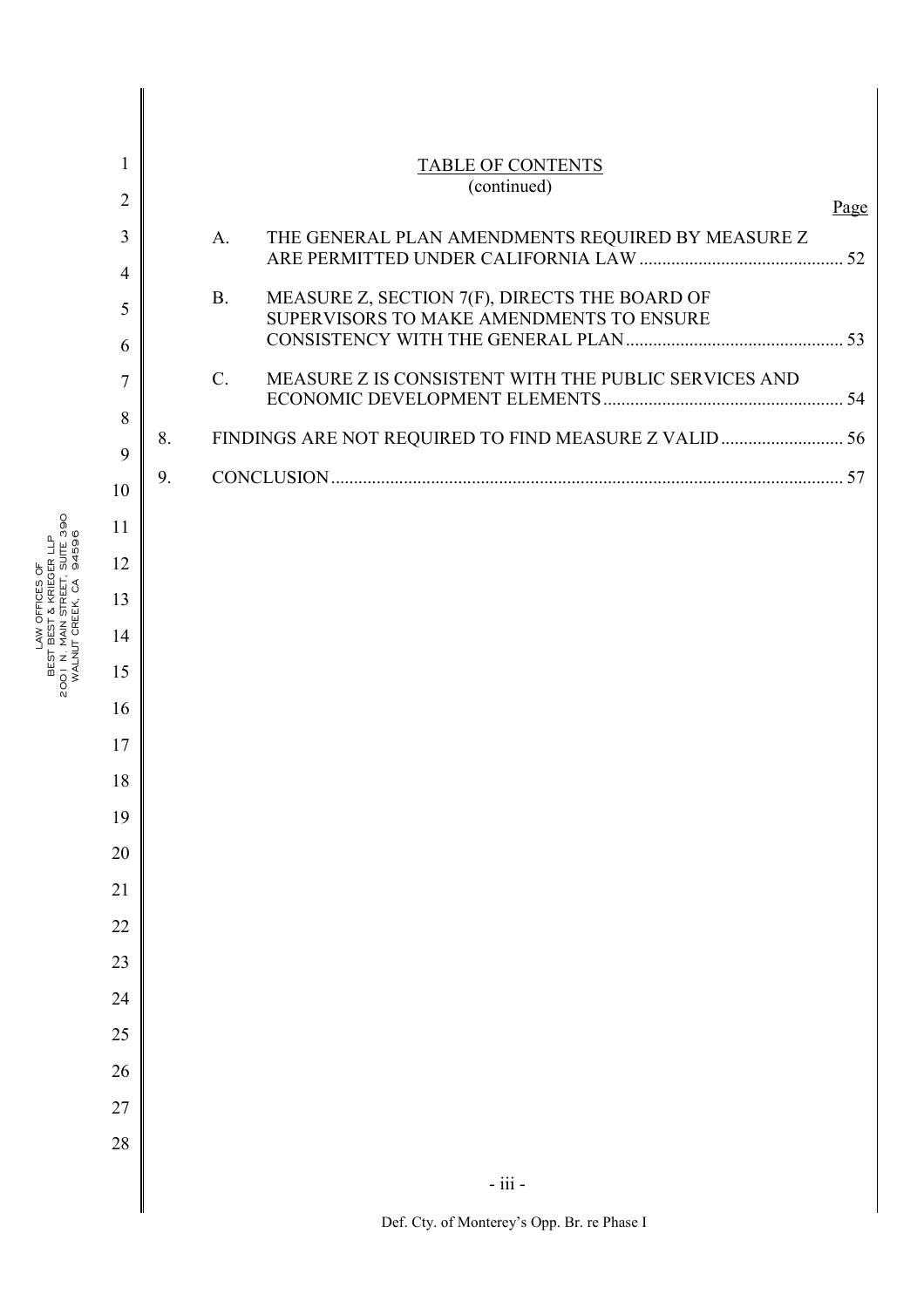| $\overline{2}$<br><b>State Cases</b><br>4<br>20th Century Ins. v. Garamendi,<br>Agins v. City of Tiburon,<br>6<br>Amador Valley Joint Union High Sch. Dist. v. State Bd. of Equalization,<br>9<br>Associated Home Builders of the Greater Eastbay, Inc. v. City of Livermore,<br>10<br>Avco Community Developers, Inc. v. South Coast Regional Commission,<br>12 | Page  |
|------------------------------------------------------------------------------------------------------------------------------------------------------------------------------------------------------------------------------------------------------------------------------------------------------------------------------------------------------------------|-------|
|                                                                                                                                                                                                                                                                                                                                                                  |       |
|                                                                                                                                                                                                                                                                                                                                                                  |       |
|                                                                                                                                                                                                                                                                                                                                                                  |       |
|                                                                                                                                                                                                                                                                                                                                                                  |       |
|                                                                                                                                                                                                                                                                                                                                                                  |       |
|                                                                                                                                                                                                                                                                                                                                                                  |       |
|                                                                                                                                                                                                                                                                                                                                                                  |       |
| Barlow v. Davis,                                                                                                                                                                                                                                                                                                                                                 |       |
| Bath Petroleum Storage, Inc. v. Sovas,                                                                                                                                                                                                                                                                                                                           |       |
| Beverly Oil Co. v. Los Angeles,                                                                                                                                                                                                                                                                                                                                  |       |
|                                                                                                                                                                                                                                                                                                                                                                  |       |
| Birkenfeld v. City of Berkeley,                                                                                                                                                                                                                                                                                                                                  |       |
| Borikas v. Alameda Unified School Dist.,                                                                                                                                                                                                                                                                                                                         |       |
|                                                                                                                                                                                                                                                                                                                                                                  |       |
| <u>Bronco Wine Co. v. Jolly,</u>                                                                                                                                                                                                                                                                                                                                 |       |
| Brosnahan v. Brown,                                                                                                                                                                                                                                                                                                                                              |       |
| Building Industry Assn. v. City of Camarillo,                                                                                                                                                                                                                                                                                                                    |       |
|                                                                                                                                                                                                                                                                                                                                                                  | $-i-$ |

# LAW OFFICES OF BEST BEST & KRIEGER LLP LAW OFFICES OF<br>2001 N. MAIN STRECER LLP<br>2001 N. MAIN STRECT, SUITE 390<br>WALNUT CREEK, CA 94596 01 N. MAIN STREET, SUITE 390 WALNUT CREEK, CA 94596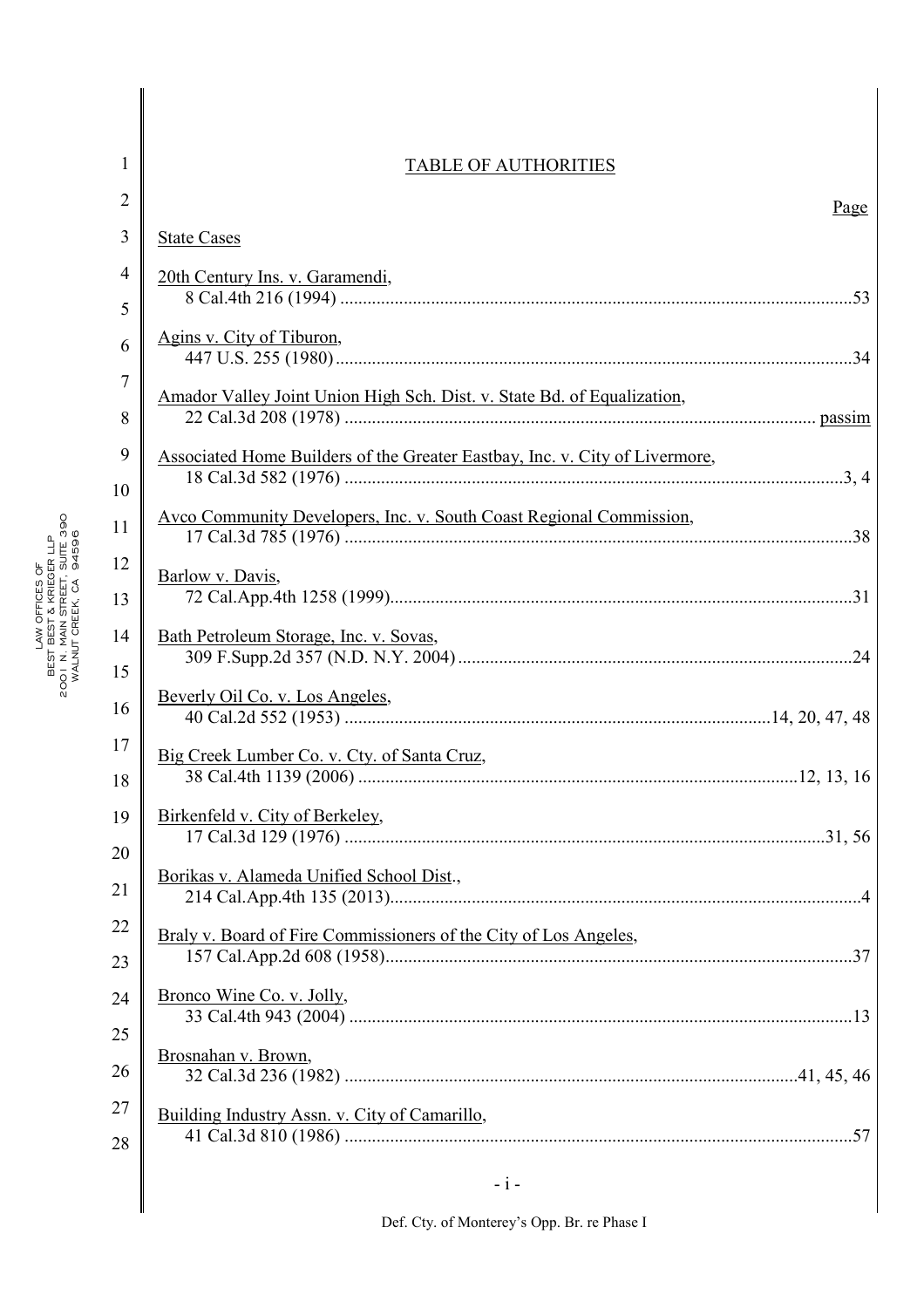| 1              | <b>TABLE OF AUTHORIES</b>                                                   |
|----------------|-----------------------------------------------------------------------------|
| $\overline{2}$ | (continued)<br>Page                                                         |
| 3              | Calfarm Inc. Co. v. Deukmejian,                                             |
| 4              |                                                                             |
| 5              | California Redevelopment Assn. v. Matosantos,                               |
| 6              | California Trial Lawyers Assn. v. Eu,                                       |
| 7              |                                                                             |
| 8              | California v. ARC America Corp,                                             |
| 9              |                                                                             |
| 10             | Candid Enterprises, Inc. v. Grossmont Union High School Dist.,              |
| 11             | Capital Cities Cable, Inc. v. Crisp,                                        |
| 12             |                                                                             |
| 13             | Carrier v. Robbins,                                                         |
| 14<br>15       | Chandis Sec. Co. v. City of Dana Point,                                     |
| 16             | Chem. Specialties Mfrs. Ass'n v. Deukmejian,                                |
| 17             |                                                                             |
| 18             | Citizens for Planning Responsibility v. County of San Luis Obispo,          |
| 19             | City and County of San Francisco v. Farrell,                                |
| $20\,$         |                                                                             |
| 21             | City of Riverside v. Inland Empire Patients Health & Wellness Center, Inc., |
| 22             |                                                                             |
| 23             | Consolidated Rock Products Co. v. City of Los Angeles,                      |
| 24             |                                                                             |
| 25             | Cormier v. County of San Luis Obispo,                                       |
| 26             | County of Nevada v. McMillen,                                               |
| 27             |                                                                             |
| 28             |                                                                             |
|                | $-ii$                                                                       |
|                |                                                                             |

 $\parallel$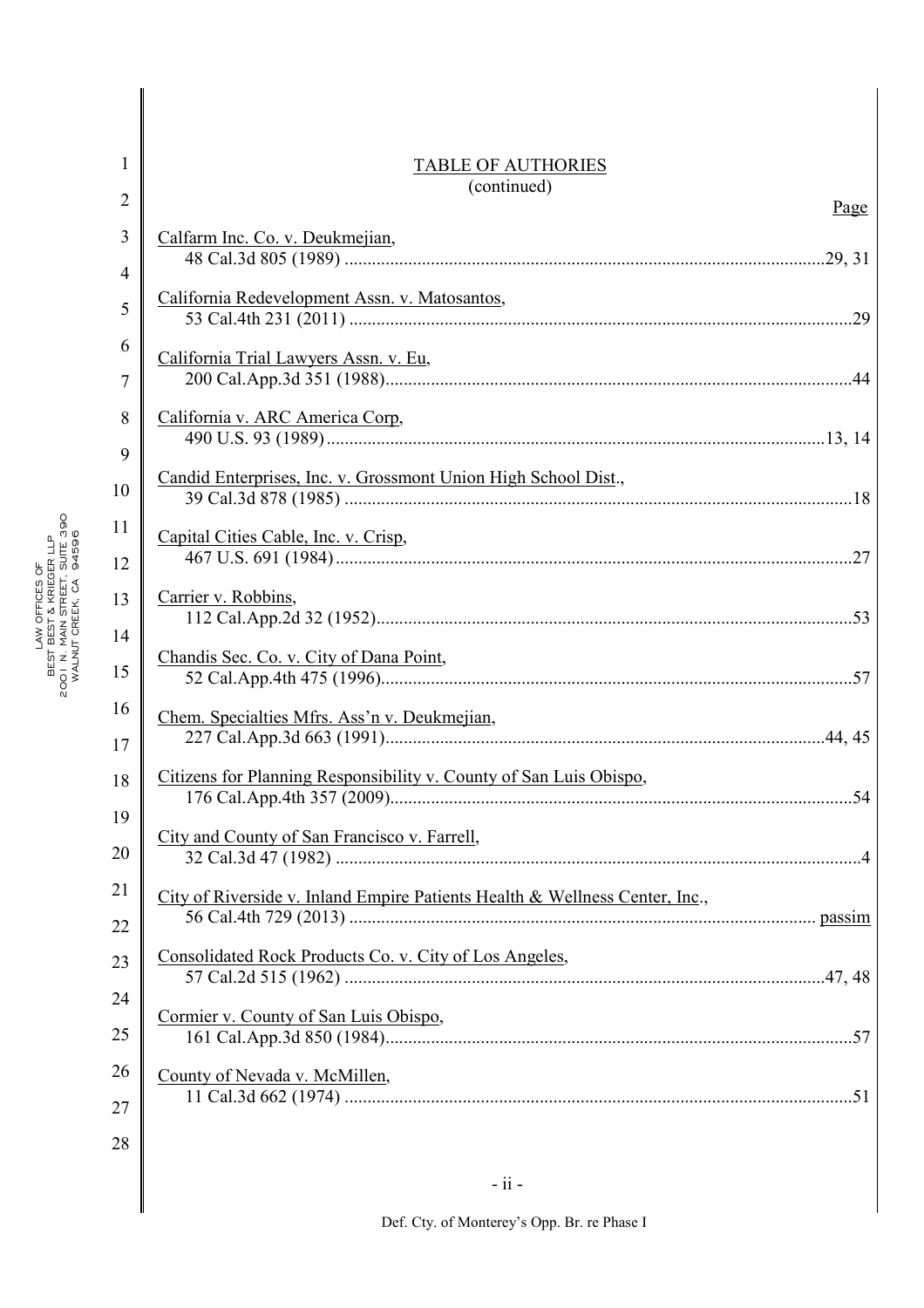| 1                   | <b>TABLE OF AUTHORIES</b>                                  |  |
|---------------------|------------------------------------------------------------|--|
| $\overline{2}$      | (continued)<br>Page                                        |  |
| 3<br>$\overline{4}$ | Crosby v. National Foreign Trade Council,                  |  |
| 5                   | DeVita v. County of Napa,                                  |  |
| 6<br>$\overline{7}$ | Elysium Inst. v. Cty. of Los Angeles,                      |  |
| 8<br>9              | EQT Production Co. v. Wender,                              |  |
| 10                  | Evangelatos v. Superior Court,                             |  |
| 11<br>12            | Fiscal v. City and County of San Francisco,                |  |
| 13                  | Friel v. County of Los Angeles,                            |  |
| 14<br>15            | Friends of the Eel River v. North Coast R.R. Auth. Auth.,  |  |
| 16<br>17            | Galvan v. Superior Court of San Francisco,                 |  |
| 18                  | Gerken v. Fair Political Practices Comm'n,                 |  |
| 19<br>20            | Grayned v. City of Rockford,                               |  |
| 21<br>22            | Great Western Shows v. County of Los Angeles,              |  |
| 23                  | Hermosa Beach Stop Oil Coalition v. City of Hermosa Beach, |  |
| 24<br>25            | Herzberg v. County of Plumas,                              |  |
| 26                  | Higgins v. Santa Monica,                                   |  |
| 27<br>28            |                                                            |  |
|                     | - iii -                                                    |  |
|                     |                                                            |  |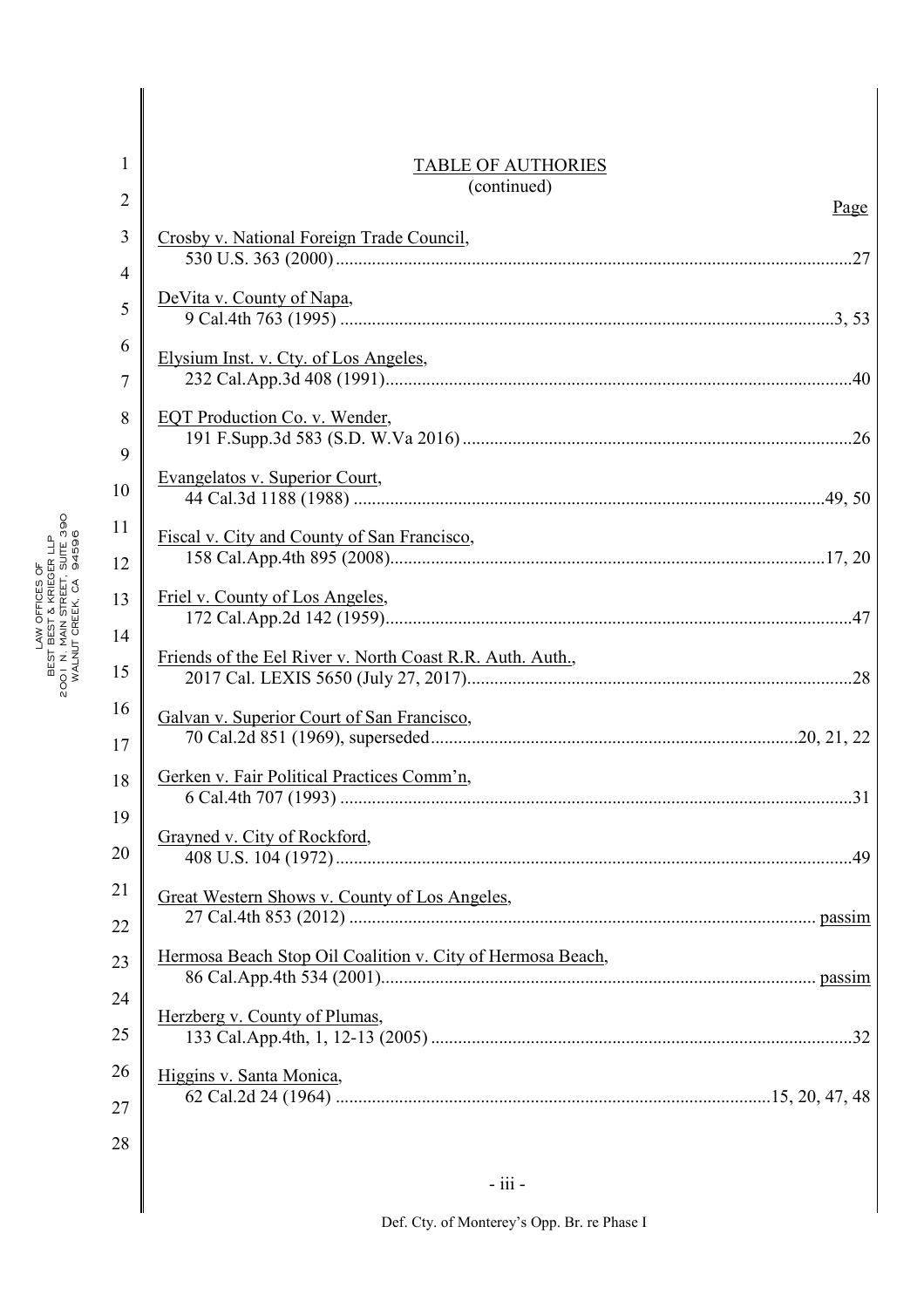| 1              | <b>TABLE OF AUTHORIES</b>                                    |  |
|----------------|--------------------------------------------------------------|--|
| $\overline{2}$ | (continued)<br>Page                                          |  |
| 3              | Hillsborough County v. Automated Medical Laboratories, Inc., |  |
| $\overline{4}$ |                                                              |  |
| 5              | Hodel v. Va. Surface Mining & Reclamation Assn.,             |  |
| 6              | Kavanau v. Santa Monica Rent Control Board,                  |  |
| 7              |                                                              |  |
| 8              | Kawaoka v. City of Arroyo Grande,                            |  |
| 9              |                                                              |  |
| 10             | Keystone Bituminous Coal Assn. v. DeBenedictis,              |  |
| 11             | Legislature of the State of Cal. v. Eu,                      |  |
| 12             |                                                              |  |
| 13             | Lingle v. Chevron U.S.A. Inc.,                               |  |
| 14             |                                                              |  |
| 15             | Livingston Rock & Gavel Co. v. Cty. of Los Angeles,          |  |
| 16<br>17       | Los Angeles v. Gage,                                         |  |
| 18             | Lucas v. S.C. Coastal Council,                               |  |
| 19             | Mervynne v. Acker,                                           |  |
| 20             |                                                              |  |
| 21             | MHC Financing Limited Partnership Two v. City of Santee,     |  |
| 22             |                                                              |  |
| 23             | Miller v. Board of Public Works,                             |  |
| 24             |                                                              |  |
| 25             | Mills v. County of Trinity,                                  |  |
| 26             | Oneok, Inc. v. Learjet, Inc.,                                |  |
| 27             |                                                              |  |
| 28             |                                                              |  |
|                | $-iv -$                                                      |  |
|                |                                                              |  |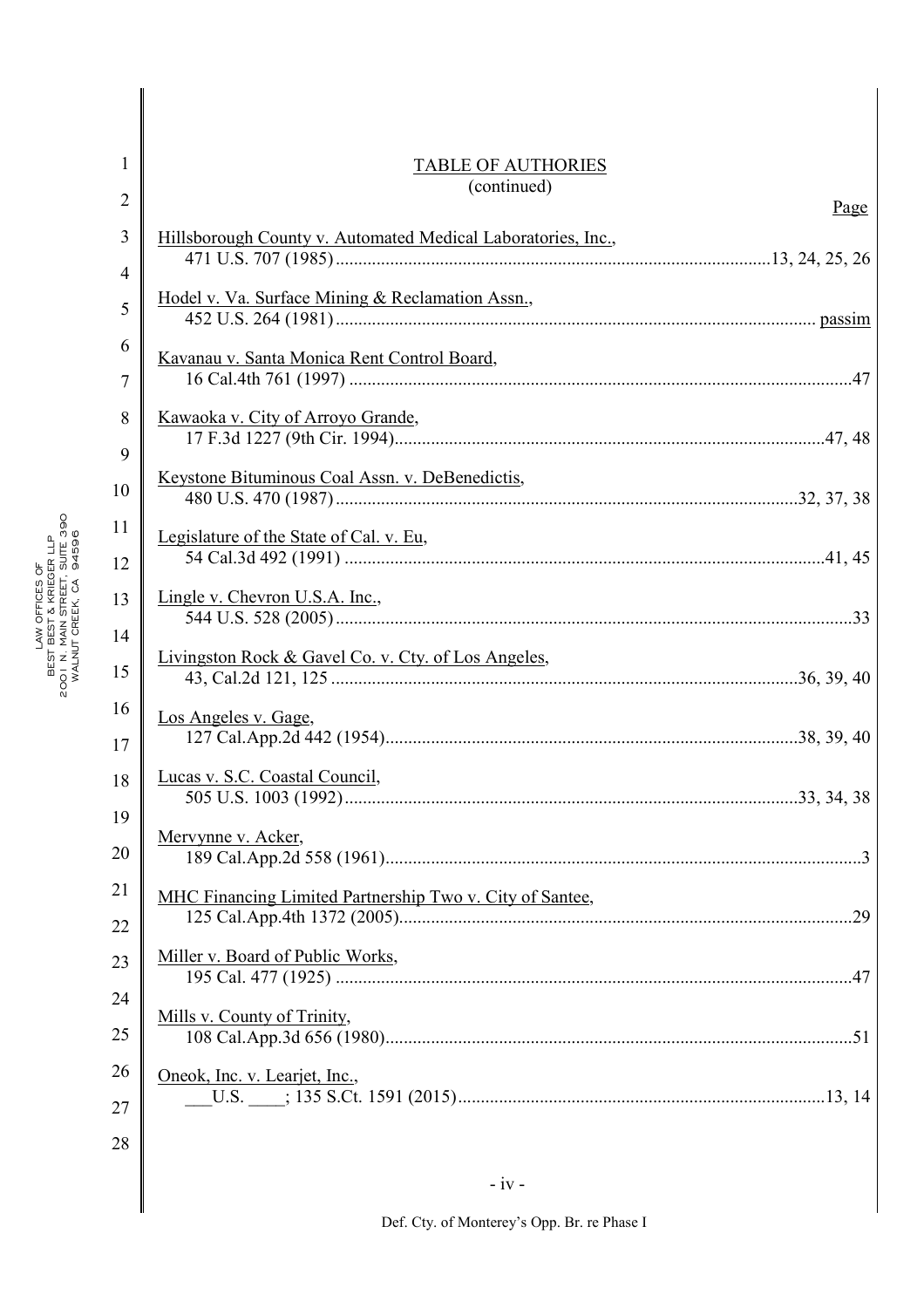| 1              | <b>TABLE OF AUTHORIES</b>                                             |  |
|----------------|-----------------------------------------------------------------------|--|
| $\overline{2}$ | (continued)<br>Page                                                   |  |
| 3              | Pacific Gas & Electric Co. v. State Energy Resources Conservation &   |  |
| 4              | Development Comm'n,                                                   |  |
| 5              | Penn Central Transportation Co. v. New York City,                     |  |
| 6              |                                                                       |  |
| 7              | Pennsylvania Coal Co. v. Mahon,                                       |  |
| 8              | People v. iMERGENT, Inc.,                                             |  |
| 9              |                                                                       |  |
| 10             | Quesada v. Herb Thyme Farms, Inc.,                                    |  |
| 11             |                                                                       |  |
| 12             | Riegel v. Medtronic, Inc.,                                            |  |
| 13             | San Diego Bldg. Contractors Assn. v. City Council,                    |  |
| 14             |                                                                       |  |
| 15             | San Mateo Cty. Coastal Landowners' Ass'n v. City of Napa,             |  |
| 16             | San Remo Hotel v. City & Cty. of San Francisco,                       |  |
| 17             |                                                                       |  |
| 18<br>19       | Santa Barbara School Dist. v. Superior Court of Santa Barbara County, |  |
| 20             |                                                                       |  |
| 21             | Senate of the State of California v. Jones,                           |  |
| 22             | Shea Homes Limited Partnership v. Cty. of Alameda,                    |  |
| 23             |                                                                       |  |
| 24             | Sherwin-Williams Co. v. City of Los Angeles,                          |  |
| 25             | Suter v. City of Lafayette,                                           |  |
| 26             |                                                                       |  |
| 27             | Tahoe-Sierra Preservation Council v. Tahoe Regional Planning Agency,  |  |
| 28             |                                                                       |  |
|                |                                                                       |  |

 $\parallel$ 

- v -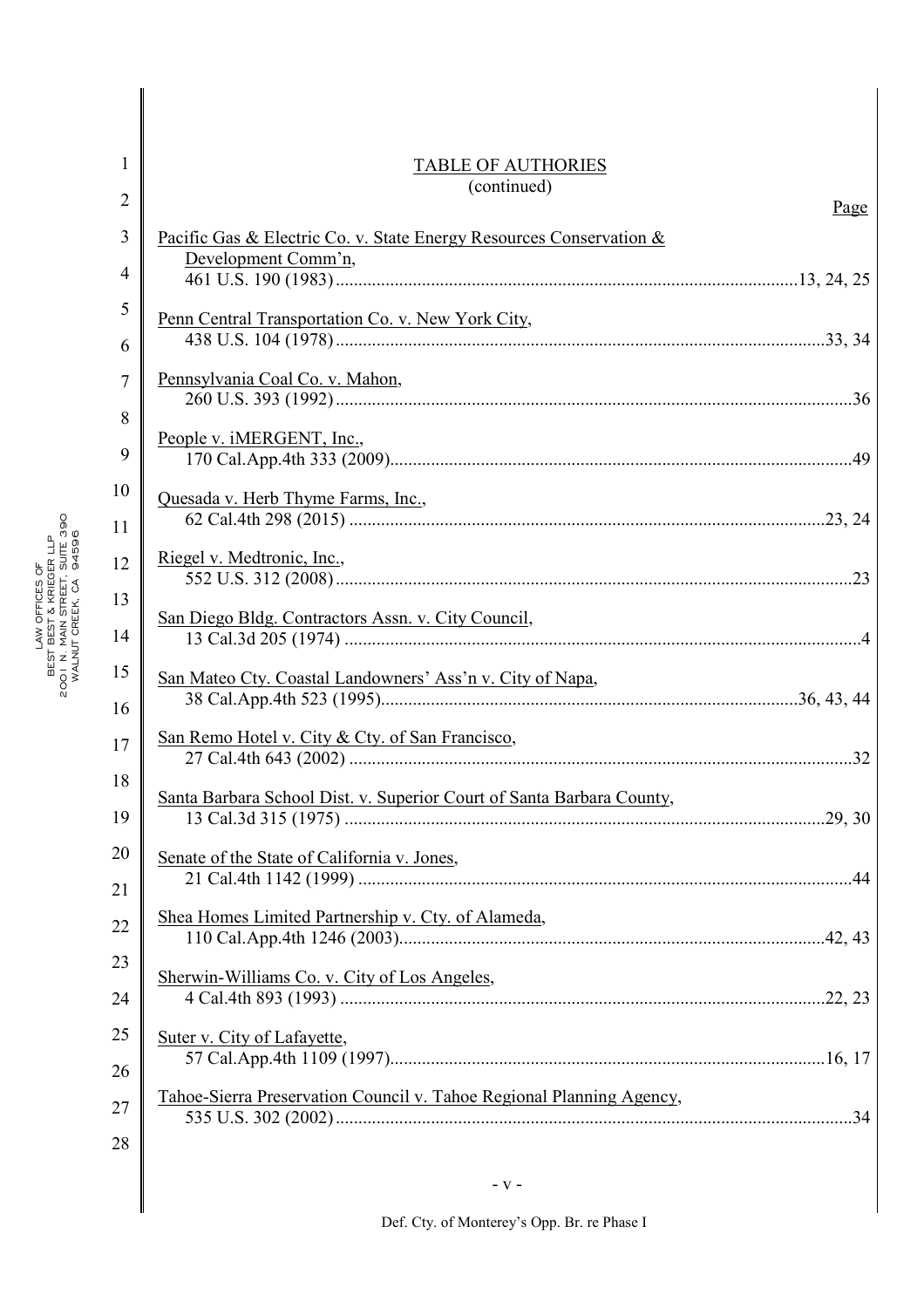| 1              | <b>TABLE OF AUTHORIES</b>                                                                     |  |
|----------------|-----------------------------------------------------------------------------------------------|--|
| $\overline{2}$ | (continued)<br><u>Page</u>                                                                    |  |
| $\overline{3}$ | United Business Commission v. City of San Diego,                                              |  |
| $\overline{4}$ |                                                                                               |  |
| 5              | United States v. Locke,                                                                       |  |
| 6              | United States v. O'Brien,                                                                     |  |
| $\overline{7}$ |                                                                                               |  |
| 8<br>9         | United States v. Salerno,                                                                     |  |
| 10             | Urban Renewal Agency v. Cal. Coastal Zone Conservation Commission,                            |  |
| 11             |                                                                                               |  |
| 12             | Village of Hoffman Estates v. Flipside, Hoffman Estates, Inc.,                                |  |
| 13             | Waste Resource Technologies v. Dept. of Pub. Health of the City and Cty. of San<br>Francisco, |  |
| 14             |                                                                                               |  |
| 15             | Whistler Invs., Inc. v. Depository Trust & Clearing Corp.,                                    |  |
| 16             | Williamson County Regional Planning Comm'n v. Hamilton Bank,                                  |  |
| 17             |                                                                                               |  |
| 18             | <b>Statutes</b>                                                                               |  |
| 19             |                                                                                               |  |
| 20<br>21       |                                                                                               |  |
| 22             |                                                                                               |  |
| 23             |                                                                                               |  |
| 24             |                                                                                               |  |
| 25             |                                                                                               |  |
| 26             |                                                                                               |  |
| 27             |                                                                                               |  |
| 28             |                                                                                               |  |

 $\mathsf{l}$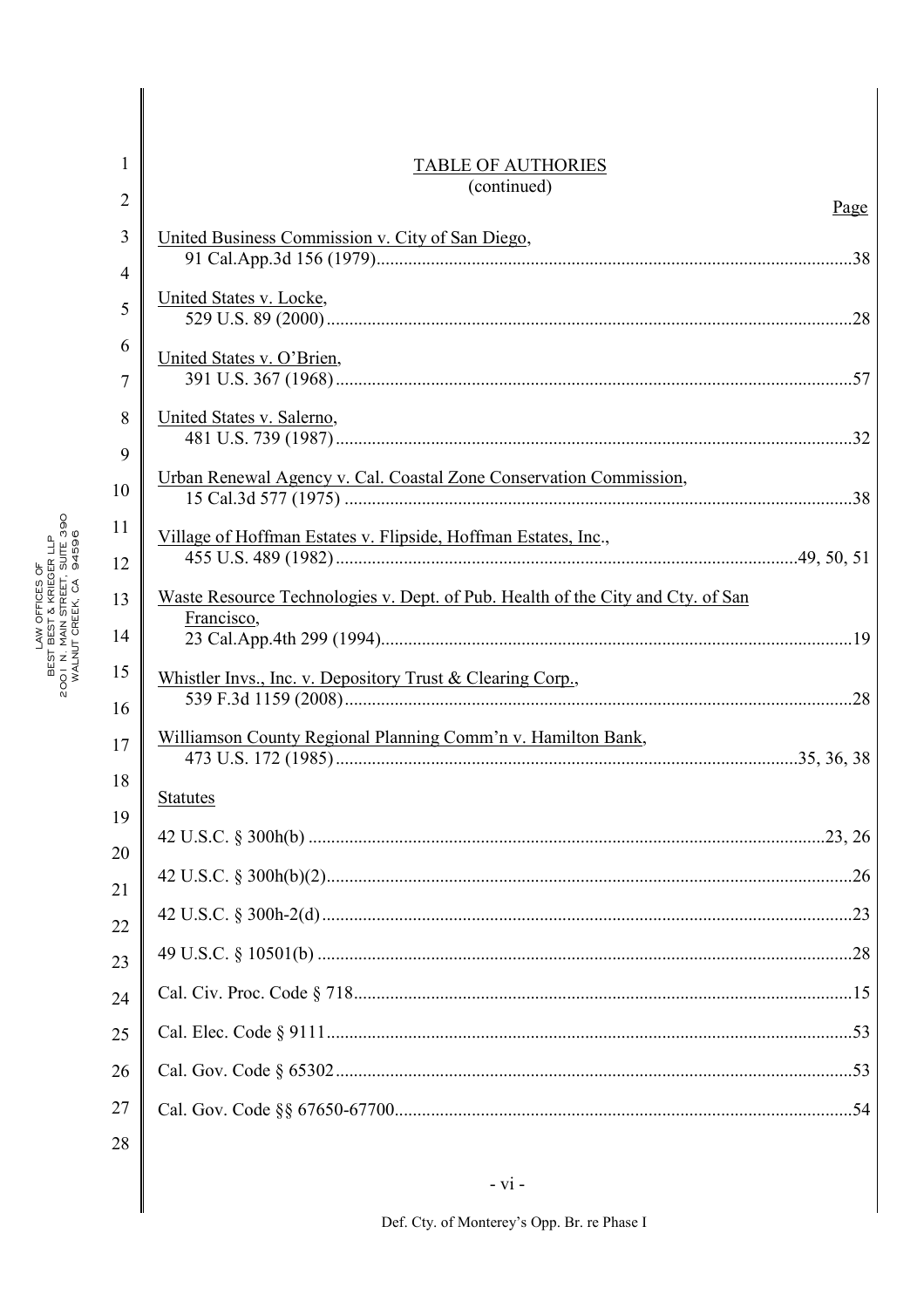| 1        | <b>TABLE OF AUTHORIES</b>        |
|----------|----------------------------------|
| 2        | (continued)<br><u>Page</u>       |
| 3        |                                  |
| 4        |                                  |
| 5        |                                  |
| 6        |                                  |
| 7        |                                  |
| 8        |                                  |
| 9        |                                  |
| 10       |                                  |
| 11<br>12 |                                  |
| 13       |                                  |
| 14       |                                  |
| 15       |                                  |
| 16       |                                  |
| 17       |                                  |
| 18       |                                  |
| 19       |                                  |
| 20       | <b>Constitutional Provisions</b> |
| 21       |                                  |
| 22       |                                  |
| 23       |                                  |
| 24       |                                  |
| 25       |                                  |
| 26       |                                  |
| 27<br>28 |                                  |
|          | $- vii -$                        |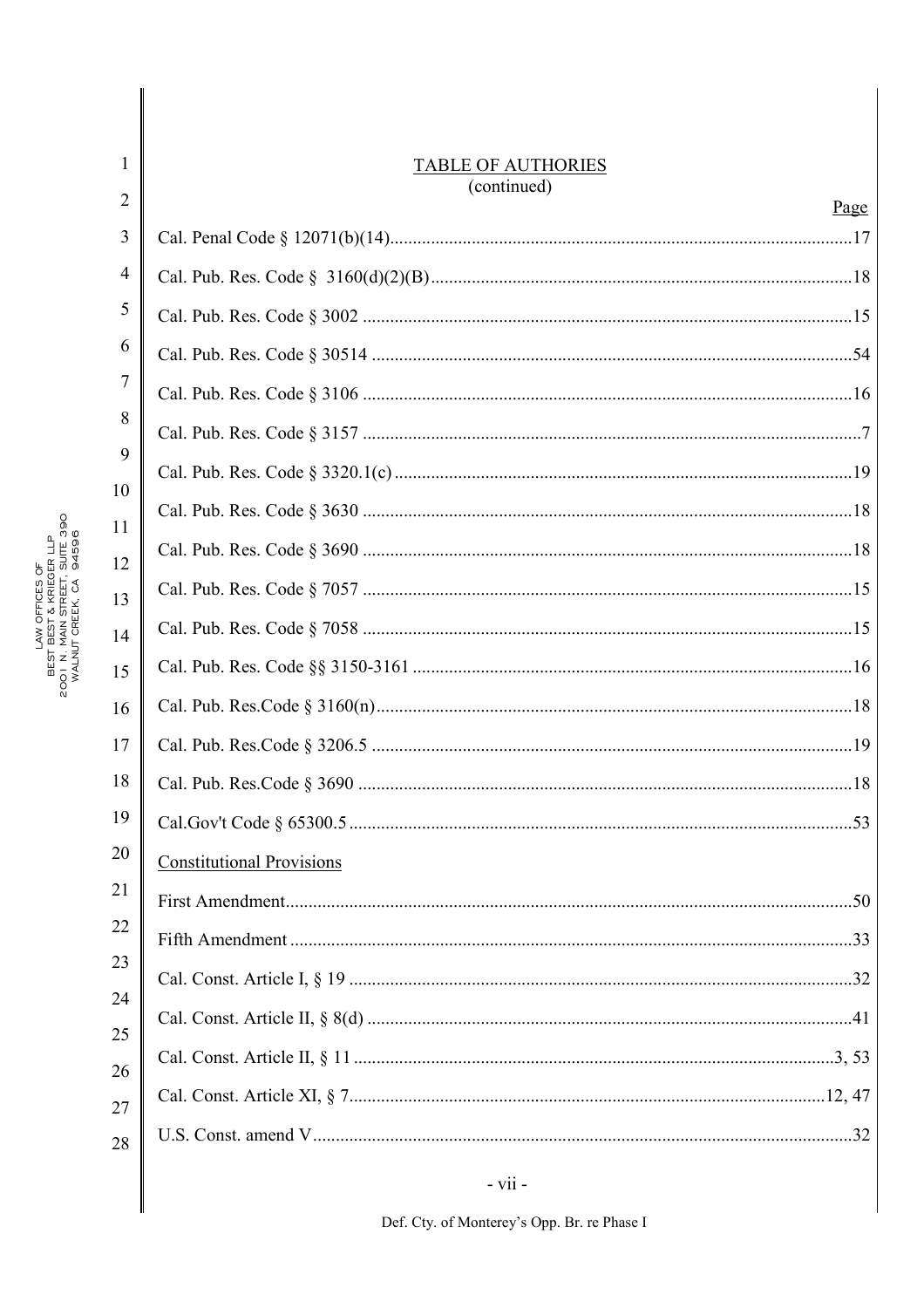| $\mathbf{1}$   | <b>TABLE OF AUTHORIES</b><br>(continued) |  |
|----------------|------------------------------------------|--|
| $\overline{2}$ | Page                                     |  |
| $\mathfrak{Z}$ |                                          |  |
| $\overline{4}$ | Other Authorities                        |  |
| 5              |                                          |  |
| 6              |                                          |  |
| 7              |                                          |  |
| 8              |                                          |  |
| 9              |                                          |  |
| 10             |                                          |  |
| 11             |                                          |  |
| 12             |                                          |  |
| 13             |                                          |  |
| 14<br>15       |                                          |  |
| 16             |                                          |  |
| 17             |                                          |  |
| 18             |                                          |  |
| 19             |                                          |  |
| 20             |                                          |  |
| 21             |                                          |  |
| 22             |                                          |  |
| 23             |                                          |  |
| 24             |                                          |  |
| 25             |                                          |  |
| 26             |                                          |  |
| 27             |                                          |  |
| 28             |                                          |  |
|                | - viii - $\,$                            |  |
|                |                                          |  |

LAW OFFICES OF BEST BEST & KRIEGER LLP LAW OFFICES OF<br>2001 N. MAIN STRECER LLP<br>2001 N. MAIN STRECT, SUITE 390<br>WALNUT CREEK, CA 94596 01 N. MAIN STREET, SUITE 390 WALNUT CREEK, CA 94596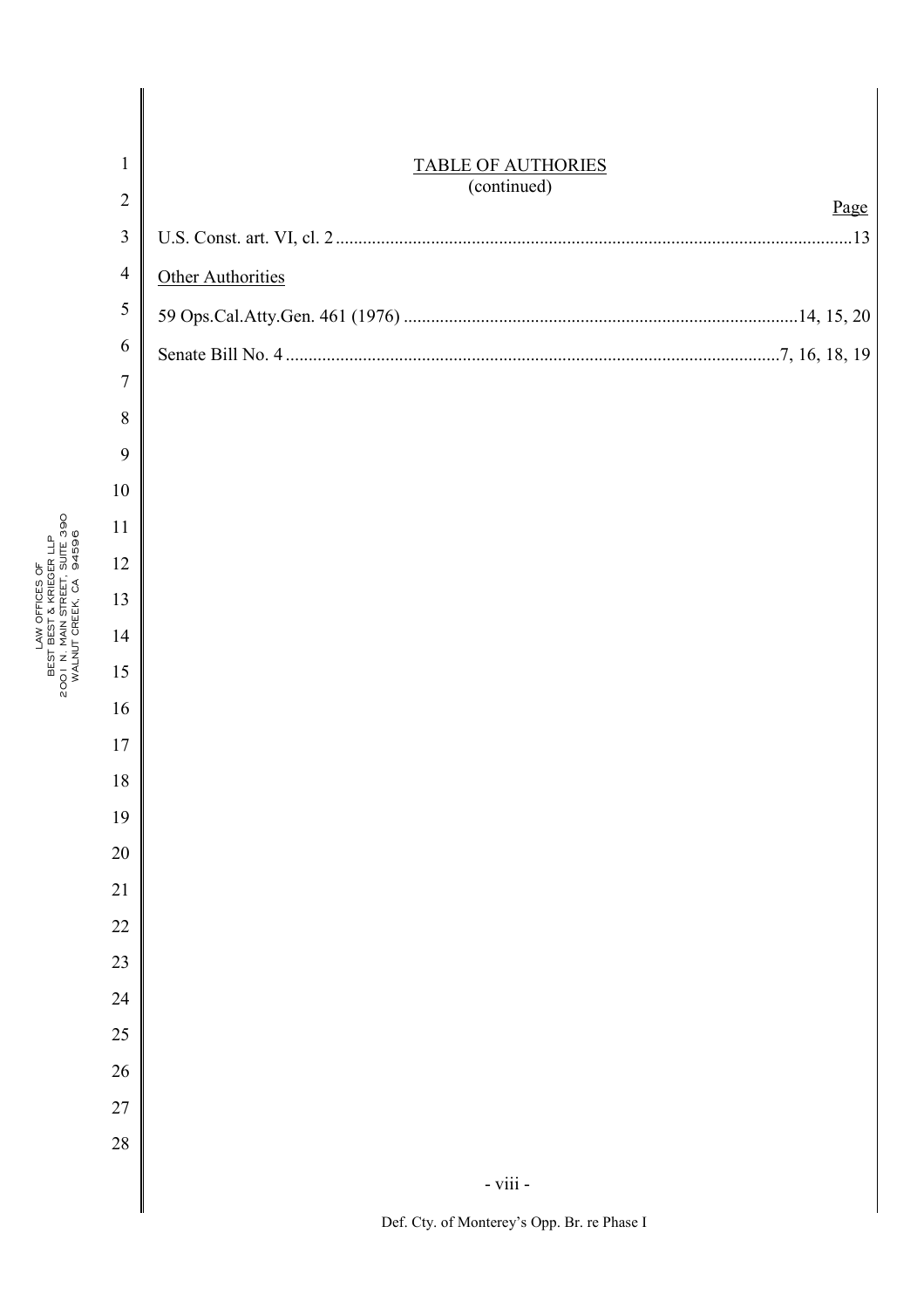## 1 2

### 1. SUMMARY OF ARGUMENT

3 4 5 6 7 8 9 10 11 12 Measure Z carefully balances protecting the environment with the rights of oil and gas producers, thereby placing it on firm legal ground. On November 8, 2016, the voters of Monterey County exercised their constitutional right to directly adopt local land use legislation by approving Measure Z, an initiative that prohibits certain oil and gas land uses in the County while maintaining land uses that allow for the continuation of existing oil and gas operations. Specifically, Measure Z affects the County's land use designations in three ways: (1) it prohibits land uses in support of hydraulic fracturing and acid well stimulation treatment; (2) it prohibits, subject to a reasonable amortization period, land uses in support of oil and gas wastewater injection and impoundment; and (3) it prohibits land uses in support of new oil and gas drilling.

13 14 15 16 17 In their zeal to nullify Measure Z, Plaintiffs ignore reasonable interpretations of the initiative that avoid legal concerns, and contrary to their own interests, urge interpretations of Measure Z that appear designed to prevent their own operations. But Measure Z can and must be construed liberally and practically to avoid annulling the voters' decision to enact these local land use decisions through the initiative process.

18 19 20 21 22 23 24 When interpreted correctly, Measure Z is not preempted by state or federal law because the state oil and gas statutes and the federal Safe Drinking Water Act expressly preserve the land use authority of local California jurisdictions. While those statutes set the minimum requirements for certain permits associated with oil and gas production, California and federal courts considering preemption have made clear that such standards do not mandate an absolute right to engage in oil and gas production. Therefore, Measure Z's land use limitations are not at odds with state or federal law.

25 26 27 28 Similarly, Measure Z does not constitute a facial taking of all beneficial use of Plaintiffs' property since a reasonable reading of its terms recognizes that Plaintiffs' existing operations may continue. Furthermore, Measure Z's administrative procedures for amortization of Plaintiffs' businesses, and its exemption for restrictions that might constitute a takings, require Plaintiffs to

 $38046.00003\backslash30105981.2$  - 1 -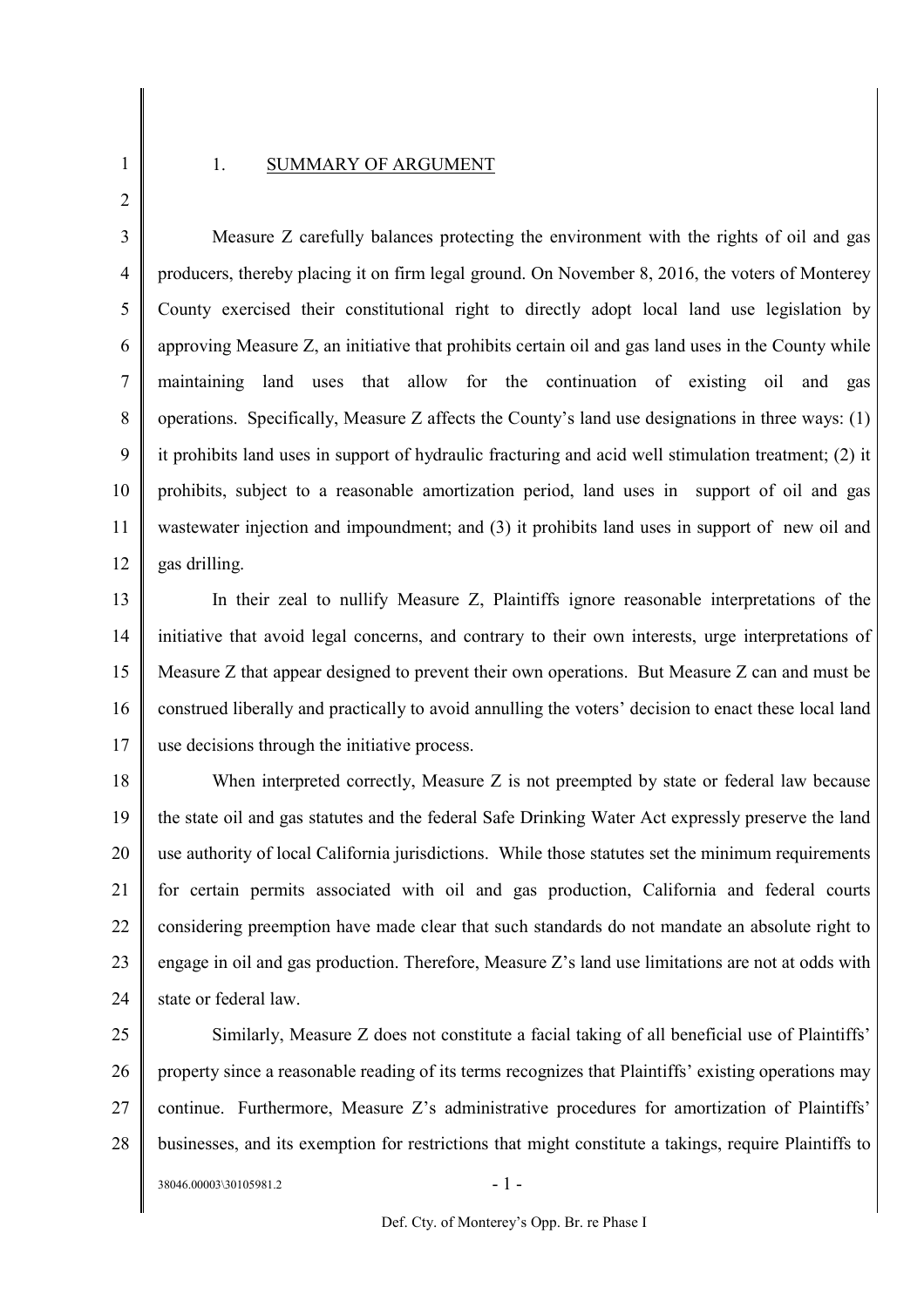1 exhaust their administrative remedies before their claims are ripe.

2 3 4 5 6 7 8 The single subject rule and due process claims may also be easily addressed. Each of the three land use restrictions described above seeks to reasonably limit certain oil and gas land uses activities to achieve the express purposes set forth in the initiative. Thus, there can be no doubt the provisions are reasonably germane to a common purpose as required by the single subject rule. Also, the exercise of land use authority to control oil and gas operations has been repeatedly held to be a proper exercise of a public agency's police powers and satisfies the legitimate state interests for due process purposes.

9 10 11 12 13 Furthermore, Plaintiffs' challenge that Measure Z is inconsistent with the County General Plan is directly contrary to the law and facts in this case. Legally, California courts have recognized that general plans may be amended by the voter initiative process. Factually, Measure Z requires the Board of Supervisors to make amendments to ensure consistency with the General Plan. Moreover, there is no evidence that Measure Z is inconsistent with the General Plan.

14 15 16 17 18 19 20 21 22 23 24 25 The law regarding the voter initiative process makes every presumption to validate the voters' decisions, and the cases interpreting facial challenges place a heavy burden upon such claims. This brief is based on this law, and in the following matter refutes each of Plaintiffs' arguments. Section 2 describes how the well established liberal legal and factual framework used to interpret Measure Z allows Plaintiffs' operations to continue. Section 3 explains how Measure Z is not preempted under state or federal law. Section 4 illustrates how the mere enactment of Measure Z does not take all beneficial use of Plaintiffs' property. Section 5 demonstrates that Measure Z's land use provisions serve a single subject to protect the environment. While Section 6 establishes that land use restrictions on oil and gas operations are a legitimate state interest for due process considerations. Section 7 shows that Measure Z is consistent with the General Plan, and finally, Section 8 explains how findings are not required for Measure Z. When read liberally, reasonably and practically, Measure Z withstands Plaintiffs' challenges and represents the

- 26
- 27
- 28

 $38046.00003\backslash30105981.2$  - 2 -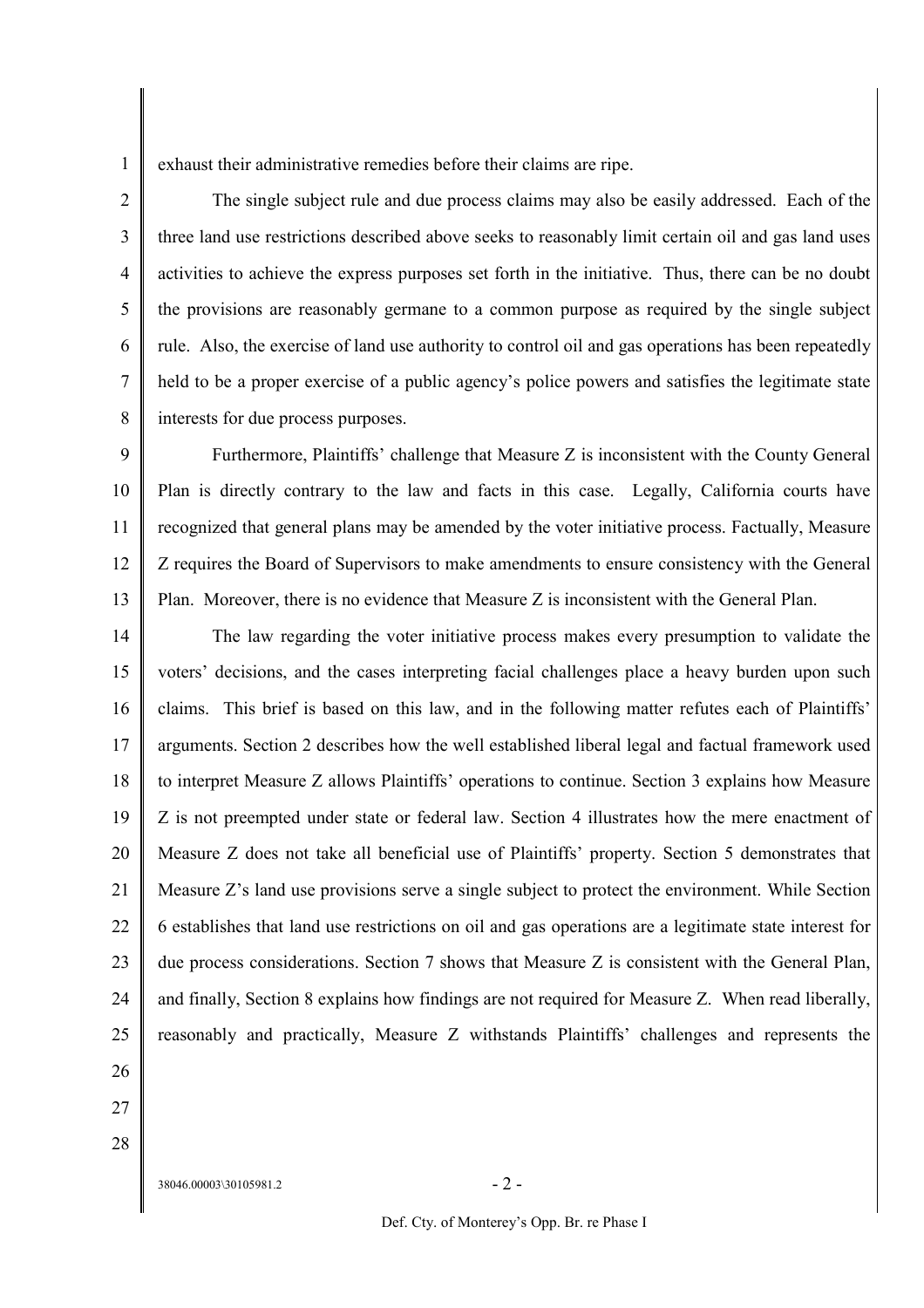| 1  | exercise by Monterey County's residents of "one of the most precious rights of our democratic          |
|----|--------------------------------------------------------------------------------------------------------|
| 2  | process." <sup>1</sup>                                                                                 |
| 3  |                                                                                                        |
| 4  | 2.<br>INTERPRETIVE FRAMEWORK AND FACTUAL BACKGROUND                                                    |
| 5  |                                                                                                        |
| 6  | Phase 1 of this case focuses on Plaintiffs' facial challenges to Measure Z. To assess such             |
| 7  | facial attacks to a voter adopted initiative, California courts employ a liberal construction of the   |
| 8  | initiative so that this important constitutional right is protected. In addition, because Phase 1 is   |
| 9  | limited to facial issues, the relevant background facts are limited to the plain language of the       |
| 10 | measure, and the process by which it was adopted by the voters. These matters are addressed            |
| 11 | below.                                                                                                 |
| 12 |                                                                                                        |
| 13 | THE COURT HAS A DUTY TO GIVE MEASURE Z A PRACTICAL<br>A.                                               |
| 14 | CONSTRUCTION                                                                                           |
| 15 |                                                                                                        |
| 16 | The local electorate's right to exercise the powers of initiative and referendum is                    |
| 17 | guaranteed by the California Constitution. Cal. Const. art. II, § 11; DeVita v. County of Napa, 9      |
| 18 | Cal.4th 763, 775 (1995). A court must apply a liberal construction in a challenge to an initiative     |
| 19 | to ensure that right "be not improperly annulled." Associated Home Builders of the Greater             |
| 20 | Eastbay, Inc. v. City of Livermore, 18 Cal.3d 582, 591 (1976); DeVita, at 776. "[C]ourts have          |
| 21 | described the initiative and referendum as articulating 'one of the most precious rights of our        |
| 22 | democratic process." Associated Home Builders, 18 Cal.3d at 591 (citing Mervynne v. Acker,             |
| 23 | 189 Cal.App.2d 558, 563 (1961)).                                                                       |
| 24 | The California Supreme Court has explained how to construe initiatives:                                |
| 25 | [A] n initiative measure should receive a practical construction, that                                 |
| 26 | its literal language may be disregarded to avoid absurd results and                                    |
| 27 | to fulfill the intent of the framers, and the ambiguities in the                                       |
| 28 | Associated Home Builders of the Greater Eastbay, Inc. v. City of Livermore, 18 Cal.3d 582, 591 (1976). |
|    | $-3-$<br>38046.00003\30105981.2                                                                        |
|    |                                                                                                        |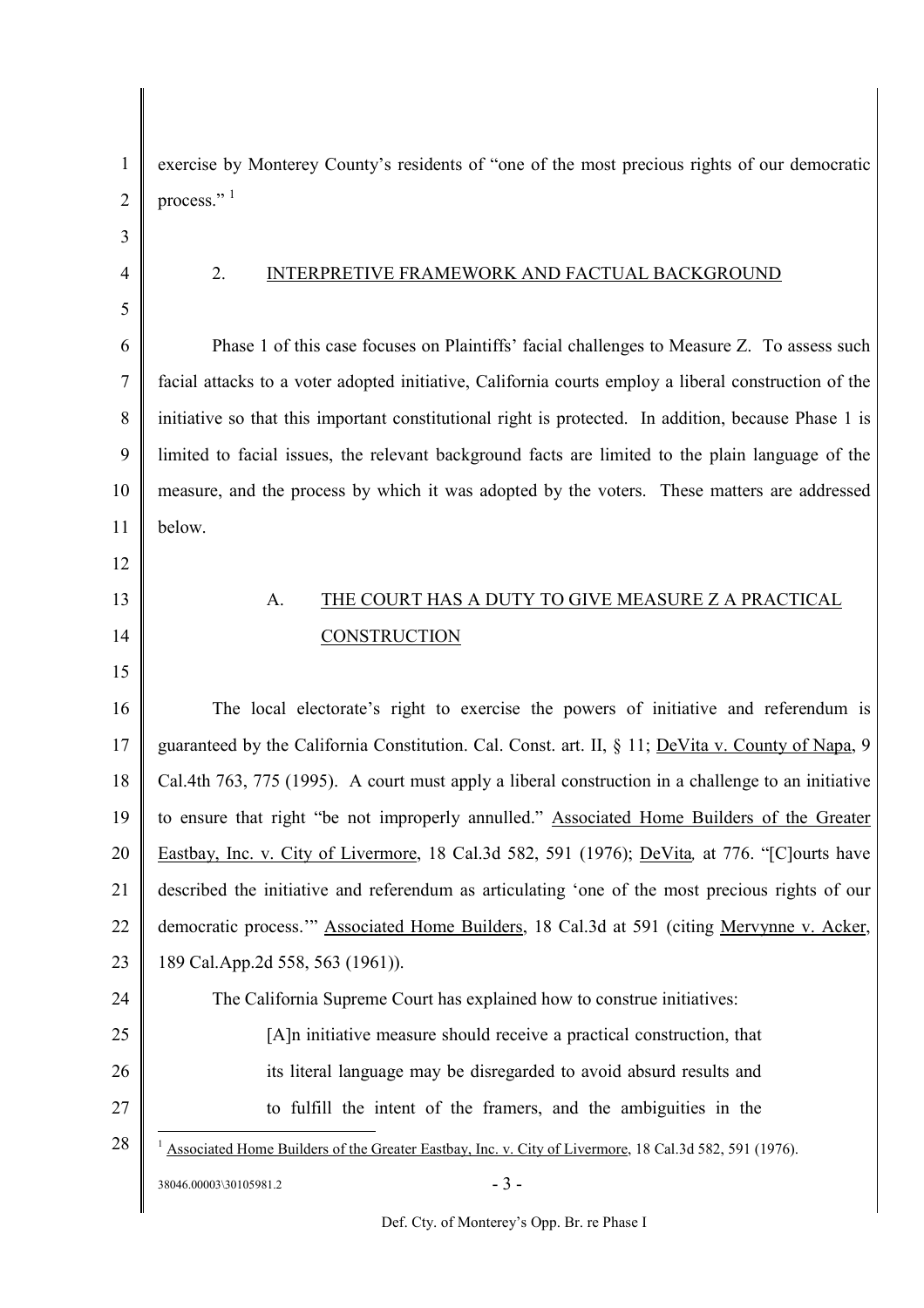1 2 3 4 5 6 7 8 9 10 11 12 13 14 15 16 17 18 19 20 21 22 23 24 25 26 27 28 wording of the measure may be clarified by reference to the material presented to the voters in the ballot pamphlet and the contemporaneous construction of the measure by the Legislature. City and County of San Francisco v. Farrell, 32 Cal.3d 47, 52 (1982) (superseded by statute on other grounds as stated in Borikas v. Alameda Unified School Dist. 214 Cal.App.4th 135, 143 (2013)). This canon of statutory construction has been repeatedly affirmed by the California Supreme Court. Associated Home Builders, 18 Cal.3d at 591 ("[i]f doubts can reasonably be resolved in favor of the use of this reserve power, courts will preserve it"); Amador Valley Joint Union High Sch. Dist. v. State Bd. of Equalization, 22 Cal.3d 208, 219 (1978) ("[the] power of initiative must be liberally construed. . . . to promote the democratic process") (brackets and ellipsis in original); San Diego Bldg. Contractors Assn. v. City Council, 13 Cal.3d 205, 210 n. 3 (1974) (quoted above in Amador). Consistent with these requirements, and in contrast to the interpretations urged by Plaintiffs, Measure Z should be construed liberally, reasonably and practically to avoid assertions of preemption or invalidity. When so construed, Measure Z is not subject to the defects Plaintiffs ask the Court to find in the initiative. B. THE VOTERS HAVE EXERCISED THEIR CONSTITUTIONAL RIGHT TO ENACT LOCAL LAND USE LEGISLATION The voters of Monterey County exercised their constitutional power to govern through the democratic process by approving Measure Z on November 8, 2016. Administrative Record ("AR") 392; Joint Case Management Conf. Statement, dated May 24, 2017, ex. A ("Stip."), ¶ 9. In so doing, they implemented a land use initiative designed to protect natural resources, public safety and amenities by limiting, and eventually prohibiting, the use of land within the County for certain oil and gas extraction activities. AR 152-156, 373-374. Measure Z amends the Monterey County General Plan, the Monterey County Local

 $38046.00003\backslash30105981.2$  - 4 -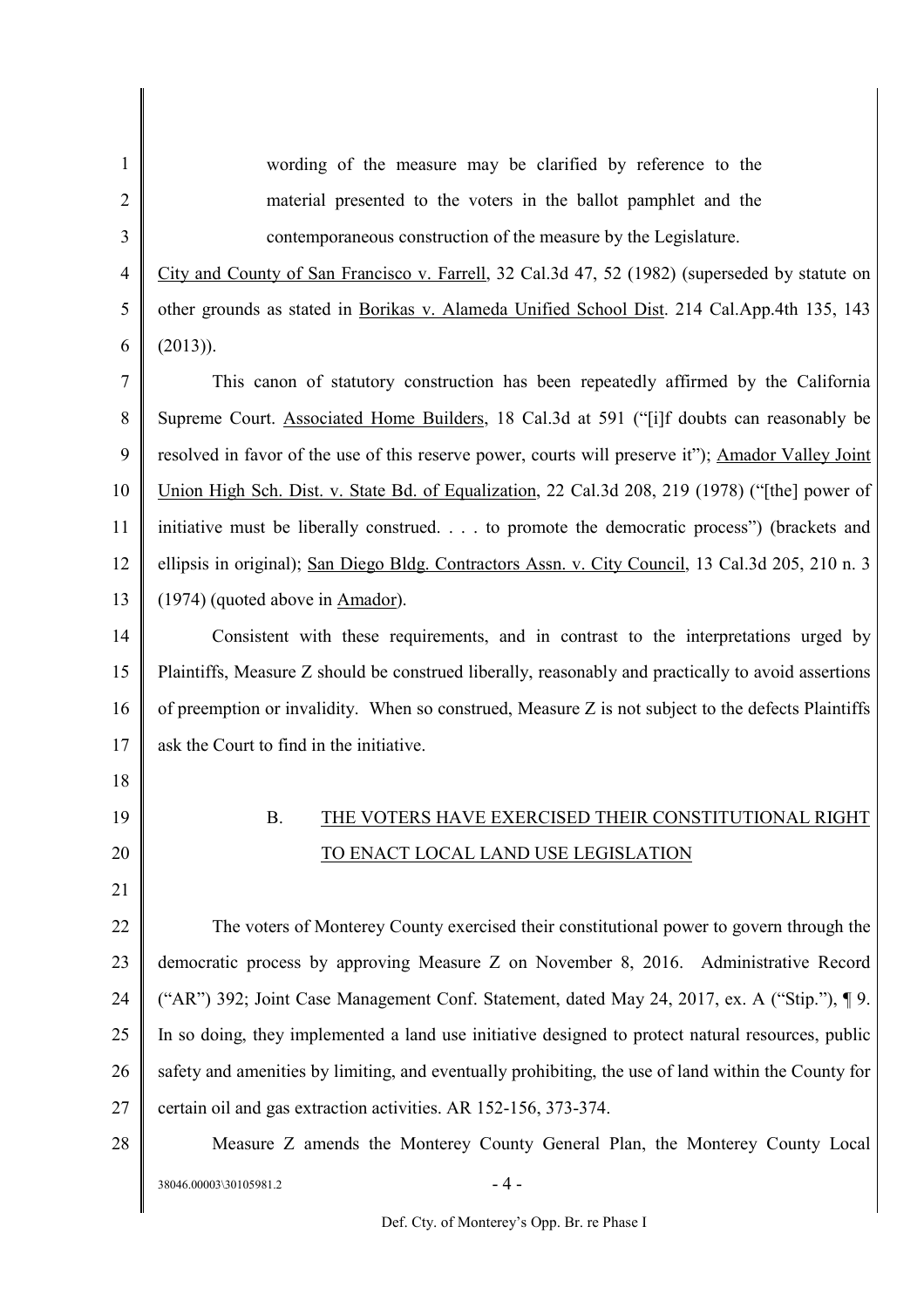1 2 3 4 5 6 7 8 9 10 11 Coastal Program Plans, and the Fort Ord Master Plan. AR 151. In particular, Measure Z prohibits within the unincorporated County: (1) the use of land to support hydraulic fracturing, acid well stimulation and similar well stimulation treatments that increase the permeability of the formation (the "Fracking Ban"); (2) the use of land to support both oil and gas wastewater injection and impoundment for storage or disposal after a phase-out period (the "Storage and Disposal Limitation"); and (3) the use of land for drilling new oil and gas wells (the "No Net New Well Limitation"). AR 154-156. The stated purpose of Measure Z is to protect Monterey County's "water, agricultural lands, air quality, scenic vistas and quality of life." AR 152. To support this goal, the Measure included fifteen separate findings, including specific concerns over water quality and supply, soils, biological resources, marine resources, air quality, seismic risks, visual blight, climate change, and economic and employment considerations. AR 152-154.

12 13 14 15 16 17 18 19 20 21 22 The proponents of Measure Z, the Registrar of Voters, the County Counsel, and the Monterey County Board of Supervisors all performed their legally required roles under the California Elections Code to place Measure Z on the ballot. AR 118-165, 181, 185-190, 194-195, 314-317; Stip. ¶¶ 2-8. Consistent with these legal requirements, the voters considering Measure Z had a wealth of information, both pro and con, at their disposal before they cast their votes. The proponents' suggested title for the measure captures its overriding environmental protection purpose: "Protect Our Water: Ban Fracking and Limit Risky Oil Operations Initiative." AR 151, 152. The formal title given to Measure Z by the County Counsel describes its three related prongs of land use regulation: "Initiative to Prohibit Fracking and Oil and Natural Gas Well Stimulation Treatments, Prohibit Oil and Natural Gas Wastewater Injection and Impoundment, and Limit New Oil and Natural Gas Operations in Unincorporated Monterey County." AR 151.

23 24 25 26 27 28  $38046.00003\backslash30105981.2$  - 5 -In addition, ballot arguments were prepared by both supporters and opponents, along with rebuttals by both groups. AR 364-372, 375-391. Monterey County Counsel prepared an impartial analysis, which was included in the ballot pamphlet. AR 314, 373-374; Stip. ¶ 8. As part of the impartial analysis, County Counsel sought and was provided legal input from both opponents and supporters of Measure Z. AR 330-331, 333-361. As explained in the impartial analysis, Measure Z allows for the injection and impoundment of treated wastewater and also only appears to limit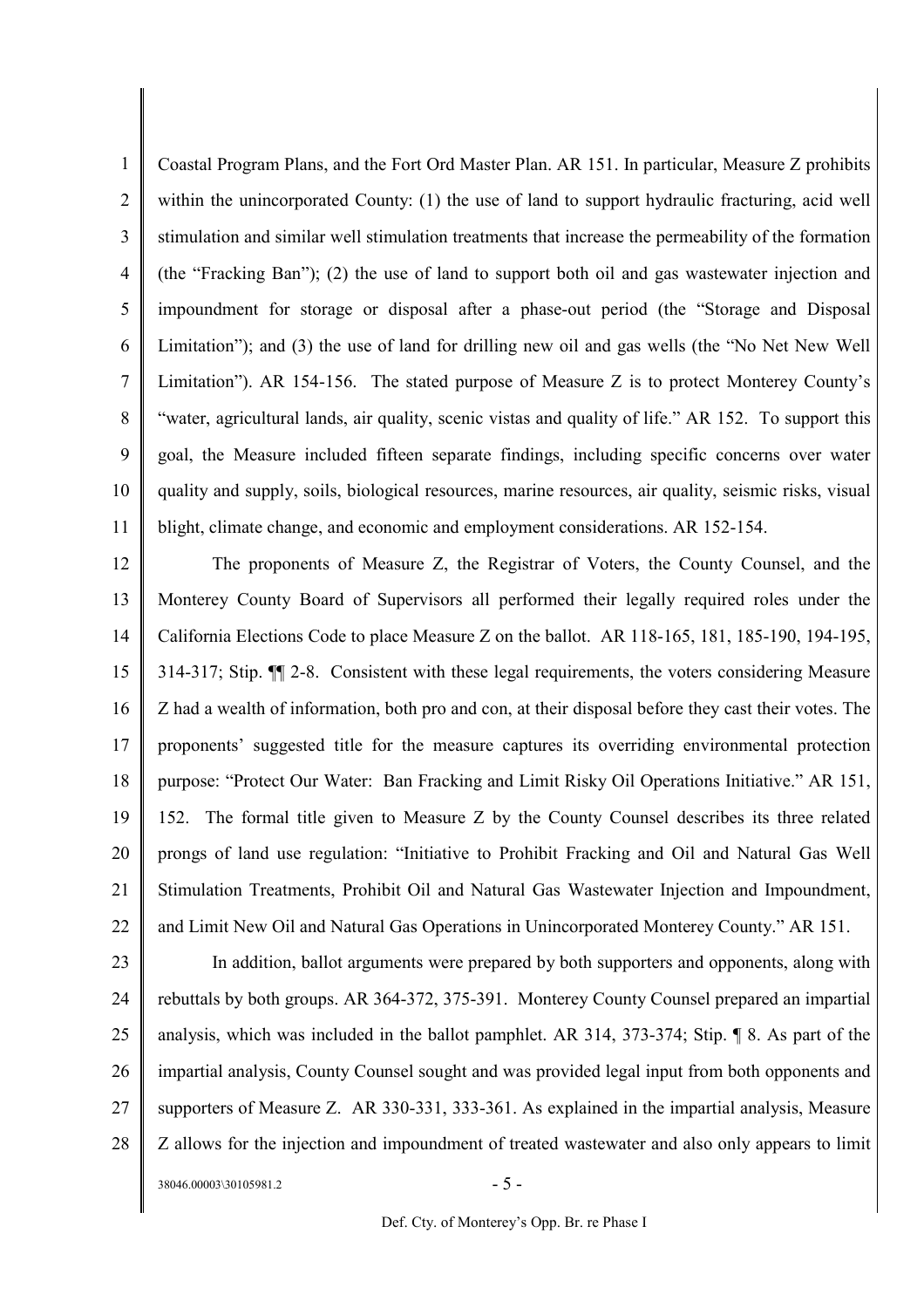1 2 3 the drilling of wells exceeding the number operating at the time Measure Z becomes effective, thereby permitting replacement wells. AR 373. Armed with this information and more, 56.07 percent of voters said yes to Measure Z. Stip. ¶ 9.

# C. SIGNIFICANT EXISTING OPERATIONS MAY CONTINUE UNDER MEASURE Z

8 9 10 11 12 13 Plaintiffs claim Measure Z will end all oil operations in Monterey County. Such claims are exaggerated. To be sure, the voters imposed new land use restrictions that will affect the oil industry in the future to protect the County's resources and attributes. AR 152-156. However, Measure Z does not bar steam flooding and cyclic steaming currently used by oil extractors; does not prevent the impoundment or injection of treated wastewater or wastewater injected for purposes other than storage or disposal; and does not stop the drilling of replacement wells.

14

4

5

6

7

15

### (1) Steam Flooding or Cyclic Steaming May Continue

16

17 18 19 20 21 22 23 24 Under Measure Z's Fracking Ban, land use in support of hydraulic fracturing, acid well stimulation and other similar well stimulation treatment ("WSTs") that increase the permeability of the formation are prohibited. AR 154-155. However, Measure Z expressly states that "[w]ell stimulation treatments do not include steam flooding, water flooding, or cyclic steaming." Id.; Stip. ¶ 24. Steam flood and cyclic steam injection techniques are used by operators in Monterey County's oil fields to decrease oil viscosity and enhance its production. Stip. ¶¶ 16-18. These techniques are distinguishable from WSTs subject to the Fracking Ban, which are defined as treatments designed to make the formation more permeable. AR 155; Stip. ¶ 24.

25 26 27 28 Despite Measure Z's unambiguous language supporting the ongoing use of steam flood and cyclic steam injection practices, Plaintiffs make an unsupported leap. They argue that Measure Z's Fracking Ban "appears to sweep all oil and gas operations into its purview" and that they "cannot be reasonably certain what conduct is prohibited." Chevron Opening Brief 29:17-

 $38046.00003\backslash30105981.2$  - 6 -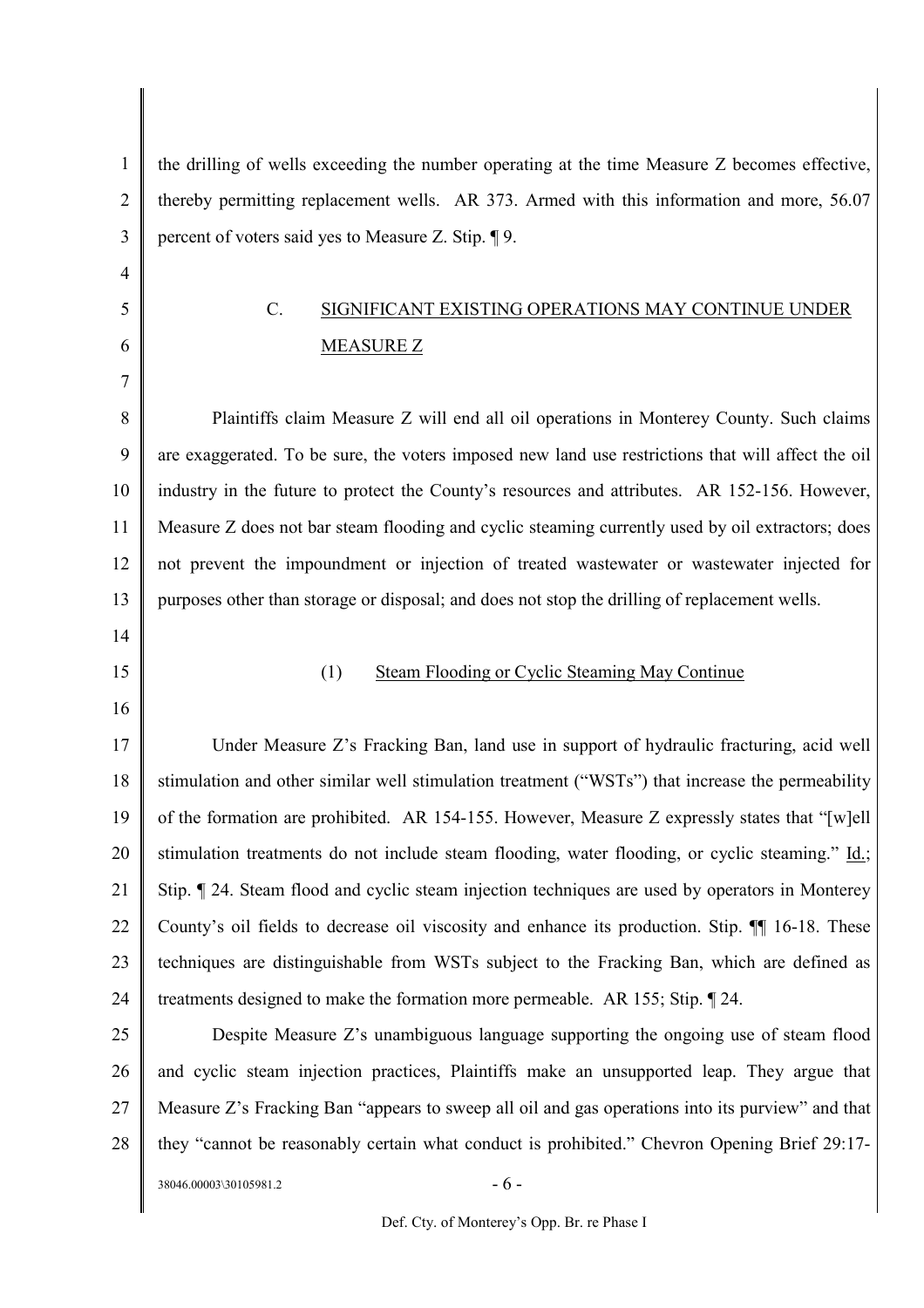1 2 3 30:10, 35:16-37:8; see also, NARO Opening Brief 16:1-16; Trio Opening Brief 15:12-16:17. These claims are contrary to the express language of Measure Z, as explained above, and also inconsistent with Plaintiffs' existing practices, as explained below.

4 5 6 7 8 9 10 Measure Z's definition of WSTs incorporates the definition used by the Legislature in Senate Bill No. 4. Cal. Pub. Res. Code § 3157; Stip. ¶ 24. Under Plaintiffs' logic, if steam flood and cyclic steam injection techniques qualify as WSTs, Plaintiffs would have been obligated to obtain a WST permit from the state to legally perform such activities in Monterey County. Stip. ¶ 29. However, as of May 12, 2017, no such permits were issued. Stip. ¶ 29. Meanwhile, Plaintiffs regularly conduct steam flood and cyclic steam injection practices. Stip. ¶ 16. Thus, Plaintiffs' argument is contradicted by their own practices.

11 12 13 14 The reasonable and practical way to read Measure  $Z$ 's Fracking Ban is to limit its scope to WSTs that are designed to increase the permeability of the formation. Put simply, the Fracking Ban bans future fracking operations, which everyone concedes do not currently occur in Monterey County, not anything more, and has no impact on current operations.

- 15
- 16

17

(2) Impoundment or Injection of Treated Wastewater is Allowed

18 19 20 21 22 23 24 25 26 Plaintiffs suggest that Measure Z is invalid because its Storage and Disposal Limitation bars injection and impoundment of all wastewater that is produced when oil is extracted. Chevron Opening Brief 30:26-31:6; Eagle Opening Brief 26:26-28:18; NARO Opening Brief 16:17-17:22. This contention misconstrues the Storage and Disposal Limitation and overstates its scope. First, Measure Z provides for a phase-out of land uses that support the impoundment and injection of oil and gas wastewater for storage or disposal. AR 155. Second, Measure Z defines "wastewater" as "wastewater brought to the surface in connection with oil or natural gas production, including flowback fluid and produced water." AR 155. The reasonable interpretation of this provision is that it does not apply to land uses in support of treated wastewater. AR 348-350, 373-374.

27 28

The distinction between treated and untreated wastewater is evident in the intent

 $38046.00003\backslash30105981.2$  - 7 -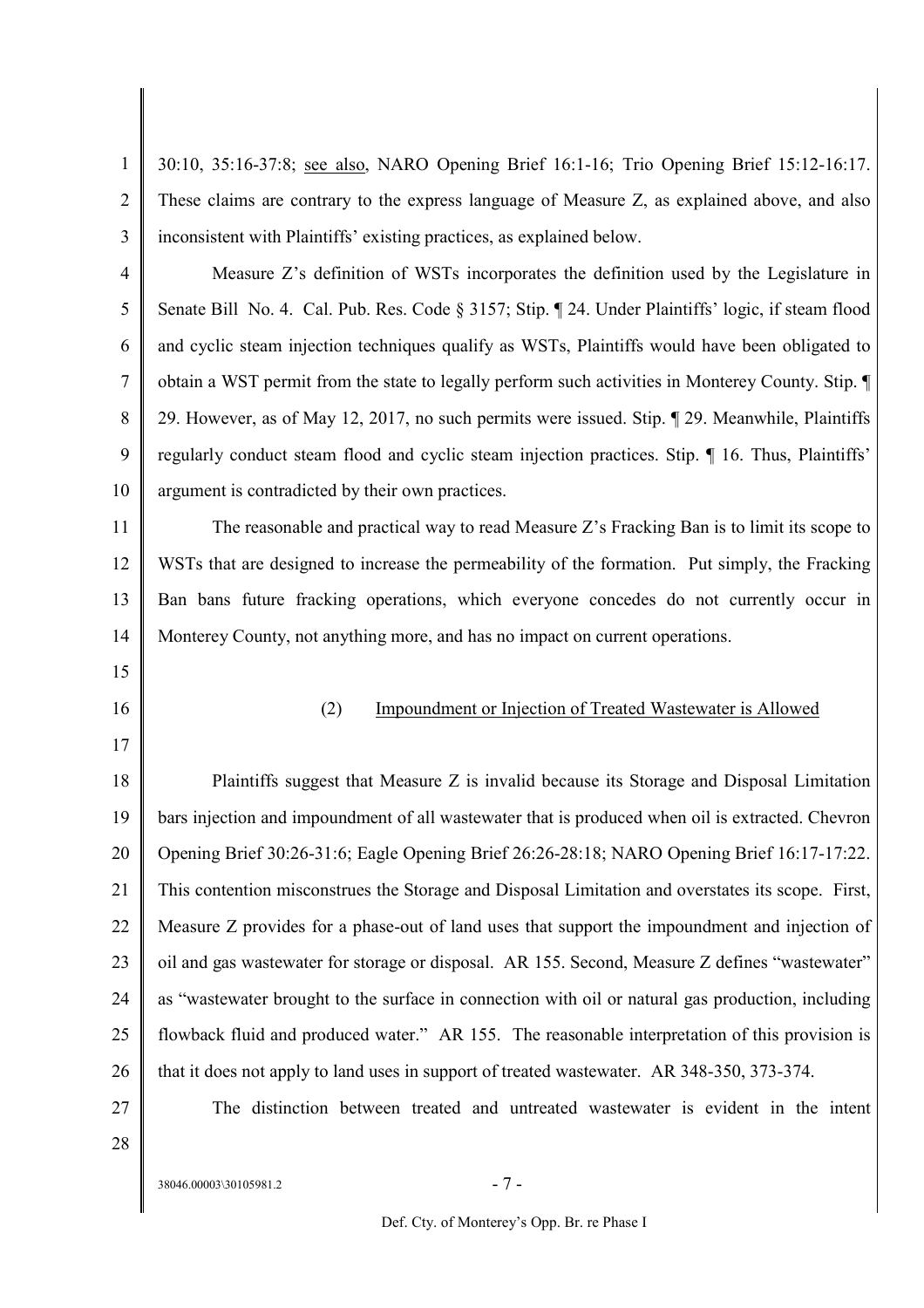1  $\overline{2}$ 3 4 5 6 7 expressed by supporters in Measure  $Z<sup>2</sup>$  Supporters were concerned about the water supply, as evidenced by Measure Z's thematic title, "Protect Our Water: Ban Fracking and Limit Risky Oil Operations Initiative." AR 151, 152. For example, they worried about water and soil contamination associated with improper wastewater storage and disposal and spills. AR 153 (finding 5). Accordingly, the supporters' concern over contamination from oil and gas wastewater cannot reasonably be construed to include concern about clean, treated or purified water being impounded or injected and added to the water supply.

8 9 10 11 12 13 14 15 16 17 18 19 20 21 22 The County Counsel Impartial Analysis of Measure Z, which was included in the ballot pamphlet, concluded that treated wastewater may be impounded and injected. AR 373-374, Stip. ¶ 8. This analysis stated that although the "measure would eventually prohibit using land for impoundment and injection of Wastewater … it appears the measure allows Wastewater to be treated and then injected or impounded in ponds and allowed to percolate." AR 373. In other words, once water is treated and reclaimed, such as the water purified in the reverse osmosis plant discussed below, it would no longer qualify as "oil and gas wastewater" and would be outside the scope of Measure Z. The County Counsel Impartial Analysis is a helpful and proper tool for resolving the concern of Plaintiffs that they won't be able to impound or inject treated wastewater.<sup>3</sup> Ballot arguments also are a proper interpretive tool and confirm that impounding or injecting treated wastewater is not prohibited. Hermosa Beach, 86 Cal.App.4th at 551. Here, the Argument in Favor of Measure Z stated that the initiative "encourages oil companies to treat their toxic wastewater for beneficial reuse." AR 364. The Argument against Measure Z does not refute this conclusion. AR 367. Rather, it makes the unsupported statement that the initiative would "lead to a shutdown of oil production." Id.

23 24 25 The reasonable and practical construction of Measure Z's Storage and Disposal Limitation is that produced water that is treated to remove contaminants is no longer produced water and may be used for steam flooding, percolated or injected underground. This view comports with

<sup>26</sup> <sup>2</sup> "Absent some basis for determining that the intent of the electorate was in conflict with the intent of the drafters,

<sup>27</sup> evidence of the drafters' intent is an appropriate tool in interpreting the scope of an initiative." Hermosa Beach*,* 86 Cal.App.4th at 551.

<sup>28</sup> <sup>3</sup> Hermosa Beach, 86 Cal.App.4th at 551 (independent analysis by city attorney informed court's interpretation of scope of initiative prohibiting certain oil drilling operations on city-owned property).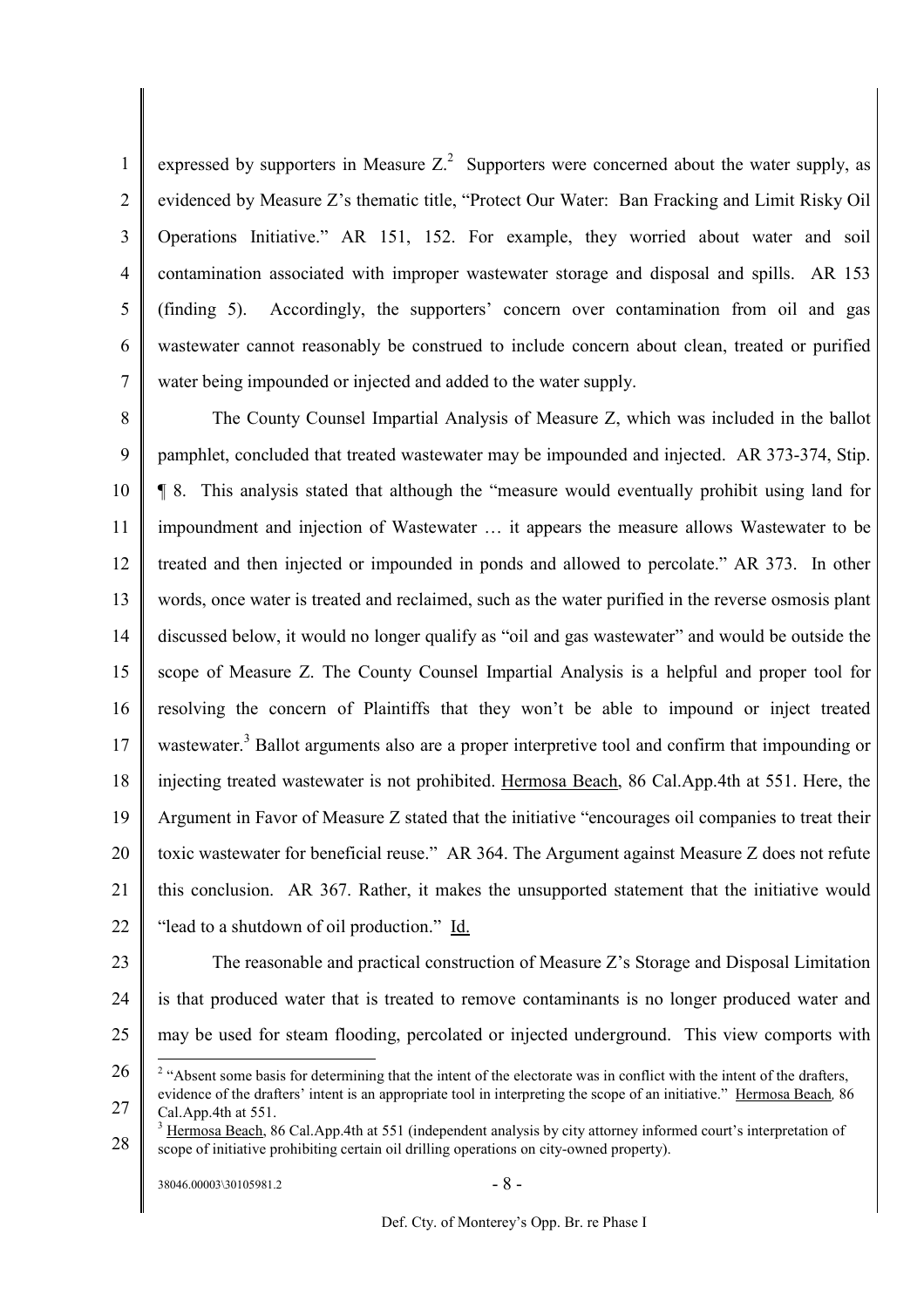| 1              | the title of Measure Z, the County Counsel Impartial Analysis and the ballot arguments.                                      |
|----------------|------------------------------------------------------------------------------------------------------------------------------|
| $\overline{2}$ |                                                                                                                              |
| 3              | Impoundment or Injection for Purposes Other than Storage or<br>(3)                                                           |
| $\overline{4}$ | Disposal is Allowed                                                                                                          |
| 5              |                                                                                                                              |
| 6              | Regardless of whether treated wastewater may be injected, the injection of recycled                                          |
| 7              | produced water for steam flooding is still allowed as long as it is not for storage or disposal.                             |
| 8              | Measure Z, Section 2, LU-1.22, defines "oil and gas wastewater injection" as "the injection of oil                           |
| 9              | and gas wastewater into a well for underground storage or disposal." AR 155. Similarly, "oil and                             |
| 10             | gas wastewater impoundment" means the "storage or disposal of oil and gas wastewater in                                      |
| 11             | depressions or basins in the ground" AR 155. Because recycling for steam flooding purposes                                   |
| 12             | will inject the water back into the oil formation where it will be produced again with oil and gas is                        |
| 13             | not storing or disposing of the recycled water. Burzlaff Decl. ¶ 4; Baker Report 49. <sup>4</sup> This                       |
| 14             | contradicts Plaintiffs assertion that the Storage and Disposal Limitation will end all oil production                        |
| 15             | at San Ardo. Chevron Opening Brief 35:16-37:8; Aera Opening Brief 25:6-27:10; Eagle Opening                                  |
| 16             | Brief 26:26-28:18; NARO Opening Brief 15:8-20.                                                                               |
| 17             |                                                                                                                              |
| 18             | Replacement Wells that Do Not Increase the Total Number of<br>(4)                                                            |
| 19             | <b>Wells are Permitted</b>                                                                                                   |
| 20             |                                                                                                                              |
| 21             | Plaintiffs contend that Measure Z's No Net New Well Limitation prevents them from                                            |
| 22             | drilling the new wells necessary for oil production. Chevron Opening Brief 31:7-22, 34:3-35:15;                              |
| 23             | Aera Opening Brief 24:5-25:5; CRC Opening Brief 9:18-10:5; Eagle Opening Brief 28:19-29:22;                                  |
| 24             | NARO Opening Brief 15:8-20; Trio Opening Brief 16:18-28. Again, Plaintiffs reach too far. And                                |
| 25             | again, the County Counsel Impartial Analysis and ballot arguments demonstrate how to                                         |
| 26             | reasonably interpret the measure.                                                                                            |
| 27             | <sup>4</sup> The Burzlaff Decl. is the Decl. of Alan Burzlaff in Supp. of Def. Cty. of Monterey's Phase I Opening Br., dated |

<sup>28</sup> Sept. 28, 2017. The Baker Report is part of the Decl. of Charles G. Kemp in Supp. of Pl. and Pet'r Aera Energy LLC's Phase I Opening Br., etc., dated Aug. 10, 2017 (ex. A – Baker & O'Brien Independent Expert Report.)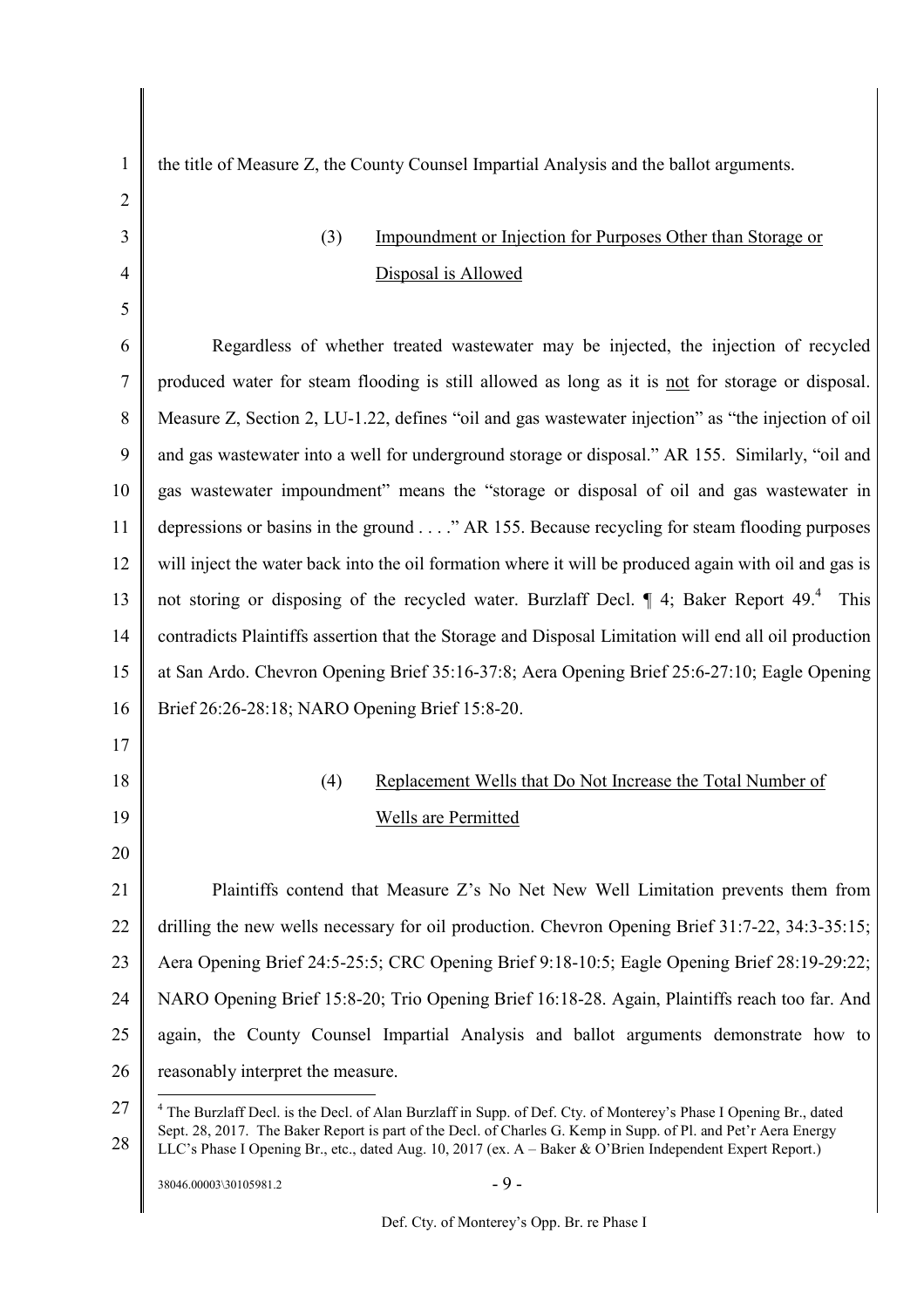1 2 3 4 5 6 7 8 9 The County Counsel explained that Measure Z "would prohibit drilling 'new' wells," but "because a stated purpose of the initiative is to prevent expansion of oil and gas operations it appears that the prohibition applies only to drilling wells exceeding the number operating at the time the measure becomes effective, and would permit replacement wells." AR 373-374 (emphasis added). Similarly, the Argument in Favor of Measure Z explains that it prohibits new wells, but "allows existing oil wells to be reworked via re-drilling, or horizontal drilling, to extend their productive lives." AR 364. The argument Against Measure Z does not address the issue, other than to broadly state that the measure "will lead to a shutdown of oil production." AR 367, 375.

10 11 12 13 14 15 Measure Z's findings provide further evidence of the drafters' intent to limit future expansion to protect natural resources and other county attributes, while permitting existing operations to continue. AR 152-154 (findings 3, 7, 8, 10, 11, 12, 13, 15); Hermosa Beach, 86 Cal.App.4th at 551. For example, finding 10 refers to the need to "curtail the number of new oil and gas wells" to protect scenic vistas and tourism, prevent degradation of road conditions, and avoid noise, traffic and safety concerns. AR 154.

- 16
- 17
- 18

### D. MEASURE CONTAINS CONSTITUTIONAL SAFEGUARDS

19 20 21 22 23 24 25 26 27 28 Not only does, Measure Z enact reasonable limitations on land uses in support of oil and gas extraction, it contains multiple constitutional safeguards that protect it from facial attacks by Plaintiffs. For example, Measure Z's Storage and Disposal Limitation is expressly subject to a reasonable amortization period. Section 2, provision LU.1-22, states that "[i]n order to provide a reasonable amortization or 'phase-out' period," the Storage and Disposal Limitation will not commence until five years of Measure Z's effective date In addition, Measure Z provides that this amortization period may be extended for up to ten additional years on a case-by-case basis by the Planning Commission. This amortization period for the Storage and Disposal Limitation enables oil and gas operators to phase out the prohibited land uses, while recouping their investments related to those land uses. AR 155.

 $38046.00003\backslash30105981.2$  - 10 -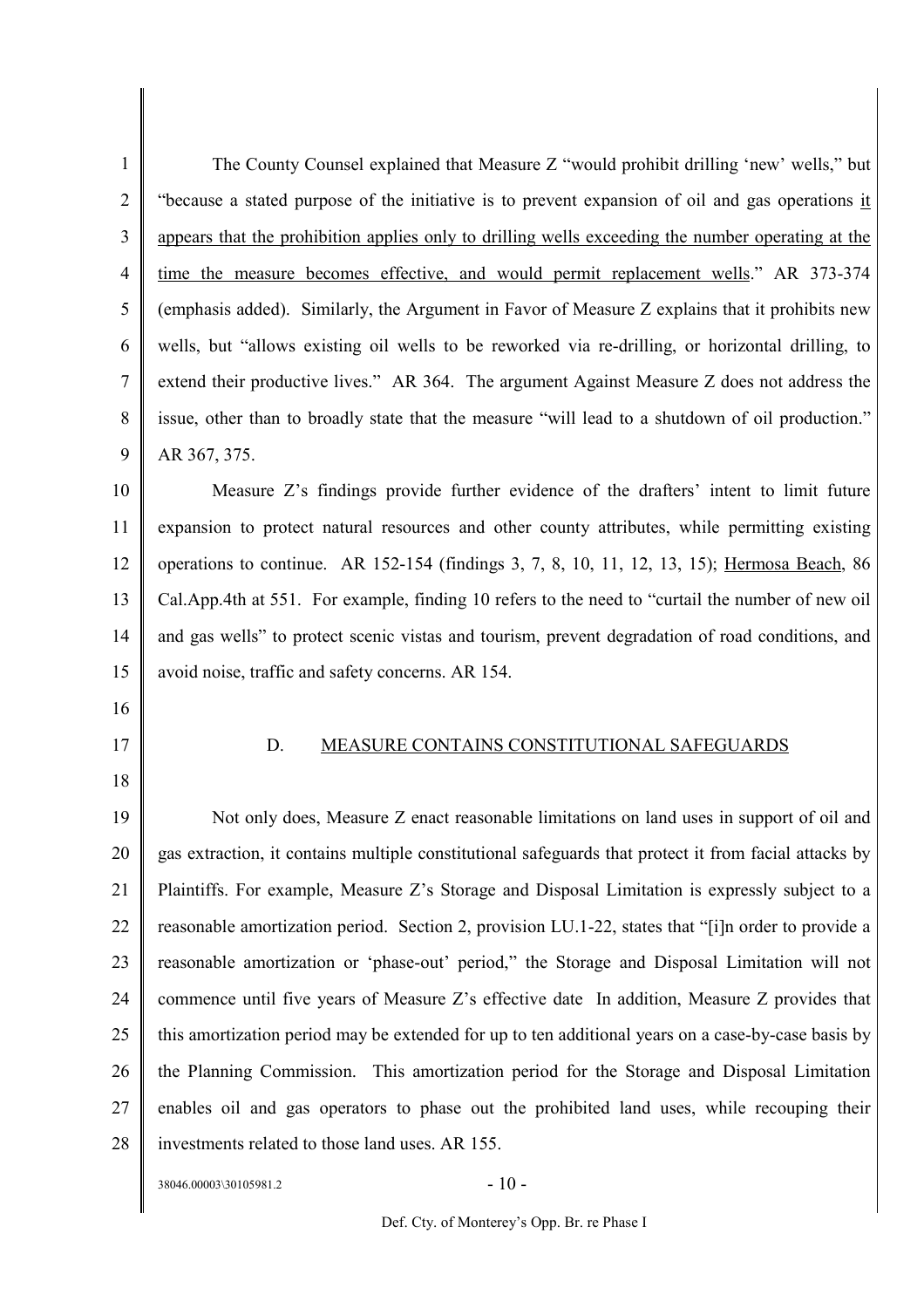1 2 3 4 5 6 7 8 9 10 11 More broadly, Section 6(A), Section 6(B) and Section 6(C) of Measure Z collectively assure that Measure Z's provisions will not impair vested rights or result in an unconstitutional taking of private property. AR 159-160. Section 6(A) provides that the initiative shall not be applied "to prohibit any person or entity from exercising a vested right, obtained pursuant to State law, as of the Effective Date of this Initiative." Section 6(B) provides that the initiative's provisions "shall not apply to the extent, but only to the extent, that they would violate the constitution or laws of the United States or the State of California." Section 6(C) permits the Board of Supervisors to grant an exception to the application of any Measure Z provision if the Board finds, based on substantial evidence, that such application would constitute an unconstitutional taking of property. These constitutional safeguards insulate Measure Z from Plaintiffs' facial attacks.

12 13 14 15 16 17 Additionally, Section 7(H) recognizes that future clarification may be needed and authorizes the Board of Supervisors, after noticed hearing, to adopt any implementing ordinances, guidelines, rules and regulations needed to further Measure Z's purpose. AR 160, 349. Finally, Section 9 contains a clause requiring a broad interpretation of the measure to achieve its purpose, as well as a severability provision, which confirms the voters desire that all of the initiative's remaining provisions should survive if any individual provision is held invalid. AR 161.

- 18
- 19 20

### 3. MEASURE Z IS NOT PREEMPTED BY STATE OR FEDERAL LAW

21 22 23 24 25 26 The key to the preemption analysis of Measure Z is whether or not the state or federal oil and gas statutes mandate that local jurisdictions permit the activities regulated by the statutes. The preemption cases cited by both Plaintiffs and the County recognize this distinction. Because the express language of those statutes and cases squarely on point allow local land use bans of oil and gas operations, the applicable statutes do not mandate such operations, and Measure Z is not preempted by state or federal law.

- 27
- 28

 $38046.00003\backslash30105981.2$  - 11 -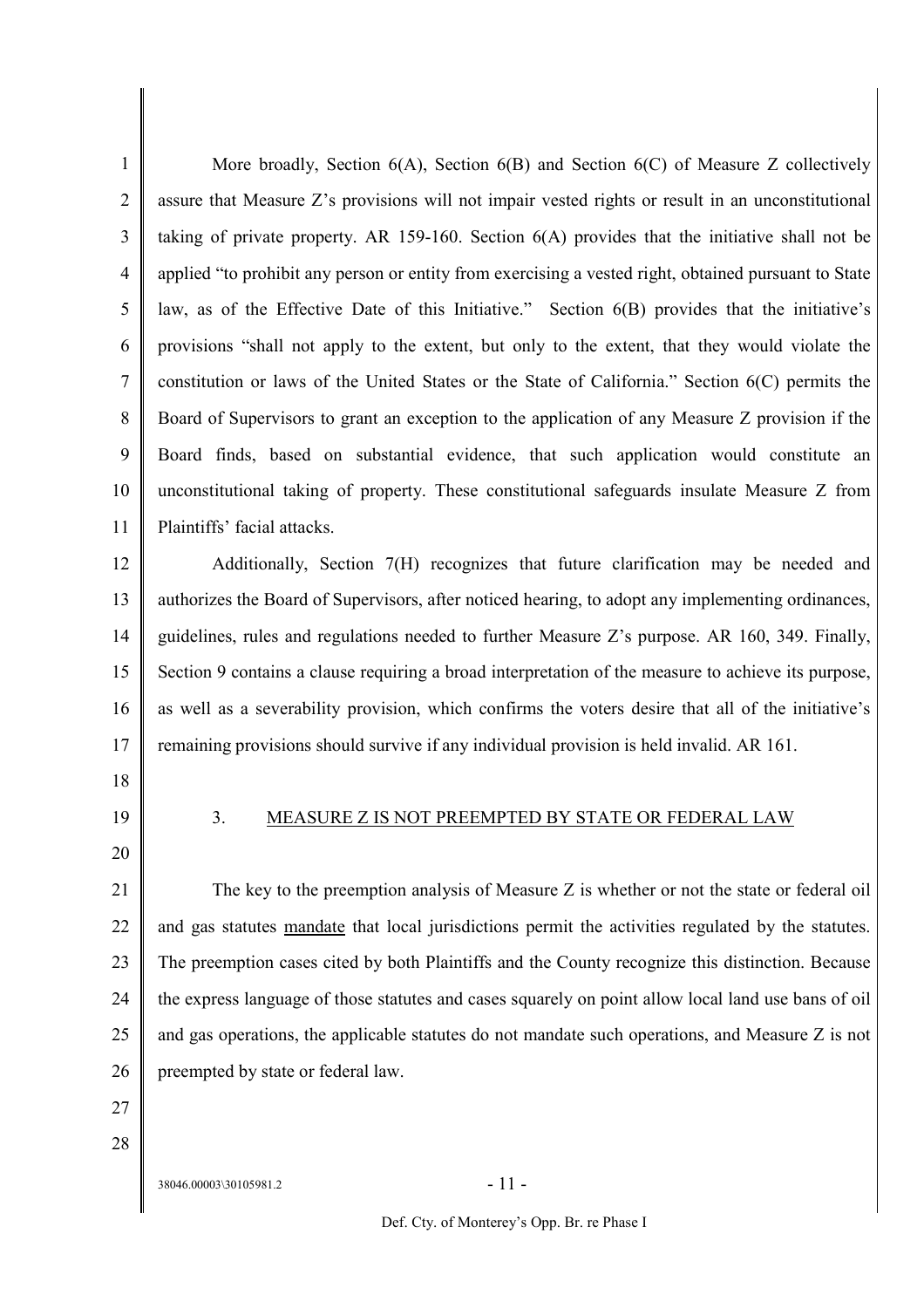# A. COURTS MAY NOT LIGHTLY PRESUME STATE PREEMPTION OVER LOCAL POLICE POWERS

4 5 6 7 8 9 10 11 12 13 Under the California Constitution, counties have the authority to make and enforce "all local, police, sanitary, and other ordinances and regulations not in conflict with general laws." Cal. Const. art. XI, § 7; City of Riverside v. Inland Empire Patients Health & Wellness Center, Inc., 56 Cal.4th 729, 738 (2013). As the California Supreme Court explained: "This inherent local police power includes broad authority to determine, for purposes of the public health, safety, and welfare, the appropriate uses of land within a local jurisdiction's borders, and preemption by state law is not lightly presumed." City of Riverside, 56 Cal.4th at 738. In fact, "California courts will presume, absent a clear indication of preemptive intent from the Legislature, that such regulation is not preempted by state statute." City of Riverside, 56 Cal.4th, at 743 (emphasis in original); Big Creek Lumber Co. v. Cty. of Santa Cruz, 38 Cal.4th 1139, 1151 (2006).

14 15 16 17 18 19 Accordingly, courts will only find that state law preempts the exercise of this local police power if the local legislation "duplicates, contradicts, or enters an area fully occupied by general law, either expressly or by legislative implication." Great Western Shows v. County of Los Angeles, 27 Cal.4th 853, 860 (2002). Local legislation is duplicative of general law when it is "coextensive therewith," and contradictory when it is "inimical thereto." Id. Local legislation enters an "area fully occupied" when:

20 21 22 23 24 25 26 27 28 (1) the subject matter has been so fully and completely covered by general law as to clearly indicate that it has become exclusively a matter of state concern; (2) the subject matter has been partially covered by general law couched in such terms as to indicate clearly that a paramount state concern will not tolerate further or additional local action; or (3) the subject matter has been partially covered by general law, and the subject is of such a nature that the adverse effect of a local ordinance on the transient citizens of the state outweighs the possible benefit to the locality.

 $38046.00003\backslash30105981.2$  - 12 -

1

2

3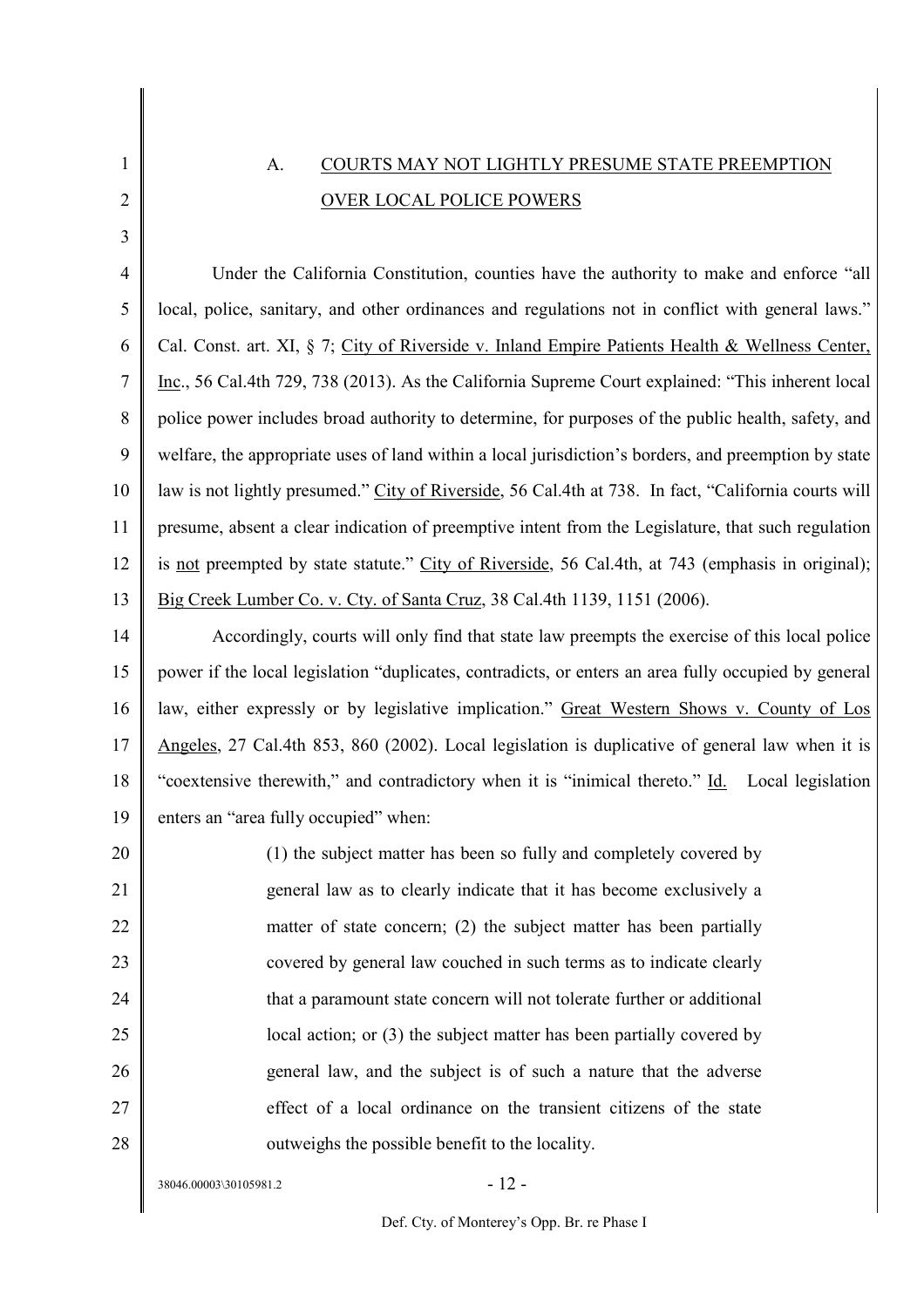Id. at 860-861. As explained next, federal preemption is very similar.

2 3

4

1

### B. COURTS PRESUME FEDERAL PREEMPTION DOES NOT APPLY

5 6 7 8 9 10 11 A presumption against preemption is well established in federal law. Big Creek Lumber Co. v. County of Santa Cruz, 38 Cal.4th 1139, 1150 n. 7 (2006). The United States Supreme Court noted that "[w]hen Congress legislates in a field traditionally occupied by the States, 'we start with the assumption that the historic police powers of the States were not to be superseded by the Federal Act unless that was the clear and manifest purpose of Congress.'" Id. (citing Bronco Wine Co. v. Jolly, 33 Cal.4th 943, 956-957 (2004)); California v. ARC America Corp,*.* 490 U.S. 93, 101 (1989) (same quote).<sup>5</sup>

12 13 14 15 16 17 18 19 20 21 With that assumption, federal law may preempt a state regulation under the Supremacy Clause in three circumstances. U.S. Const. art. VI, cl. 2; Hillsborough County v. Automated Medical Laboratories, Inc., 471 U.S. 707, 712-713 (1985). First, Congress may supersede state law by express statement. Id. at 713. Second, preemption may be inferred when it is clear from comprehensive regulation that Congress has "'left no room' for supplementary state regulation." Hillsborough, 471 U.S. at 713; Pacific Gas & Electric Co. v. State Energy Resources Conservation & Development Comm'n, 461 U.S. 190, 204 (1983). Field preemption also may be inferred where "the field is one in which the federal interest is so dominant that the federal system will be assumed to preclude enforcement of state laws on the same subject." Hillsborough*,* 471 U.S. at 713; Pacific Gas, 461 U.S. at 205 (same quote).

22 23 24 25 26 Third, even where Congress has not completely occupied a specific field, courts will nullify state law to the extent it actually conflicts with federal law. Conflict preemption arises when it would be a physical impossibility to comply with both state and federal regulations or where state law is "an obstacle to the accomplishment and execution of the full purposes and objectives of Congress." Oneok, Inc. v. Learjet, Inc., \_\_\_U.S. \_\_\_\_; 135 S.Ct. 1591, 1595 (2015)

27

28

 $38046.00003\backslash30105981.2$  - 13 -

 $<sup>5</sup>$  "For purposes of the Supremacy Clause, the constitutionality of local ordinances is analyzed in the same way as that</sup> of statewide laws." Hillsborough County v. Automated Medical Laboratories, Inc., 471 U.S. 707, 713 (1985).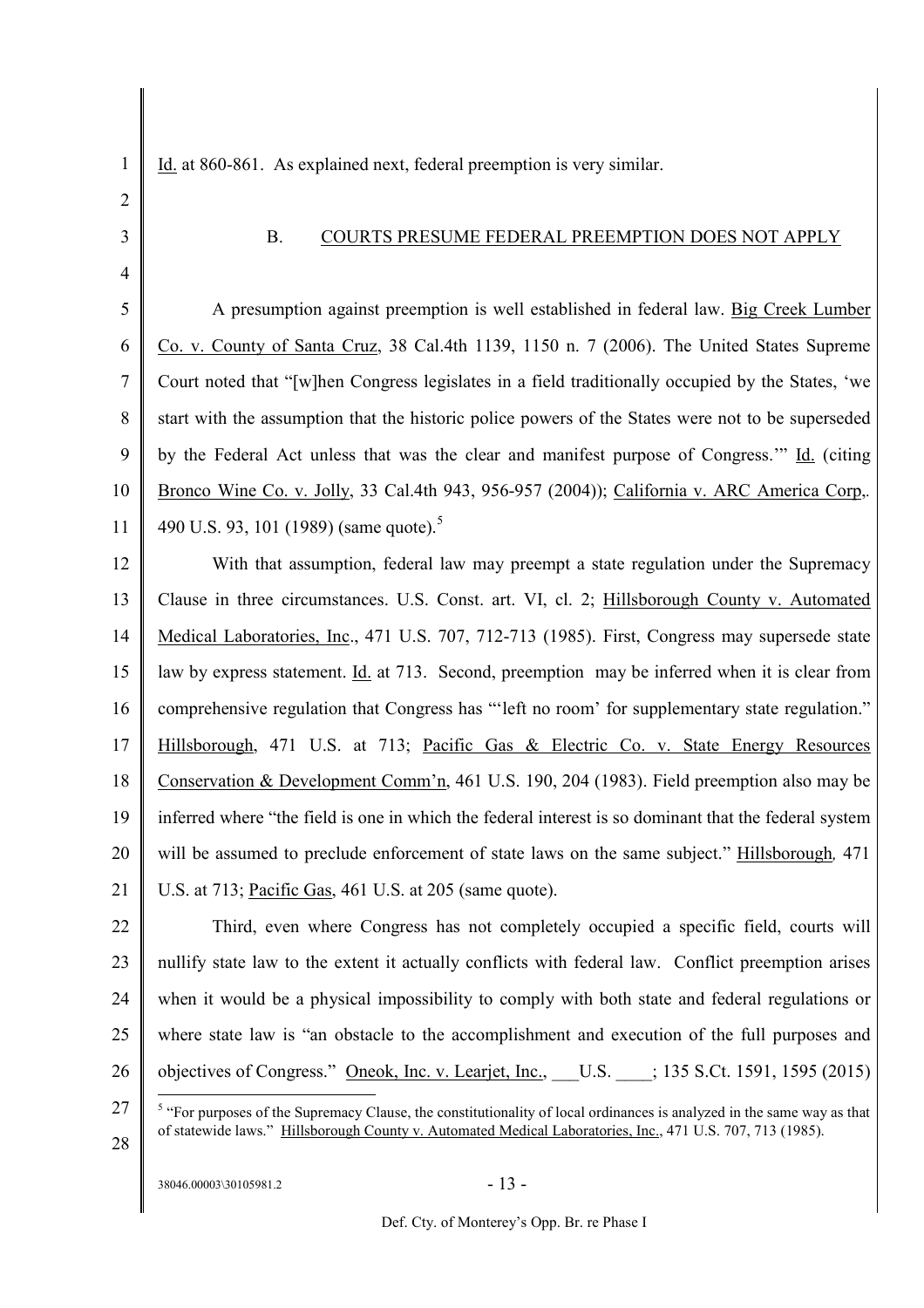### C. MEASURE Z IS NOT PREEMPTED BY STATE LAW.

### (1) Local Land Use Authority May Prohibit Oil and Gas Operations

7 8 9 10 11 12 13 14 15 California courts, as well as the California Attorney General, have repeatedly recognized the validity of local land use ordinances prohibiting oil and gas land uses, notwithstanding state legislation regulating oil and gas operations. In Beverly Oil Co. v. Los Angeles, 40 Cal.2d 552, 558 (1953), the California Supreme Court upheld the City of Los Angeles's enforcement of a zoning ordinance that barred the drilling of new oil wells or deepening of existing wells, but permitted the continued operation of existing oil wells. Beverly Oil, 40 Cal.2d at 555. The Court stated that although state statutes exist that favor the conservation of oil deposits, a city zoning ordinance prohibiting production of oil in designated areas is not "of itself an unreasonable means of accomplishing a legitimate objective within the police power of the city." Id. at 558.

16 17 18 19 20 21 22 Likewise, in Hermosa Beach Stop Oil Coalition v. City of Hermosa Beach, 86 Cal.App.4th 534, 540 (2001), the voters adopted an initiative that reinstated a total ban on oil drilling within the City of Hermosa Beach. The court had no trouble concluding that the initiative was presumptively a justifiable exercise of the City's policy power. Id. at 555. Notably, despite the existence of all the state and federal laws that Plaintiffs here seeks to employ to argue for preemption, none of the parties in Hermosa Beach disputed the validity of reinstating the total ban on oil drilling within the City; they only argued about how that ban applied to an existing project.

23 24 25 26 As discussed in more detail below, the California Attorney General has also confirmed the power of local agencies to use local land use powers to address oil and gas land uses. 59 Ops.Cal.Atty.Gen. 461 (1976). $^{6}$  Based on a review of then existing case law, the Attorney General concluded that counties had the power to prohibit oil and gas land uses. Id. at 466. In

27

1

2

3

4

5

6

<sup>6</sup> 59 Ops.Cal.Atty.Gen. 461 is attached to Pls.' Req. for Judicial Notice in Supp. of Phase 1 Proceedings, dated Aug. 11, 2017 ("Pls. Joint RJN"), ex. 32.

28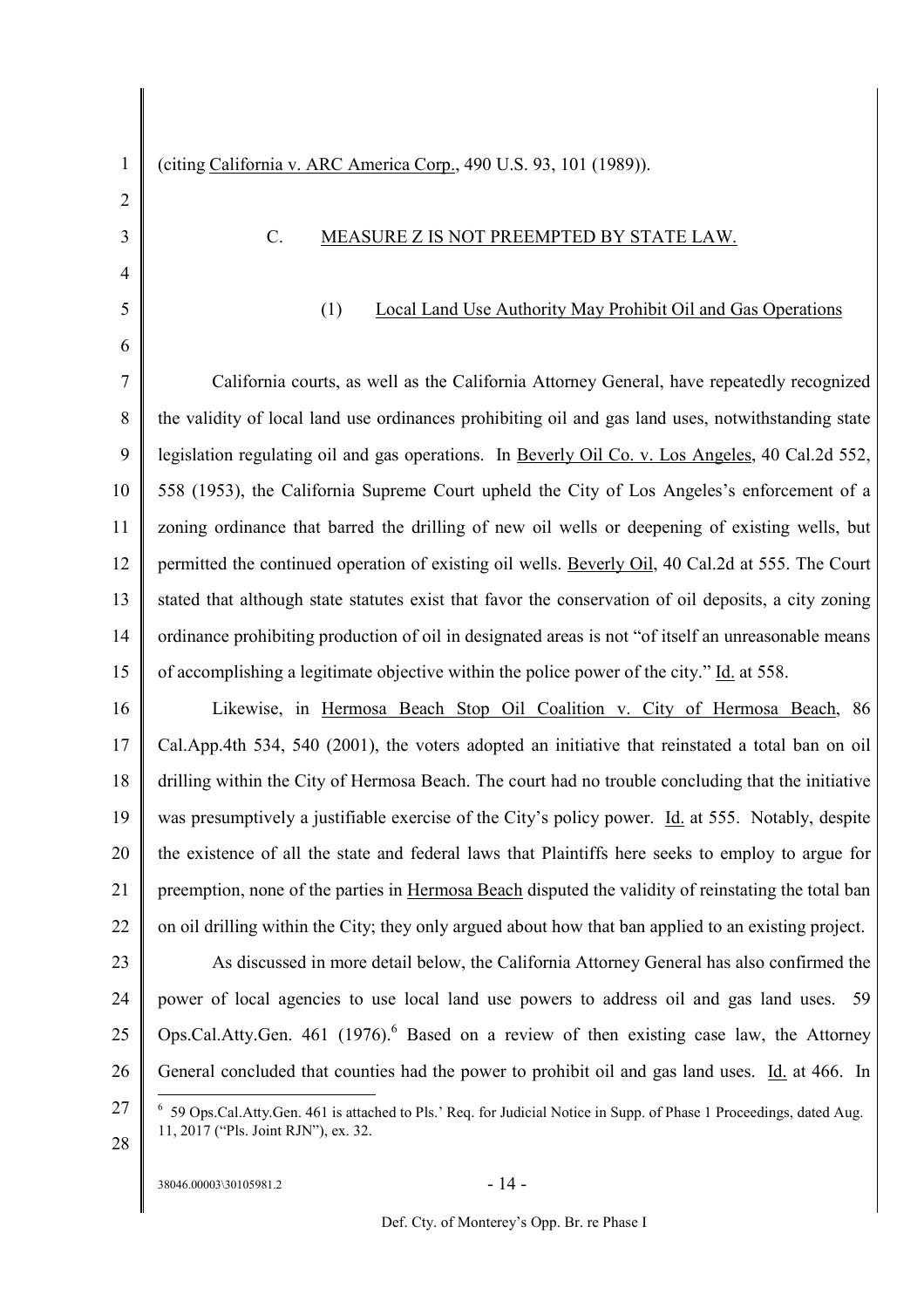1 2 3 addition, the Attorney General concluded that counties could also regulate the drilling, operation, maintenance and abandonment of oil and gas wells with respect to phases of such activities not in conflict with state law. Id. at 462.

4 5 6 7 8 9 10 11 12 13 14 Finally and most significantly, the California Supreme Court held in Higgins v. Santa Monica, 62 Cal.2d 24, 32 (1964), that a City of Santa Monica ordinance banning oil and gas drilling on tidelands and submerged lands was not preempted by state statutes regulating the use of such lands for production of oil and gas. Higgins, 62 Cal.2d at 32. Although the state statutes preempted local ordinances "with respect to the mode and manner" by which a city could execute oil leases to such lands, "there has been no preemption of the field of determining whether or not such lands should be developed for oil or gas." Id. The question of whether or not such lands should be developed, "as the permissive language of sections 7057 and 7058 of the Public Resources Code and section 718 of the Civil Code clearly shows, is one that has been left to the discretion of the city involved." Id. (emphasis in original). Therefore, this case squarely answers the question before this Court about whether Measure Z has been preempted.

15 16 17 Collectively, these authorities demonstrates that Measure Z's Fracking Ban, Storage and Disposal Limitation and No New Net Well Limitation fall squarely within the County's police power and are not preempted by state law.

- 18
- 19 20

## (2) Measure Z Does Not Duplicate or Contradict State Statutes

21 22 23 24 25 26 Measure Z, which focusses on above-ground land uses, does not duplicate or contradict the state's oil and gas statutes, which focus on well drilling activities below-ground. The Division<sup>7</sup> supervises the drilling, operation, maintenance, plugging and abandonment of oil and gas wells in California. Cal. Pub. Res. Code § 3106; Stip. ¶ 30. Additionally, pursuant to Senate Bill No. 4, the Division developed a regulatory and permitting system, effective in July 2015, for the oil and gas industry's use of WSTs including hydraulic fracturing. Cal. Pub. Res. Code §§

- 27  $<sup>7</sup>$  The Division of Oil, Gas and Geothermal Resources, known as "DOGGR," is located within the Department of</sup> Conservation. Cal. Pub. Res. Code § 3002.
- 28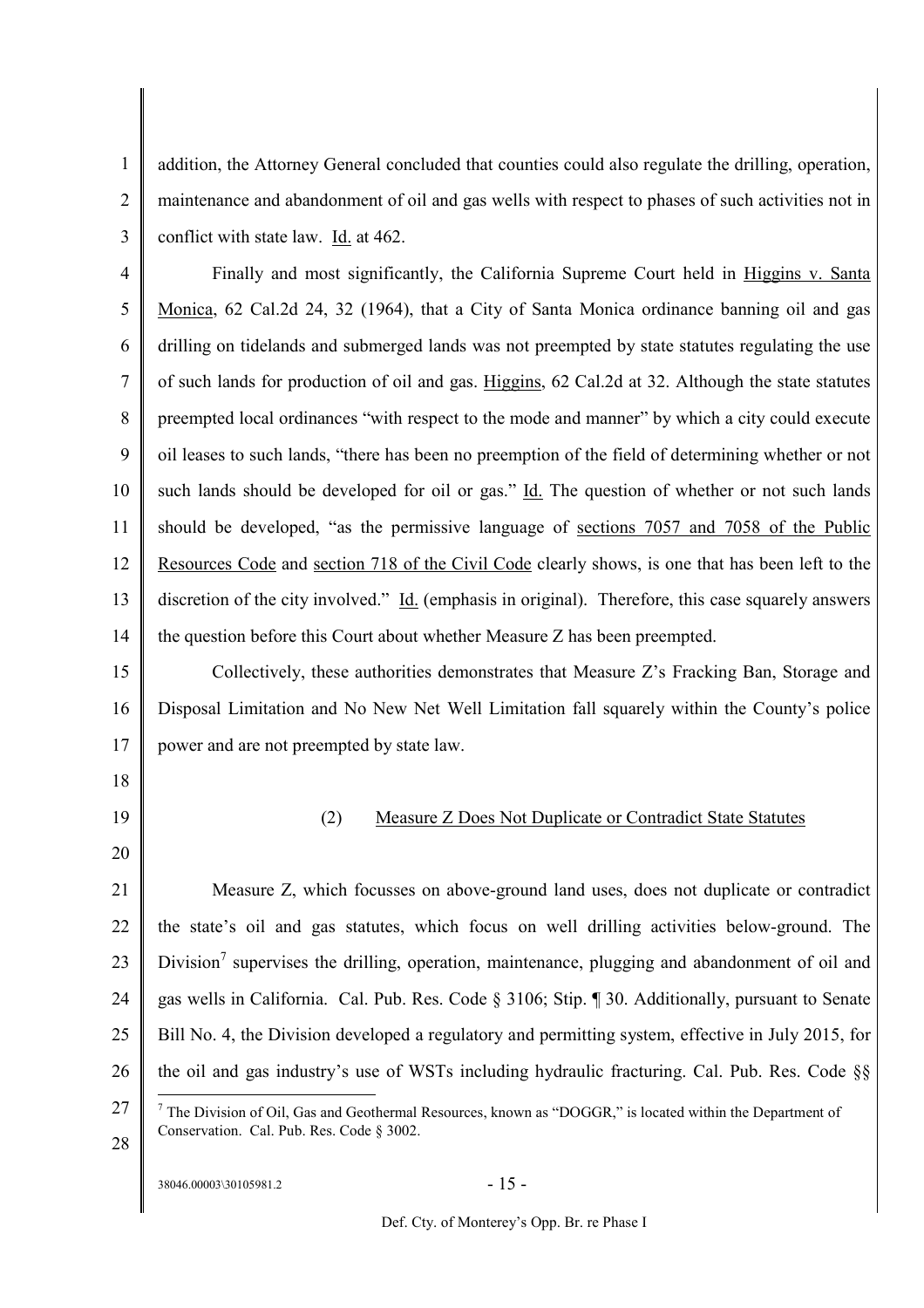1 2 3150-3161; Stip. ¶ 33. In contrast, Measure Z's Fracking Ban, Storage and Disposal Limitation and No Net New Wells Limitation prohibit above-ground land uses. AR 154-156; 373.

3 4 5 6 7 8 9 10 11 As the California Supreme Court explained, a court will not find a preemptive conflict when a local ordinance neither "mandate<sup>[5]</sup> what state law expressly forbids," nor "forbid[5] what state law expressly mandates." Great Western, 27 Cal.4th at 866. In Great Western, Los Angeles County passed an ordinance which prohibited the sale of firearms and ammunition on County property. Id. at 859. Plaintiff gun show operator argued that state statutes which regulated the manner in which gun show licenses could be obtained preempted the ordinance. Id. at 860, 864- 865. The Court disagreed and explained: "Although the gun show statutes regulate . . . the sale of guns at gun shows, and therefore contemplate such sales, the statutes do not mandate such sales …." Id. at 866.

12 13 14 15 16 17 18 19 20 21 The California Supreme Court has repeatedly found that just because a statutory scheme regulates and licenses certain activities, it does not preempt local ordinances that prohibit such activities when state statutes do not mandate such activities. Big Creek, 38 Cal.4th at 1161 ("while the forestry laws generally encourage 'maximum sustained production of high-quality timber products' . . . , they do not require every harvestable tree be cut") (citing state forestry law); City of Riverside, 56 Cal.4th at 755 ("neither the CUA nor the MMP requires the cooperative or collective cultivation and distribution of medical marijuana that Riverside's ordinance deems a prohibited use within the city's boundaries") (emphasis in original). This is why, as discussed above, California courts and the Attorney General have uniformly recognized the power to adopt local bans on oil and gas land uses.

22 23 24 25 26 27 28 In comparison, the cases cited by Plaintiffs are based on provisions of the firearms statutes, which are not similar to the oil and gas statutes at issue here. In Suter v. City of Lafayette, 57 Cal.App.4th 1109, 1122-1123 (1997), the City of Lafayette adopted an ordinance that required firearms dealers to employ two of the three alternatives to store firearms which California Penal Code Section 12071(b)(14) allows. Chevron Opening Brief 17:20-25, 19:20-22; Aera Opening Brief 13:6-8. The Court found that where the state expressly permits operation under a certain set of standards, local authorities are preempted from imposing more stringent

 $38046.00003\backslash30105981.2$  - 16 -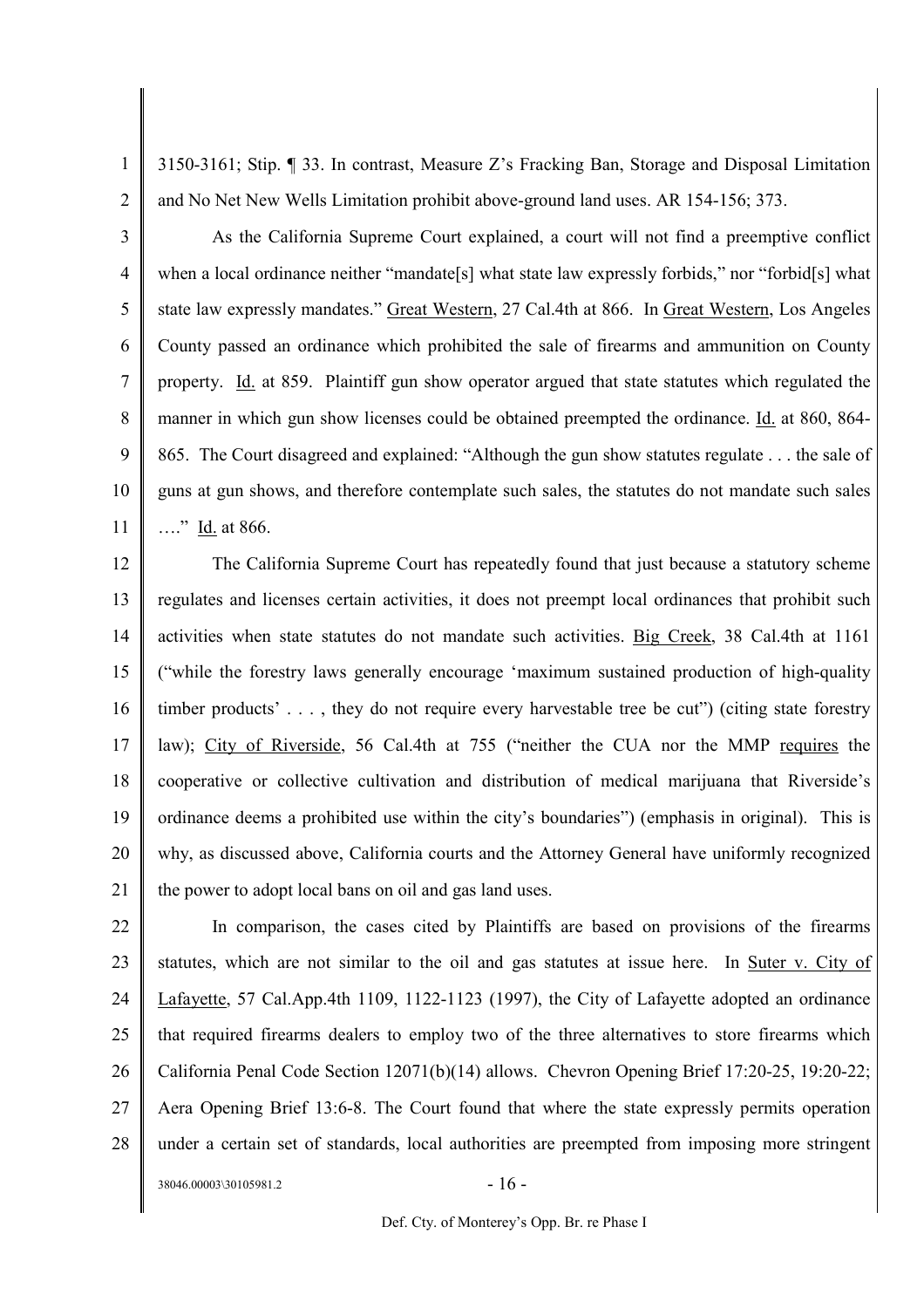1 2 3 4 standards. Id. at 1125. However, the court upheld the city ordinance, which required dealers to provide security devices with the firearms they sell, because state law "neither requires nor prohibits dealers from including them with the sale of every firearm." Id. at 1126. Here, the state oil and gas statutes neither require nor prohibit Measure Z's land use restrictions,

5 6 7 8 9 10 11 12 Plaintiffs cite Great Western, 27 Cal.4th at 868, for the general proposition that when a statutory scheme promotes a certain activity and at the same time, permits more stringent local regulation of that activity, local regulation cannot be used to completely ban the activity. Chevron Opening Brief 17:25-18:1; Eagle Opening Brief 20:3-11. In other words, if the statute contemplates more stringent local regulations, by implication it contemplates at least some activity. However, California courts and the Attorney General have already examined the state statutes governing oil and gas operations, and decided that land use restrictions of these operations are valid exercises of the police power.

13 14 15 16 17 18 19 20 21 Plaintiffs also rely upon Fiscal v. City and County of San Francisco, 158 Cal.App.4th 895, 900 (2008), in which a local ordinance prohibited city residents from possessing firearms or selling, distributing, transferring and manufacturing firearms and ammunition. Chevron Opening Brief 18:3-6, 19:11-19, 19:23-20:7, 25:11-12; Aera Opening Brief 16:1-3; Eagle Opening Brief 16:11-13; Trio Opening Brief 11:13-17. The legal infirmities with the ordinance were clear since the Penal Code guaranteed residents the right to purchase and own firearms, the Government Code expressly preempted local enactments relating to the licensing and registration of firearms, and the Penal Code provisions for "Saturday Night Specials" impliedly preempted local ordinances. Id. at 912-914. No such provisions exist in this case.

22 23 24 Because the state statutes do not mandate that oil producers must be allowed to operate or forbid local ordinances from prohibiting their operations, there is no contradiction between those statutes and Measure Z.

25

- 26
- 27

28

 $38046.00003\backslash30105981.2$  - 17 -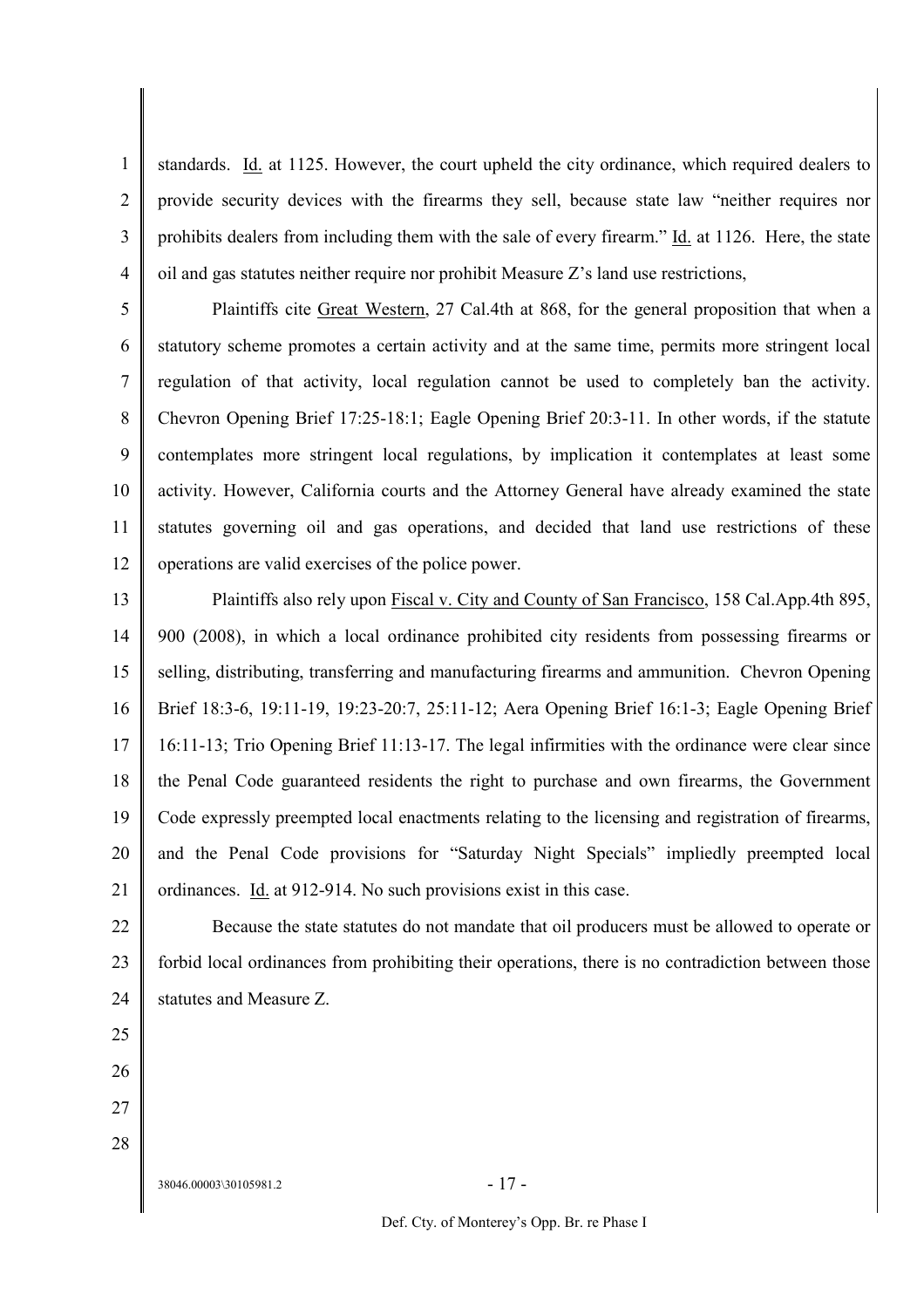| 1              | (3)<br>The Field Is Not Fully Occupied by the State                                                                                                                                                                                                       |
|----------------|-----------------------------------------------------------------------------------------------------------------------------------------------------------------------------------------------------------------------------------------------------------|
| $\overline{2}$ |                                                                                                                                                                                                                                                           |
| 3              | <b>Exclusively a Matter of State Concern</b><br>(i)                                                                                                                                                                                                       |
| $\overline{4}$ |                                                                                                                                                                                                                                                           |
| 5              | In this action, the California Legislature has not voiced an express preemptive intent to                                                                                                                                                                 |
| 6              | fully occupy the field of oil and gas land uses. <sup>8</sup> To the contrary, the Legislature has, in at least                                                                                                                                           |
| $\tau$         | two circumstances, expressly provided for the simultaneous preservation of local control with the                                                                                                                                                         |
| 8              | state oil and gas statutory scheme. Cal. Pub. Res. Code $\S$ § 3160(n), 3690. In addition, the above                                                                                                                                                      |
| 9              | cases have not found such an express intent. Supra, County Brief $\S 3(C)(1)$ .                                                                                                                                                                           |
| 10             | The Legislature enacted Public Resources Code Section 3160(n) as part Senate Bill No. 4,                                                                                                                                                                  |
| 11             | described above. This states that the well stimulation treatment statute "does not relieve the                                                                                                                                                            |
| 12             | division or any other agency from complying with any other provision of existing laws,                                                                                                                                                                    |
| 13             | regulations, and orders." Cal. Pub. Res. Code § 3160(n). An Assembly analysis of Senate Bill                                                                                                                                                              |
| 14             | No. 4 explained that the "legislative intent of PR Section $3160(n)$ is clear: the [Division] and all                                                                                                                                                     |
| 15             | other agencies (state or local) are not absolved from complying with any other provision of                                                                                                                                                               |
| 16             | existing laws, regulations, and orders (including court orders) This bill does not limit a local                                                                                                                                                          |
| 17             | government's ability to enforce its own approval authority " $9,10$                                                                                                                                                                                       |
| 18             | Similarly, Public Resources Code Section 3690 states that the oil and gas statutes                                                                                                                                                                        |
| 19             | governing unit operations <sup>11</sup> "shall not be deemed a preemption by the state of any existing right                                                                                                                                              |
| 20             | <sup>8</sup> Express preemption requires that the Legislature "voice such an intent." Candid Enterprises, Inc. v. Grossmont                                                                                                                               |
| 21             | Union High School Dist. 39 Cal.3d 878, 886 (1985).<br>Def. Cty. of Monterey's Req. for Judicial Notice in Supp. of Trial Br., dated Sept. 28, 2017 ("County RJN"), ex. A                                                                                  |
| 22             | (Cal. Assemb. Nat. Res. Comm., Assemb. Floor Analysis, S.B. 4 3d S. reading, 2013-2014 Sess., at 9 (amend. Sept.<br>$6, 2013$ ).                                                                                                                          |
| 23             | <sup>10</sup> The author of Senate Bill No. 4, Senator Fran Pavley, sent a letter on Sept. 12, 2013, to Secretary of Senate<br>Gregory Schmidt, emphasizing that in accord with the savings clause in Cal. Pub. Res. Code § 3160(n), §                    |
| 24             | $3160(d)(2)(B)$ (pertaining to the time period to approve certain permits) was not intended to preempt existing laws,<br>regulations, and orders that may require additional review or mitigation associated with WSTs, including local                   |
| 25             | government's authority over land use. County RJN, ex. B (letter from S. Fran Pavley to Sec. of S. Gregory Schmidt,<br>dated Sept. 12, 2013). The letter is available at                                                                                   |
| 26             | http://cleanwateraction.org/files/publications/SB%204%20letter%20to%20journal%20final.pdf                                                                                                                                                                 |
| 27             | <sup>11</sup> Unit operations involve the "management, development and operation of lands as a unit for the production of oil<br>and gas [to aid] in preventing waste, increase[ing] the ultimate recovery of oil and gas, and facilitate[ing] concurrent |
| 28             | use of surface lands for other beneficial purposes. Cal. Pub. Res. Code § 3630.                                                                                                                                                                           |
|                | $-18-$<br>38046.00003\30105981.2                                                                                                                                                                                                                          |
|                |                                                                                                                                                                                                                                                           |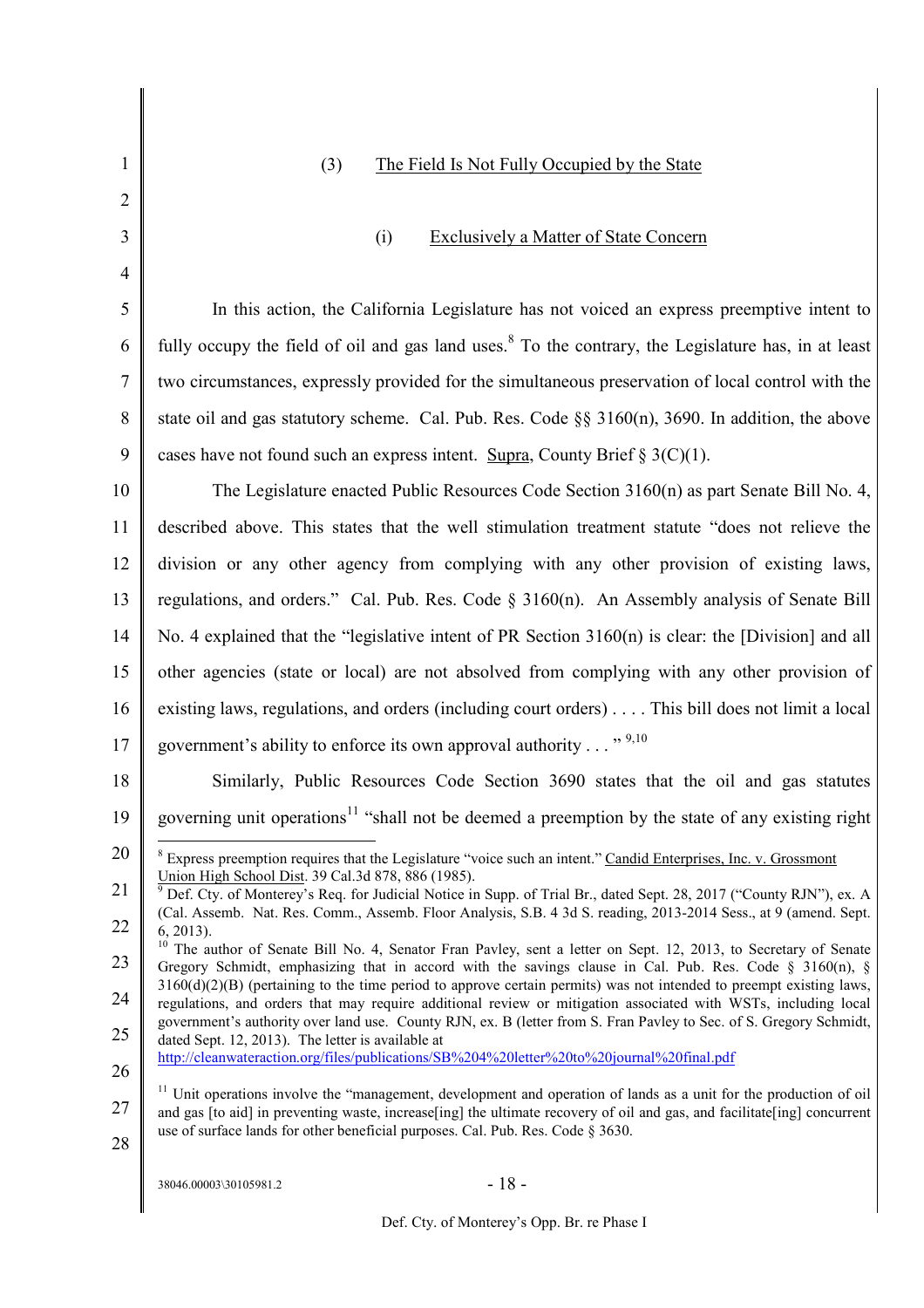1  $\overline{2}$ 3 4 5 of cities and counties to enact and enforce laws and regulations regulating the conduct and location of oil production activities, including, but not limited to, zoning, fire prevention, public safety, nuisance, appearance, noise, fencing, hours of operation, abandonment, and inspection." While the scope of each of these savings clauses applies to certain aspects of the oil and gas statutes, they demonstrate that the Legislature expressly intended not to preempt the field.

6 7 8 9 10 11 12 13 14 15 16 17 There is also no basis to imply oil and gas operations are exclusively a matter of state concern. Public Resources Code Section 3206.5 provides that any city or county may require information from the Division about non-producing wells and may formally request that they be plugged and abandoned, upon which the Division is required to make a determination within 120 days as to whether the wells should be plugged or abandoned. This provision "attest[s] to the Legislature's desire to have state and local authorities work together in a cooperative effort." Waste Resource Technologies v. Dept. of Pub. Health of the City and Cty. of San Francisco*,* 23 Cal.App.4th 299, 307 (1994); see, Cal. Pub. Res. Code § 3320.1(c) (preserving eminent domain authority of cities and counties pursuant to unit or cooperative agreement commitments to ameliorate land subsidence problems overlying or adjacent to producing oil or gas pools). Rather than exclude local authority, the statutory scheme seeks to include and work with the local agencies.

18 19 20 21 The Chief Deputy Director of the Department of Conservation, Jason Marshall, underscored the lack of State field preemption in testimony before the Monterey County Board of Supervisors on September 23, 2014. In response to a question about the authority of local jurisdictions under Senate Bill No. 4, Mr. Marshall stated:

22 23 24 25 26 27 28 [S]o when the County is considering a project under CEQA for that land use authority, separate and distinct from the – the permit that DOGGR will have to issue for the – the notice of intent to drill or even the WST, it is the County's not just opportunity but really responsibility to make sure that all of the environmental impacts are identified and – and appropriately mitigated through the – that CEQA process.

 $38046.00003\backslash30105981.2$  - 19 -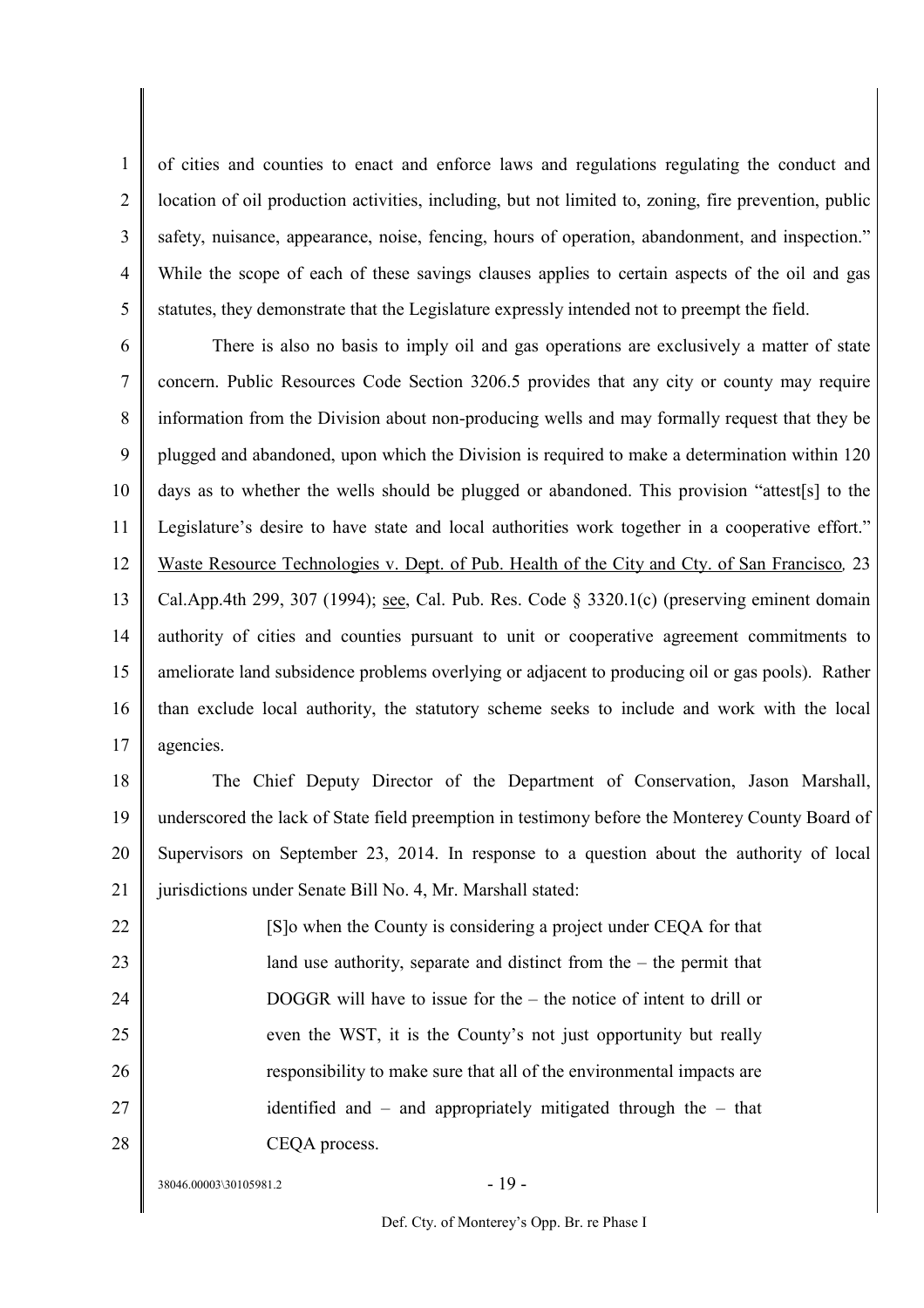County RJN, ex. C (Cty. Bd. of Supervisors meeting, Sept. 23, 2014, 3:23-24; 161:14 – 162:8).

2 3 4 5 6 7 8 9 10 The fact that numerous statutes deal with a regulated field "does not by itself show that the subject … has been completely covered so as to make the matter one of exclusive state concern." Galvan v. Superior Court of San Francisco, 70 Cal.2d 851, 861 (1969), superseded by statute on other grounds, Fiscal, 158 Cal.App.4th at 907. Preemption is not a "quantitative problem" involving a "statutory nosecount." Galvan, 70 Cal.2d at 861. Rather, the task is to determine whether the state has occupied an area of legislation that includes the subject of the local legislation and "is sufficiently logically related so that a court, or a local legislative body, can detect a patterned approach to the subject." Id. at 862 (some areas of weapons control preempted, but not entire field).

11 12 13 14 15 Here, the subject of the local legislation is land use, not underground oil and gas activities, and no "detectable pattern" of land use regulation can be found in the State's statutory scheme. The reason is simple. Land use decisions are a local matter and California courts have concluded that State oil and gas statutes do not preclude local zoning provisions related to the siting of oil and gas activities. Beverly Oil Co., 40 Cal.2d at 558; Higgins*,* 62 Cal.2d at 32.

16 17 18 19 20 21 22 23 24 25 26 27 The Attorney General reached the same conclusion, drawing a line between below-ground and above-ground activities. 59 Ops.Cal.Atty.Gen. 461 (1976). The Attorney General concluded that underground phases of oil and gas activities "appear" to be fully occupied by the State's statutory scheme. Id. at 478. However, local governments may impose "regulations more stringent than those imposed by the state" on non-subsurface activities, "so long as [local regulation] do[es] not conflict with, frustrate the purposes of, or destroy the uniformity of the [Division's] statewide regulatory conservation and protection plan." Id. at 479. These aboveground activities include land use, environmental protection, aesthetics, public safety, and fire and noise prevention. Id. Therefore, the Attorney General expressly found that local prohibitions on surface impoundments are permissible and not preempted by State law. 59 Ops.Cal.Atty.Gen. at 482. Consistent with the Attorney General's opinion, Measure Z is limited to above-ground land uses.

28

1

In summary, the statutes and regulations governing oil and gas production in California do

 $38046.00003\backslash30105981.2$  - 20 -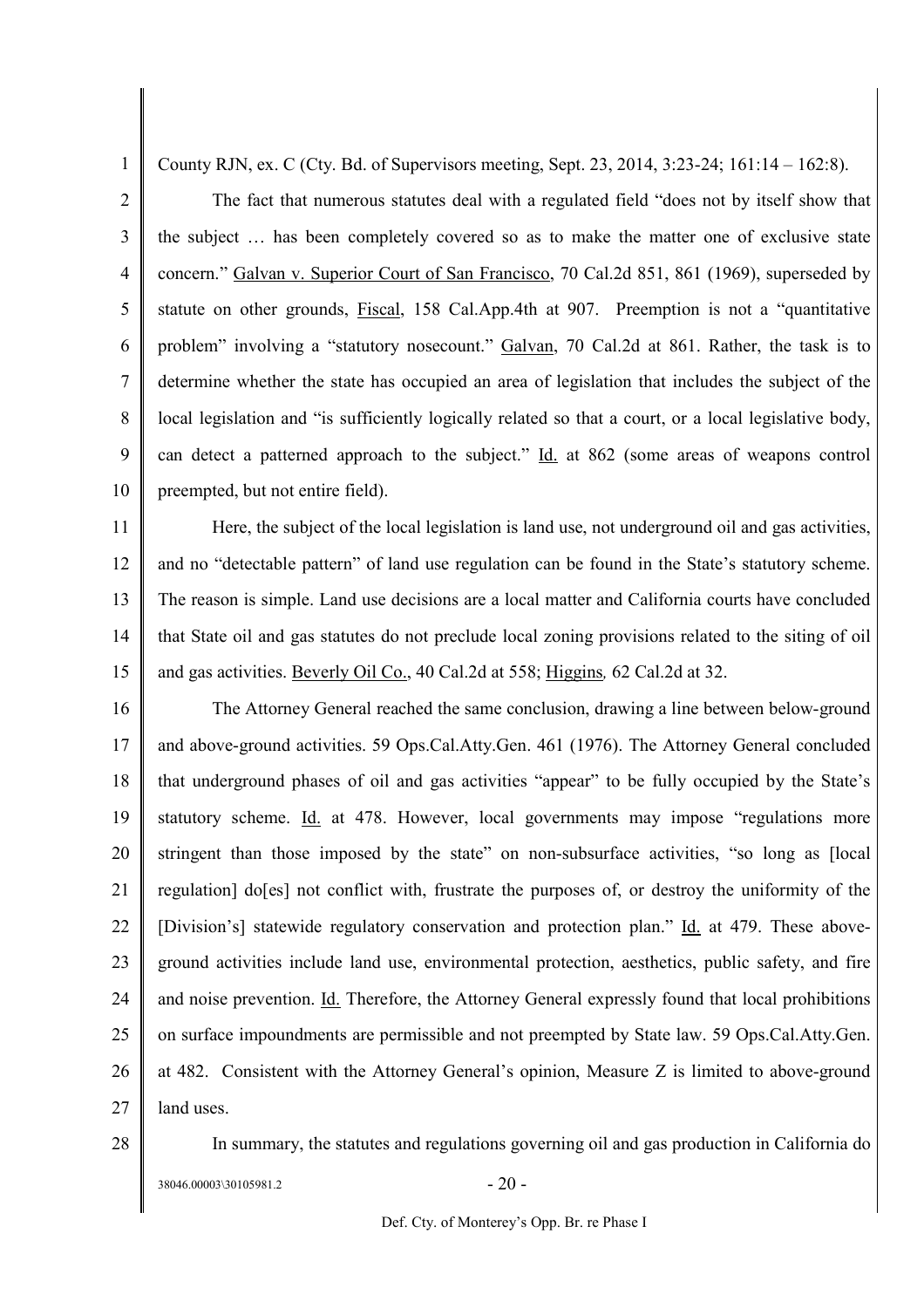| 1              | not establish the subject is exclusively a matter of state concern. Rather, the pattern of state    |
|----------------|-----------------------------------------------------------------------------------------------------|
| $\overline{2}$ | deference to local land use legislation concerning such production proves the opposite.             |
| 3              |                                                                                                     |
| 4              | <b>Paramount State Concern</b><br>(ii)                                                              |
| 5              |                                                                                                     |
| 6              | When evaluating whether a "paramount state concern" precludes further or additional                 |
| $\tau$         | local action, courts look to whether "substantial geographic, economic, ecological or other         |
| 8              | distinctions are persuasive of the need for local control, and whether local needs have been        |
| 9              | adequately recognized and comprehensively dealt with at the state level." Great Western, 27         |
| 10             | Cal.4th at 862 (citing Galvan, 70 Cal.2d at 863-864).                                               |
| 11             | In Galvan, the City and County of San Francisco enacted an ordinance requiring the                  |
| 12             | registration of all firearms within San Francisco with certain exceptions. Galvan, 70 Cal.2d at     |
| 13             | 855. In finding there was no "paramount State concern," the California Supreme Court explained      |
| 14             | that "no elaborate citation of authority" was required to conclude that "problems with firearms are |
| 15             | likely to require different treatment in San Francisco County than in Mono County." Galvan, 70      |
| 16             | Cal.2d at 864.                                                                                      |
| 17             | Furthermore, in City of Riverside, 56 Cal.4th at 729, 737, the California Supreme Court             |
| 18             | upheld the City of Riverside's prohibition on medical marijuana dispensaries based on the           |
| 19             | "inherent local police power," which "includes broad authority to determine, for purposes of the    |
| 20             | public health, safety, and welfare, the appropriate uses of land within a local jurisdiction's      |
| 21             | borders." Id. at 738. The Court explained the importance of protecting "California's diverse        |
| 22             | counties and cities" from a "one size fits all" policy for marijuana dispensaries. Id. at 756. The  |
| 23             | Court noted that some communities might not have sufficient commercial or industrial space for      |
| 24             | such facilities, while others might have concerns about increased crime, congestion, blight and     |
| 25             | drug abuse from dispensaries. Id. at 755-756.                                                       |
| 26             | Monterey County, unlike many other areas of the State, is California's fourth largest oil-          |
| 27             | producing county, averaging more than 20,000 barrels of oil per day from several oil fields. Eagle  |
| 28             | Opening Brief 2:14-15. San Ardo Field is the eighth most productive oil field in California. Aera   |
|                | $-21-$<br>38046.00003\30105981.2                                                                    |

 $\Big|$ 

┃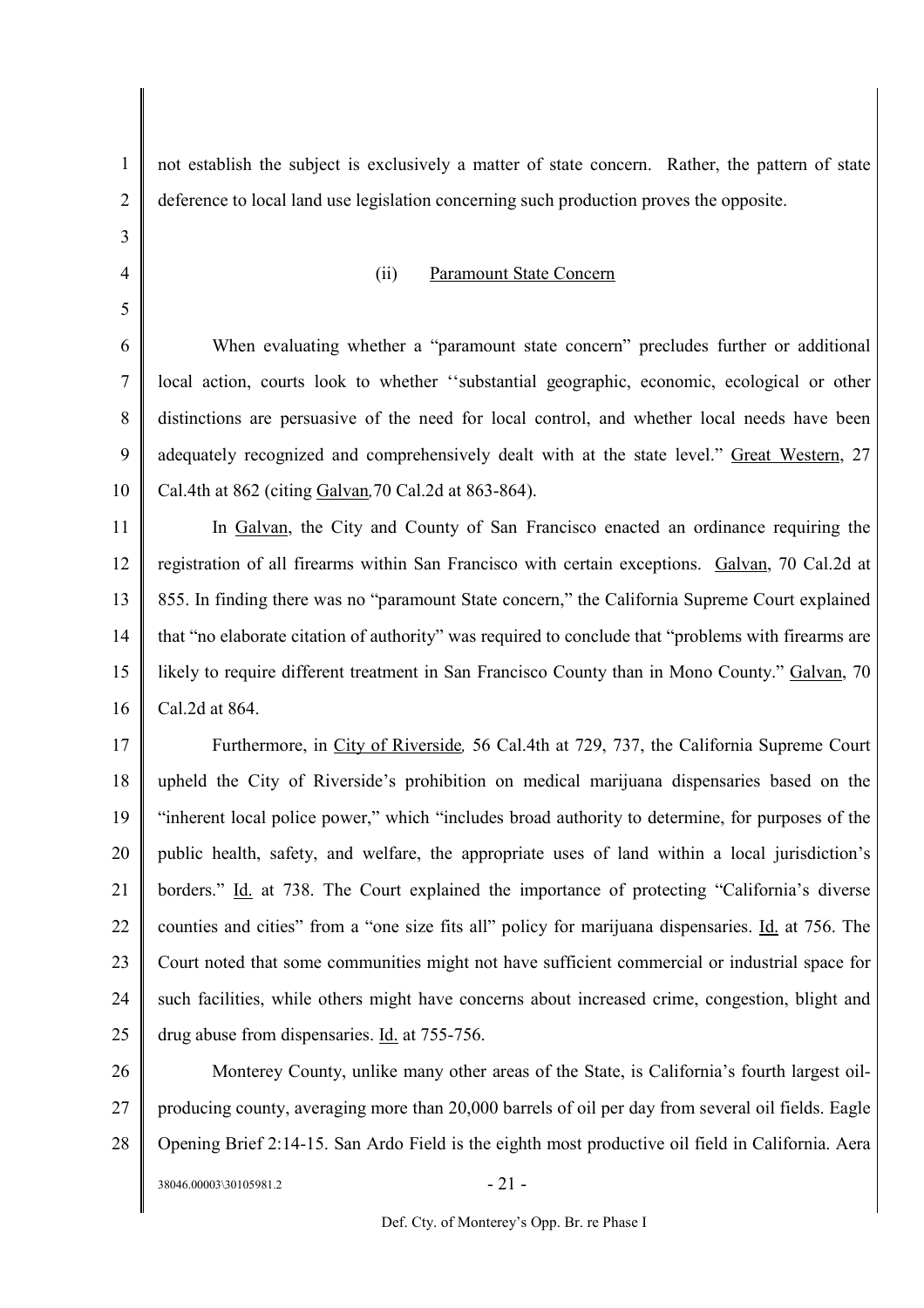1 2 3 4 5 6 7 8 9 10 11 12 13 14 15 16 17 18 19 20 21 22 23 24 25 26 27 28 Opening Brief 2:19-20. Monterey's citizens, in mounting the Measure Z campaign, balanced oil and gas production with the County's unique agricultural heritage and rural character, its attraction as a tourist destination, and its many biological and marine resources. AR 153 (finding 7); 154 (findings 10-12). While some communities might view themselves as "well suited" to accommodate land uses involving oil and gas drilling, the voters in Monterey County should be permitted to make "the reasonable decision" that the prohibited land uses in Measure Z represent "unacceptable local risks and burdens." City of Riverside, 56 Cal.4th at 756. (iii) Adverse Effect on Transient Citizens of the State "The third potential indicium of implied preemptive intent focuses on whether the subject matter of the ordinance has been partially covered by the statute and is of such a nature as to cause an undue adverse effect on the transient citizens of the state." Sherwin-Williams Co. v. City of Los Angeles, 4 Cal.4th 893, 905-906 (1993). In Sherwin-Williams, the City of Los Angeles passed an ordinance regulating the retail display of aerosol paint and broad tipped marker pens. Id. at 895–896. Plaintiff Sherman Williams Co. argued that the state statute defining the lawful transfer of aerosol paint and requiring retailers to post warnings against vandalism preempted the ordinance. Id. In concluding that it did not, the Court held: "neither the prevention of graffiti nor the retail display of aerosol paint and broad-tipped marker pens is a matter in which transient citizens of the state are particularly concerned." Id. at 906. Similarly, the California Supreme Court in Galvan, 70 Cal.2d at 864-865, found that San Francisco County's firearms registration ordinance did not place undue burden on transient citizens. The Court reasoned that the firearms law interfered less with transients than: a Fresno ordinance prohibiting consumption of alcoholic beverages on the street, a Los Angeles gambling ordinance or a Los Angeles loitering ordinance, none of which were preempted by State law, "and all of which apply to anyone within the geographic confines of the city, and not merely to residents." Id. at 865 (emphasis in original). The same analysis applies here. The three land use provisions in Measure Z apply only to

 $38046.00003\backslash30105981.2$  - 22 -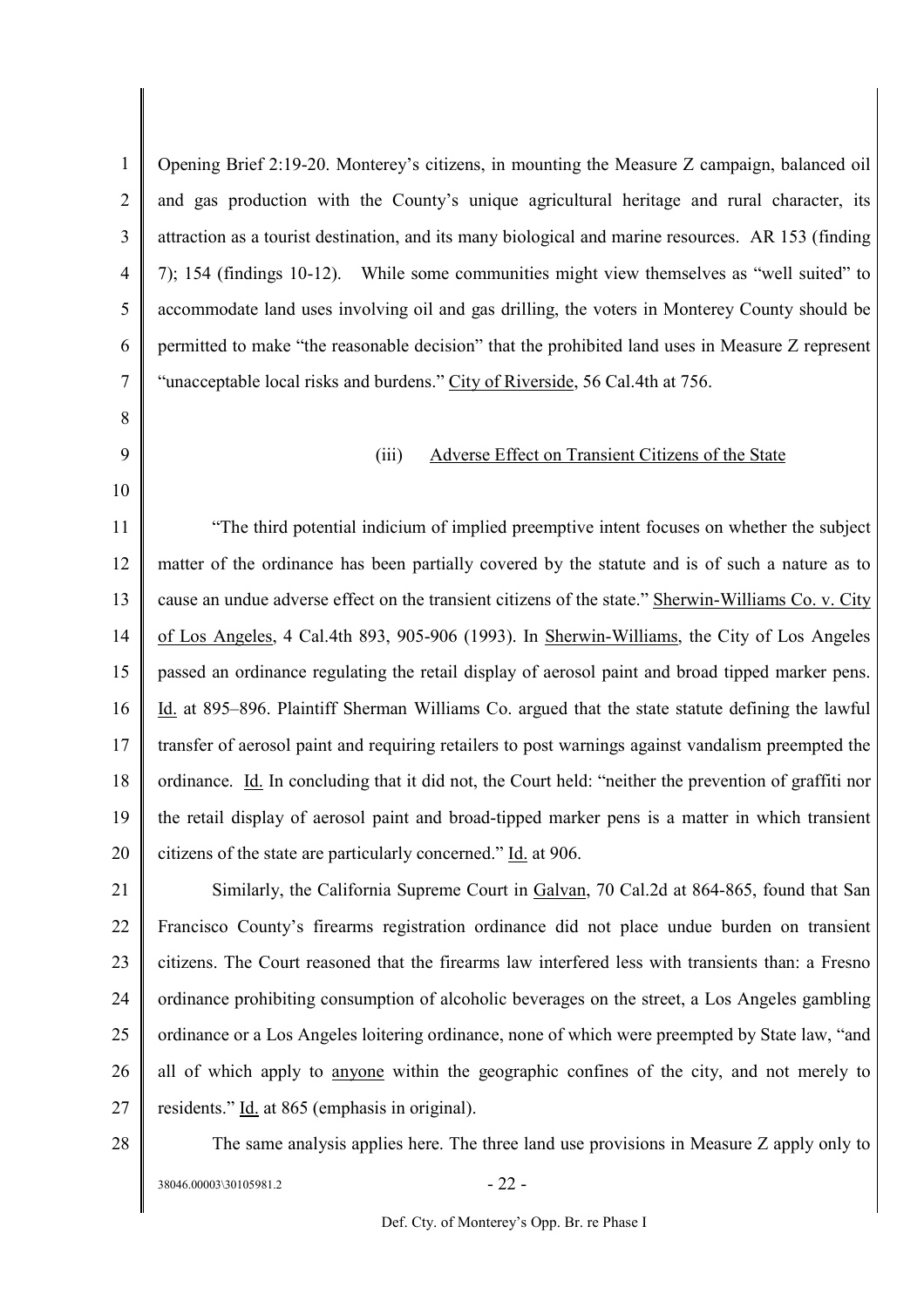1  $\mathfrak{D}$ 3 4 5 6 7 8 9 10 11 12 13 14 15 16 17 18 19 20 21 22 23 24 25 26 27 28  $38046.00003\backslash30105981.2$  - 23 property interests within Monterey County. The Measure places no discernable "undue adverse effect" on citizens from elsewhere who might pass through the County. Sherwin-Williams, 4 Cal.4th at 905-906. In fact, the opposite is true. Monterey County has a proud agricultural tradition and pastoral atmosphere which is well suited to its scenic vistas and natural resources. AR 153-154. Presumably everyone, residents, tourists and other visitors, benefit from Measure Z. D. MEASURE Z IS NOT PREEMPTED BY FEDERAL LAW (1) Federal Law Does Not Expressly Preempt Measure Z Express preemption "begin[s] with the statutory text, necessarily the source of the best evidence concerning the breadth of Congress's preemptive intent." Quesada v. Herb Thyme Farms, Inc., 62 Cal.4th 298, 308 (2015). The Division permits and regulates Class II injection wells in California under the Underground Injection Control ("UIC") program. This program is part of the federal Safe Drinking Water Act, 42 U.S.C, §§ 300f-300j-27 ("SDWA"), to meet minimum federal requirements to prevent underground injection that endangers drinking water sources. 42 U.S.C. § 300h(b).<sup>12</sup> In this case, the SDWA has a savings clause that states that nothing in the UIC program "shall diminish any authority of a State or political subdivision to adopt or enforce any law or regulation respecting underground injection" as long as such law or regulation does not "relieve any person of any requirement otherwise applicable under this title." 42 U.S.C. § 300h-2(d). This unambiguous savings clause precludes a finding of express intent by Congress to preempt state or local laws.<sup>13</sup> Quesada, 62 Cal.4th at 308-310 (examined where the Organic <sup>12</sup> Because the State of California implements the minimum requirements of the SDWA through its state law program discussed above, there is a threshold legal question of whether federal preemption even applies here. As discussed above, the state law program at issue does not preempt Measure Z. In itself, this conclusion should negate the contention that Measure Z is somehow preempted by the SDWA. <sup>13</sup> Riegel v. Medtronic, Inc., 552 U.S. 312, 330 (2008), is factually distinguishable. Chevron Opening Brief 21:4-5. There, the medical device statutes at issue expressly preempted state requirements "different from, or in addition to, any requirement applicable … to the device' under federal law." Id. at 321. In contrast, under the SDWA UIC program, the federal standards are identified as "minimum requirements." 42 U.S.C. § 300h(b).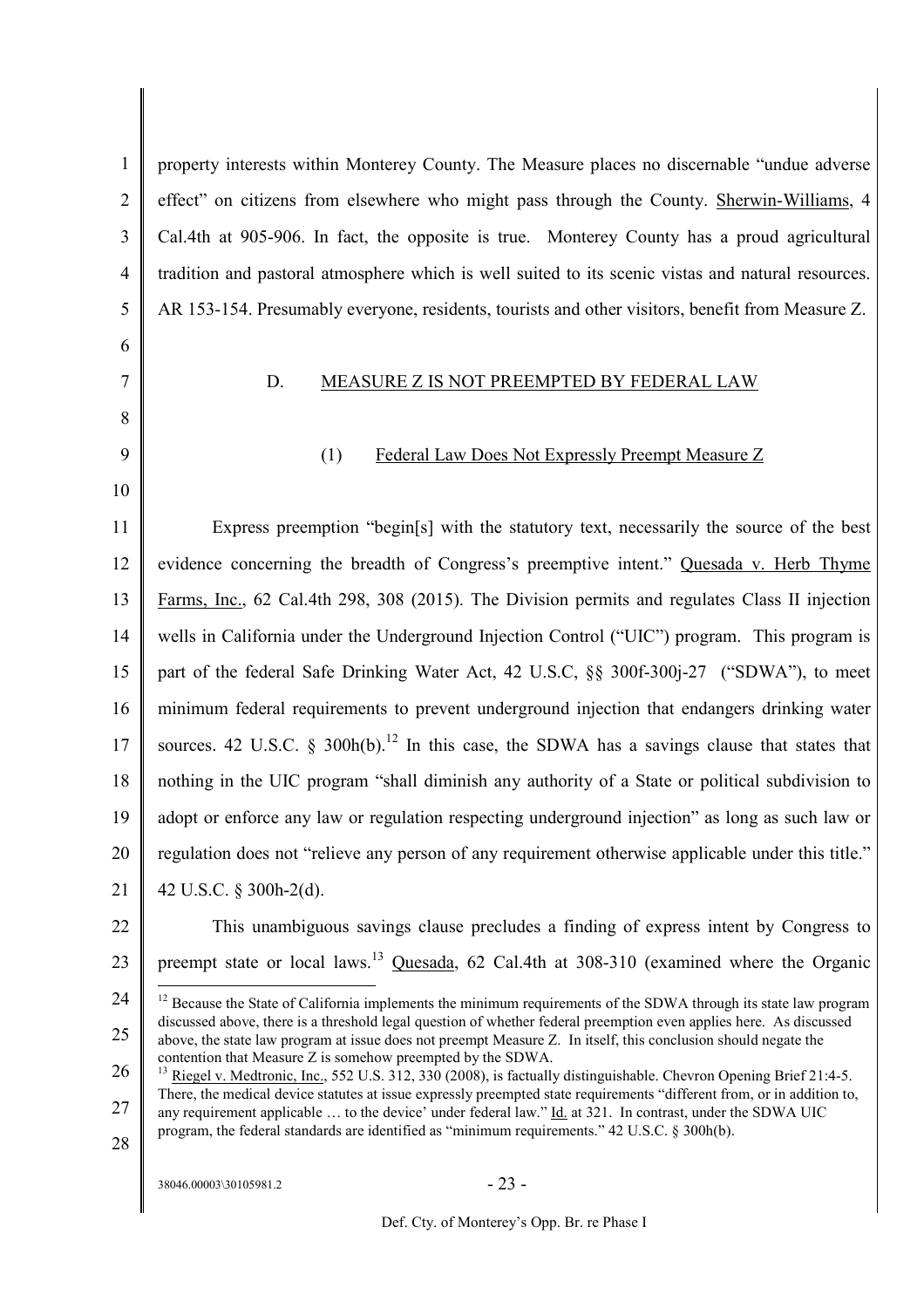1  $\overline{2}$ 3 4 Foods Act does not contain language of exclusivity, and therefore, did not preempt local laws); Hillsborough, 471 U.S. at 716 ("Given the clear indication of FDA's intention not to preempt and the deference with which we must review the challenged ordinances, we conclude that these ordinances are not preempted by the federal scheme") (emphasis in original).

- 5
- 6

7

### (2) Federal Law Leaves Room for Measure Z

8 9 10 11 12 13 14 15 16 17 18 19 20 21 22 23 24 Given the savings clause discussed above, it would also be improper to conclude that Congress "has left no room" under the SDWA for supplementary regulation by a state or political subdivision. That is exactly what the court in Bath Petroleum Storage, Inc. v. Sovas, 309 F.Supp.2d 357 (N.D. N.Y. 2004), concluded when it held that New York's additional state permits for underground injection beyond what was required by the EPA-administered UIC program were not preempted by the SDWA. The court reviewed the statutory framework and found that "there is room for state regulation over areas in which the SDWA and its UIC program don't enter." Id. at 367. Similar conclusions have been reached by other courts interpreting similar statutory language. For example, in Pacific Gas & Electric, 461 U.S. at 194, the United States Supreme Court held that the Atomic Energy Act did not preempt the field and upheld California's statute that conditioned the construction of nuclear plants on findings by a State Commission that adequate storage facilities and means of disposal are available for nuclear waste. Relying upon an express savings clause in the federal Act and its legislative history, the Court concluded that Congress gave the United States "complete control of the safety and 'nuclear' aspects of energy generation" and allowed the states traditional authority over the need "for generation capacity, the type of generating facilities to be licensed, land use, rate making, and the like." Id. at 212.

25 26 27 28 Also, in Hillsborough, 471 U.S. at 713, the United States Supreme Court reviewed federal regulations governing blood plasma collection and a county ordinance imposing additional donor and record keeping requirements. The Court rejected "the argument that an intent to pre-empt may be inferred from the comprehensiveness of the FDA's regulations at issue here." Id. at 716.

 $38046.00003\backslash30105981.2$  - 24 -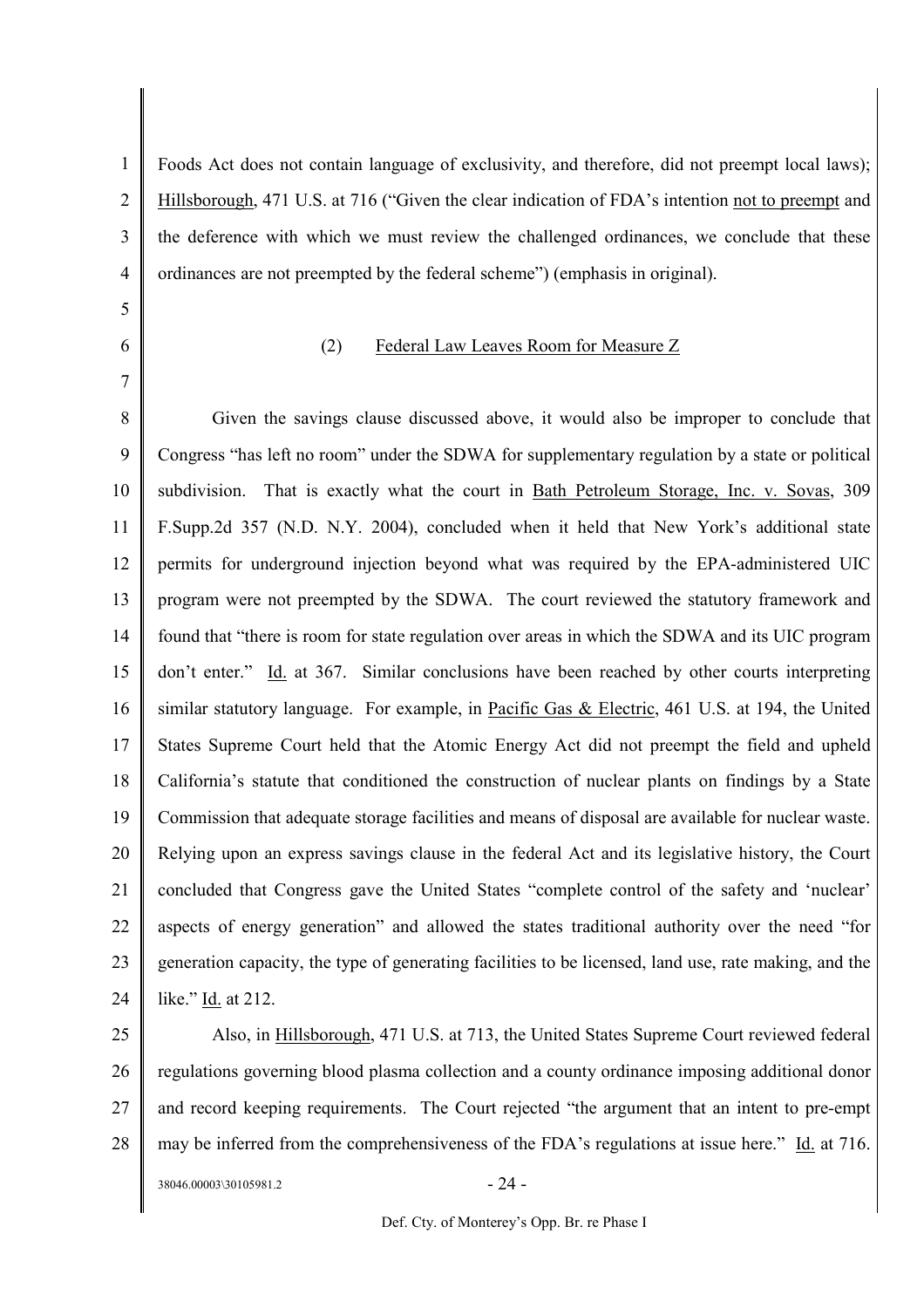1 2 3 Rather, the FDA's disavowal of any intent to preempt state and local regulation, which was consistent with the Congressional intent and was never changed, precluded an implicit intent to preempt the field. Id. at 716–719.

4 5 6 7 8 In this case, Congress stated in the SDWA that local authority over underground injections was preserved while the UIC program would govern the safeguards for such injections. Measure Z does not impair the UIC program; it merely sets forth where certain land uses that support oil and gas wastewater injection or impoundment for storage or disposal may occur. In light of the SDWA language, there is no basis to find field preemption.

- 9
- 10

11

### (3) Federal Law Does Not Conflict with Measure Z

12 13 14 15 Preemption intent may be inferred where compliance with both state and federal law is impossible or when state law prevents execution of the full purposes and objectives of Congress. Hillsborough, 471 U.S. at 713; Pacific Gas & Electric, 461 U.S. at 204. Measure Z does not meet either standard.

16 17 18 19 20 21 22 23 24 Like Plaintiffs here, petitioners in Pacific Gas & Electric, 461 U.S. at 217, argued that the California statute requiring a finding of adequate storage facilities for nuclear waste conflicted with the federal regulation of nuclear waste disposal. Specifically, the Nuclear Regulatory Commission ("NRC") issued an order concluding that progress toward the development of nuclear disposal facilities allowed it to license new reactors. However, "[b]ecause the NRC order does not and could not compel a utility to develop a nuclear plant, compliance with both it and § 25524.2 [State law requiring finding of adequate disposal facilities] is possible." Id. at 218-219 (brackets added). Similarly, because the UIC program does not and could not compel an oil producer to proceed with reinjection, compliance with both it and Measure Z is possible.

25 26 27 28 In Hillsborough, 471 U.S. at 721, petitioners argued that the ordinance conflicted with the federal regulations since it imposed more stringent requirements on plasma centers and donors, and thereby was an obstacle to the federal goal of ensuring an adequate supply of plasma. However, the Court did not see any evidence that Congress or the United States Food and Drug

 $38046.00003\backslash30105981.2$  - 25 -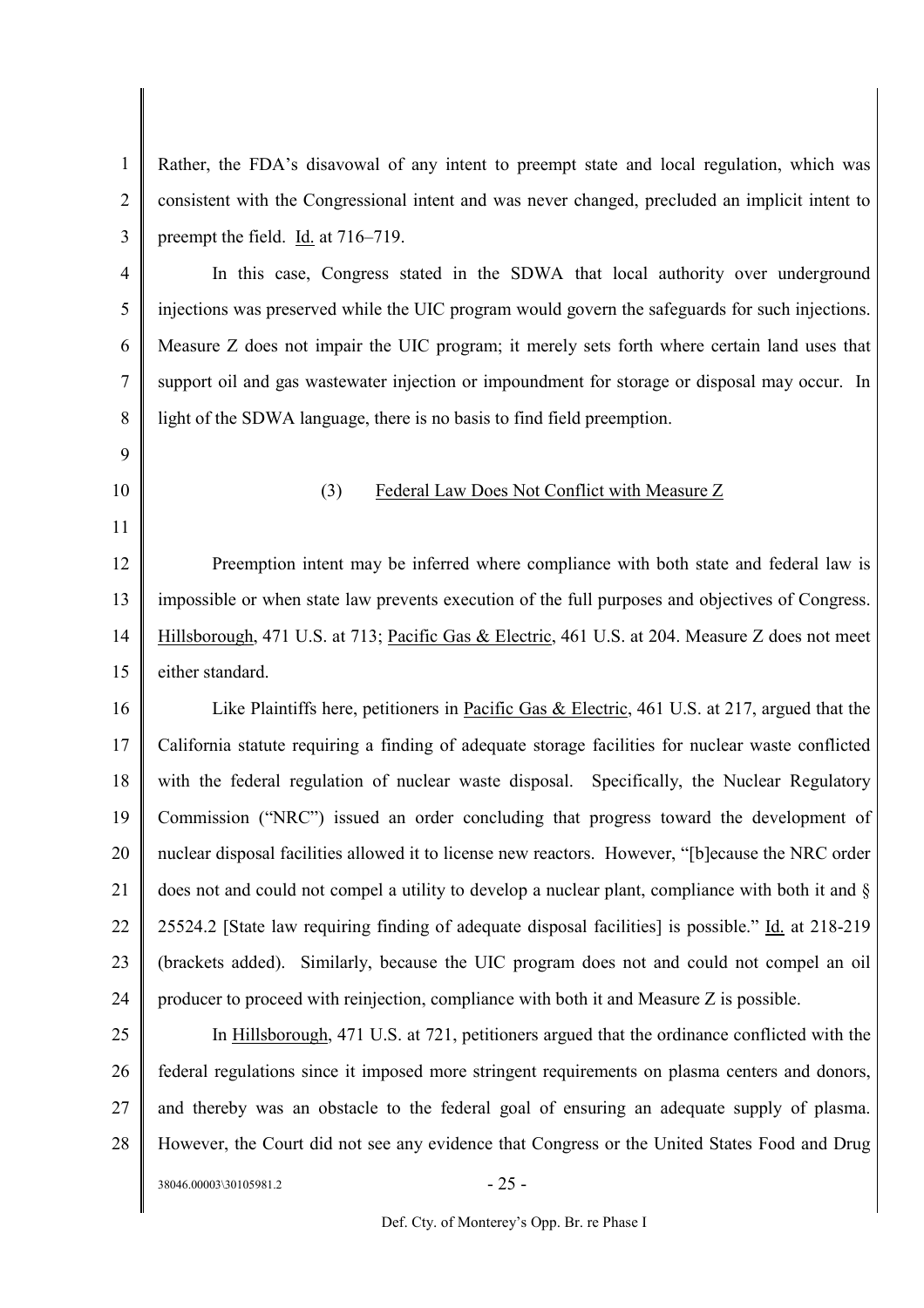1 2 3 4 5 6 7 Administration struck a balance between safety and quantity, which might be impaired by the additional requirements on plasma donations imposed by the ordinance. Id. In the present case, states that obtain enforcement primacy for the UIC program are tasked with meeting minimum federal requirements to prevent underground injection that endangers drinking water sources. 42 U.S.C. § 300h(b). Measure Z reflects a policy decision on whether to allow these operations, but it by no means changes the federal requirements. Therefore, Measure Z is not an obstacle to the SDWA's goal to protect drinking water sources.

8 9 10 11 12 13 14 15 Plaintiffs' assertion that the SDWA preempts Measure Z is therefore based on a failure to acknowledge the "savings clause" in the SDWA and a misreading of relevant case law. For example, the SDWA expressly allows regulations by state programs which interfere with or impede underground injection when "such requirements are essential to assure that underground sources of drinking water will not be endangered by such injection." 42 U.S.C. § 300h(b)(2). In other words, consistent with the fundamental purpose of the SDWA to protect sources of drinking water, states or political subdivisions such as the County may regulate in ways that may restrict certain underground injections to help achieve the fundamental purposes of the SDWA.

16 17 18 19 20 21 22 23 24 25 26 27 28 In the main case upon which Plaintiffs rely, EQT Production Co. v. Wender, 191 F.Supp.3d 583 (S.D. W.Va 2016), the court failed to acknowledge the full text of subsection 300h(b)(2). Chevron Opening Brief 21:6–22:6; Aera Opening Brief 16 n. 8, 18:5-6; Eagle Opening Brief 19:8-19; Trio Opening Brief 13:11-28. Although the court analyzed subsection 300h(b)(2), it omitted the exception for requirements that "are essential to assure that underground sources of drinking water will not be endangered by such injection." Id. at 601. Therefore, its conclusion is not supported by the actual language of the SDWA. In addition, EQT's conclusion is fundamentally based on an analysis West Virginia's unique land use law and regulations of the oil and gas industry there. The court found that under West Virginia law, "oil and natural gas extraction is a highly valuable economic activity subject to centralized environmental regulations by the DEP [Department of Environmental Protection]." Id. at 603. It further found that "plenary power over oil and gas activities in the state is given over to the DEP." Id. Since the DEP did not have an express grant of authority, it lacked the ability under West

 $38046.00003\backslash30105981.2$  - 26 -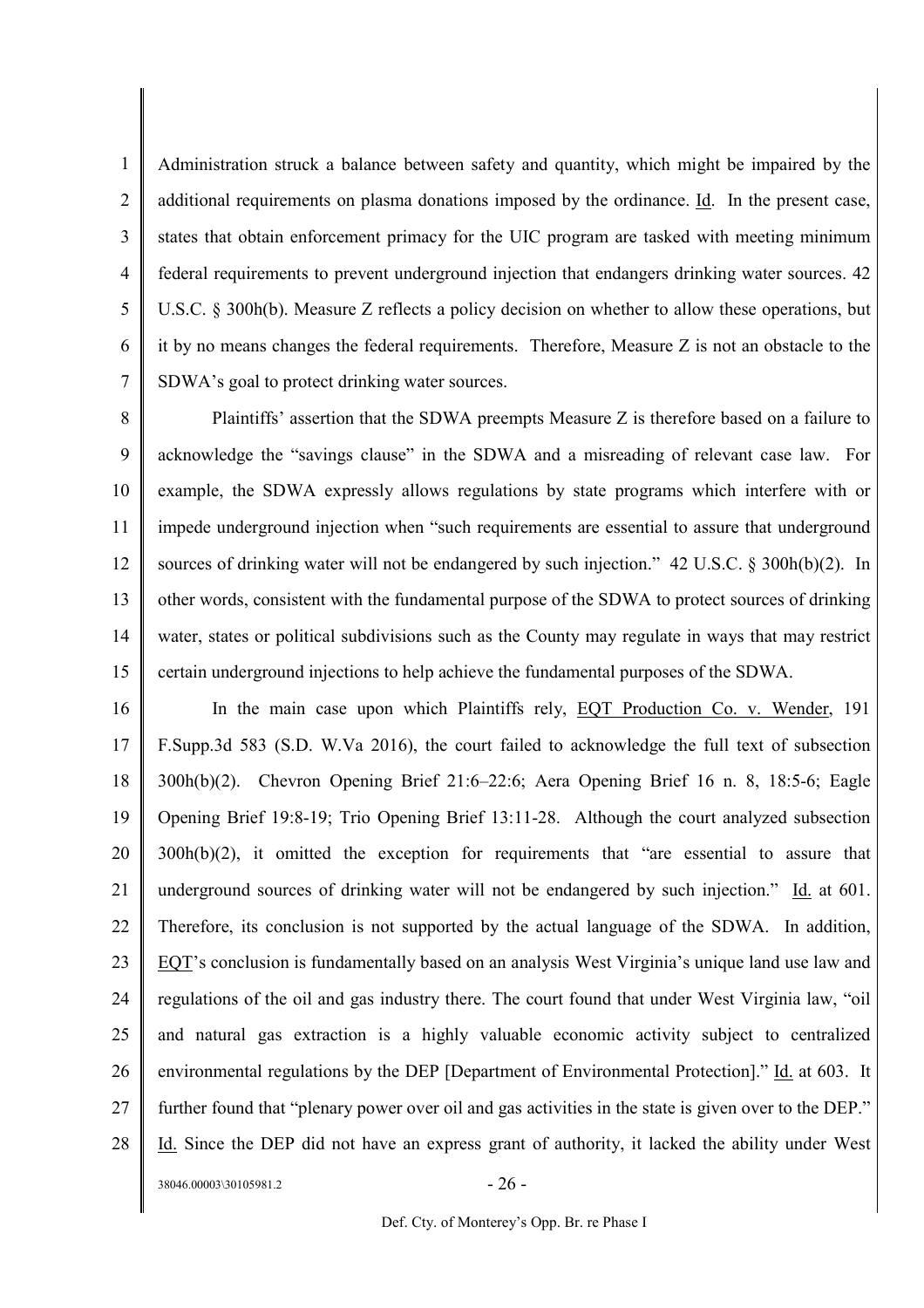1 2 3 4 Virginia law to act. In California, however, the power of counties to regulate the location of oil and gas operations in their jurisdictions, state oil and gas statutes notwithstanding, is firmly established. Therefore, this West Virginia District Court case is irrelevant to an assessment of the County's police power under California law.

5 6 7 8 9 10 11 12 Another case cited by Plaintiffs also fails to support their assertion of federal preemption. Capital Cities Cable, Inc. v. Crisp, 467 U.S. 691, 694 (1984), involved an Oklahoma statute requiring cable television operations to delete alcoholic beverage advertisements. Chevron Opening Brief 17:17-19, 22:13-15; Eagle Opening Brief 19:28-20:2. The Oklahoma statute was preempted because the Federal Communications Commission "has unambiguously expressed its intent to pre-empt any state or local regulation of this entire array of [advertising] signals carried by cable television systems." Id. at 701 (brackets added). Rather than expressly preempting local regulation, the SDWA expressly allows it.

13 14 15 16 17 18 19 20 21 22 Crosby v. National Foreign Trade Council, 530 U.S. 363, 367 (2000), concerned a Massachusetts law regulating state contracts with companies doing business with Burma. Chevron Opening Brief 17:15-17, 22:11-17; Eagle Opening Brief 19:26-28; Trio Opening Brief 12:24-28, 14:1-3. However, it was preempted by a federal law imposing sanctions on Burma because Congress intended to provide the President with flexible authority over economic sanctions against Burma, Congress intended to limit economic pressure to a specific range, and the President has the authority to speak for the United States to encourage democracy and human rights in Burma. Id. at 374-388. The oil and gas statutes could not be more different than the federal sanctions statute since they set strict operating standards for industry, rather than providing authority to another branch of government.

23 24 25 26 27 28 Another case cited by Plaintiffs concluded the local ordinance was not preempted because the California statutes were different than the Resource Conservation and Recovery Act ("RCRA"). City of Riverside, 56 Cal.4th at 760, is cited for the proposition that local governments may not wholly exclude activities that are sanctioned or encouraged by state law. Chevron Opening Brief 22:20-23:2. The Court explained that unlike RCRA, the medical marijuana statutes "do not mandate that local jurisdictions permit such activity." Id. at 760-761.

 $38046.00003\backslash30105981.2$  - 27 -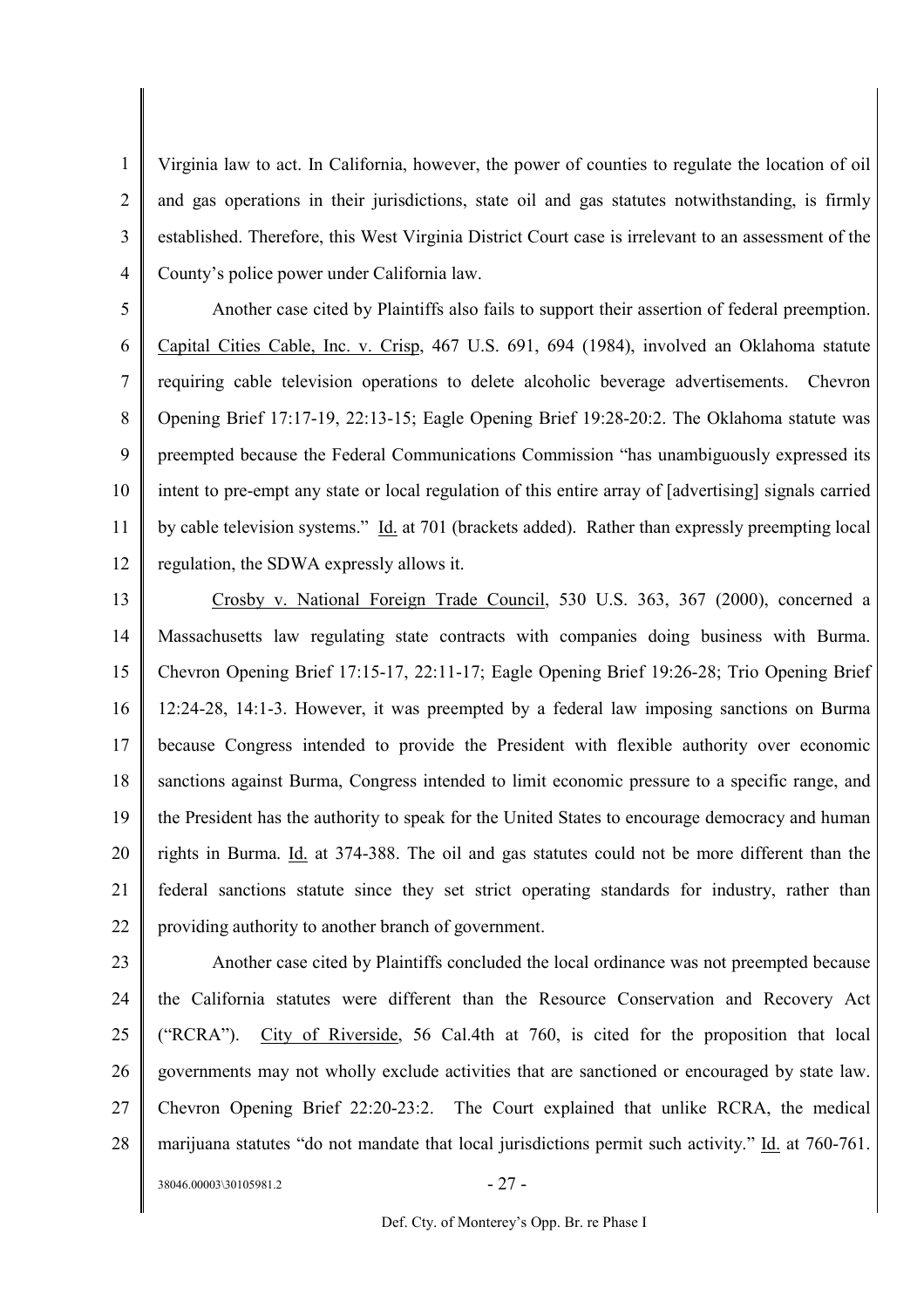1  $\overline{2}$ 3 4 5 Plaintiffs' mistake is to assume that the oil and gas statutes "authorize" their activities. The California Supreme Court in Riverside "made clear that a state law does not 'authorize' activities, to the exclusion of local bans, simply by exempting those activities from otherwise applicable state prohibitions." Id. at 758. Like the medical marijuana statutes, the oil and gas statutes in this case do not mandate that the County permit such activities.<sup>14, 15, 16</sup>

6

7 8 9 10 11 Here, Measure Z was enacted to protect the environment, public safety, and economic attributes of Monterey County by amending the General Plan and other land use plans. AR 152- 154. It was supported by 15 specific findings, demonstrating to voters that it was a "reasonable response to protect a legitimate local concern." AR 152-159. Thus, Measure Z's land use prohibitions are intended to protect local health and safety concerns, which is consistent with the goals of the UIC.

- 12
- 13
- 14

28

<sup>15</sup> 16 17 18 19 20 21  $14$  One case cited by Plaintiffs did not even consider the preemption of a local ordinance or state statute, but rather, examined causes of action in a complaint. Whistler Invs., Inc. v. Depository Trust & Clearing Corp., 539 F.3d 1159 (2008); Chevron Opening Brief 22:17-19. The Securities Exchange Act of 1934 provided for the registration of clearing agencies by the Securities and Exchange Commission. Id. at 1163. Plaintiffs in Whistler sued three federally registered clearing agencies for misrepresentation under Nevada law for their handling of trades according to federally approved rules. Id. at 1166-1168. Because these claims directly attacked the existence or operation of the federally approved rules, the causes of action, not the underlying Nevada laws, were preempted by federal law. Id. In our case, we are considering a local ordinance, not a cause of action, and land use prohibitions that do not attack the existence or operation of the federally approved UIC program. <sup>15</sup> Yet another case upon which Plaintiffs rely illustrates the differences between statutes at issue in the cases they cite and this case. The United States Supreme Court in United States v. Locke, 529 U.S. 89, 94 (2000), considered federal and Washington State statutes enacted to prevent maritime oil tanker spills. Chevron Opening Brief 23:10-12, 23:17-21. In particular, Locke examined federal and state reporting requirements for vessels. Id. at 114–115.

<sup>22</sup> 23 Washington contended that its requirements were not preempted because they were similar. Id. at 115. The Court rejected this argument since Congress intended the federal law to be the sole source of a vessel's reporting

<sup>24</sup> obligations. Id. Unlike the Washington and federal statutes in Locke, Measure Z is not similar to the UIC program, and the SDWA expressly allows for local authority.

<sup>25</sup> <sup>16</sup> Plaintiffs also rely upon a case involving an express preemption provision. Friends of the Eel River v. North Coast R.R. Auth. Auth., 3 Cal.5th 677 (2017), provided that if CEQA compliance prevented a privately owned railroad from operating, it would be preempted by federal law. Chevron Opening Brief 20:9-13. However, the federal law in

<sup>26</sup> that case, the ICC (Interstate Commerce Commission) Termination Act of 1995, contained an express preemption clause: "Its remedies are exclusive and expressly preempt States remedies 'with respect to regulation of rail

<sup>27</sup> transportation.'" Id. at 711 (citing 49 U.S.C. §10501(b)). The SDWA contains an express savings clause, not an express preemption clause.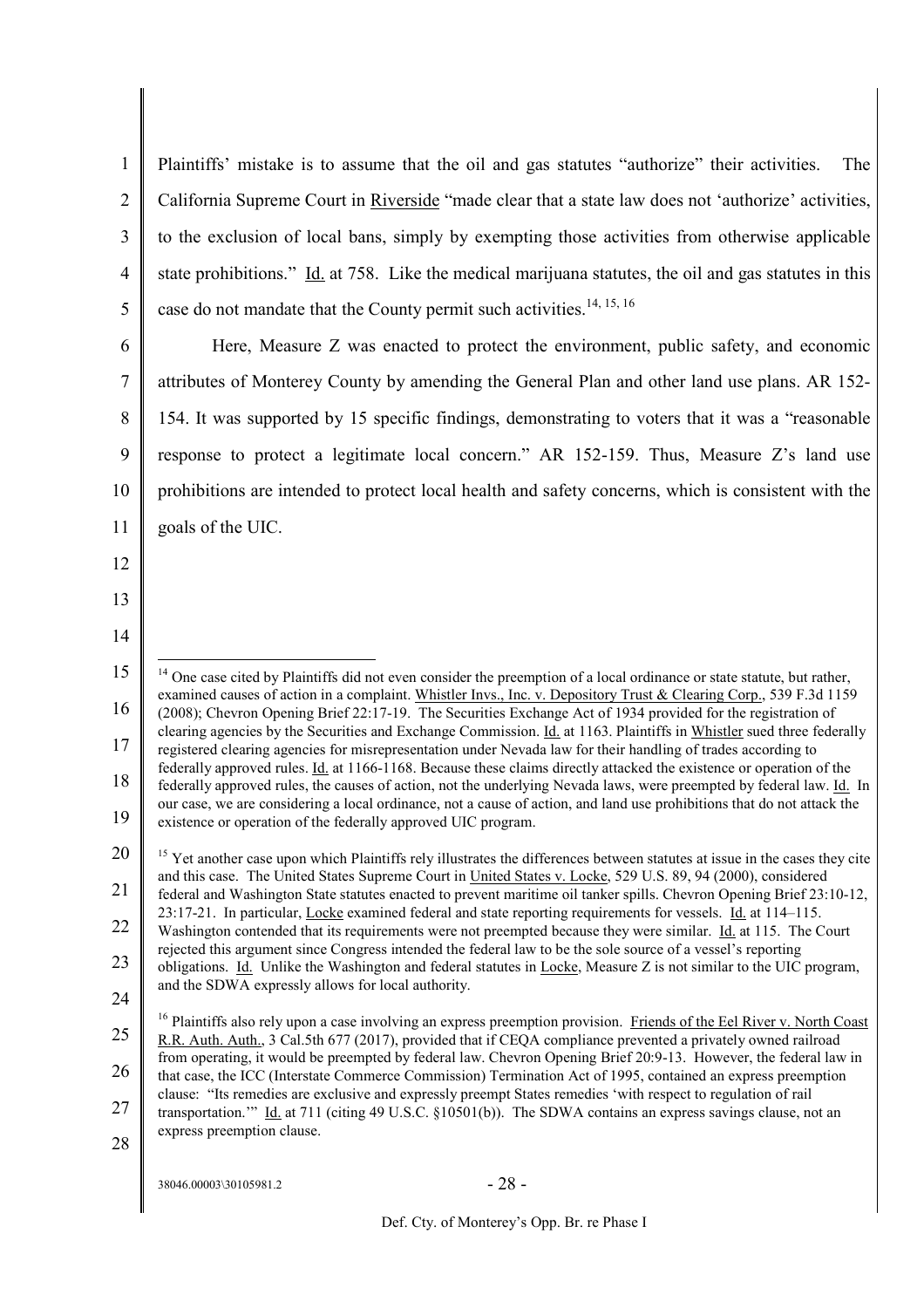# E. IF ONE OF MEASURE Z'S LAND USE PROVISIONS IS INVALID, THE DOCTRINE OF SEVERABILITY PRESERVES THE VALID **PROVISIONS**

5 6 7 8 9 10 11 Measure Z contains a severability clause. AR  $161$ ,<sup>17</sup> "Although not conclusive, a severability clause normally calls for sustaining the valid part of the enactment, especially when the invalid part is mechanically severable." Santa Barbara School Dist. v. Superior Court of Santa Barbara County, 13 Cal.3d 315, 331 (1975); California Redevelopment Assn. v. Matosantos, 53 Cal.4th 231, 270 (2011). "When the ordinance contains a severability clause, an invalid provision is severable if it is grammatically, functionally, and volitionally separable." MHC Financing Limited Partnership Two v. City of Santee, 125 Cal.App.4th 1372, 1393 (2005).

12 13 14 15 16 17 18 An enactment passes the grammatical test when the valid and invalid parts can be separated by paragraph, sentence, clause, phrase or single words. MHC Financing, 125 Cal.App.4th at 1393. A provision is functionally severable if it can be applied independently and the remaining provisions can "stand on their own, unaided by the invalid provisions nor rendered vague by their absence nor inextricably connected to them by policy considerations." Id. "The volitional requirement for severability is met if the voters likely would have adopted the initiative without the invalid provisions." Id.

19 20 21 Here, each of the three Measure Z land use provisions is grammatically separable because each "can be removed as a whole without affecting the wording of any other provision." Calfarm Ins. Co. v. Deukmejian, 48 Cal.3d 805, 822 (1989). Each provision is also functionally separable

22  $17$  Measure Z's severability clause states:

28

1

2

3

4

 $38046.00003\backslash30105981.2$  - 29 -

<sup>23</sup> 24 25 26 27 This Initiative shall be interpreted so as to be consistent with all applicable Federal, State, and County laws, rules, and regulations. If any section, subsection, paragraph, subparagraph, sentence, clause, phrase, part, or portion of this Initiative is held to be invalid or unconstitutional by a final judgment of a court of competent jurisdiction, such decision shall not affect the validity of the remaining portions of this Initiative. The voters hereby declare that this Initiative, and each section, subsection, paragraph, subparagraph, sentence, clause, phrase, part, or portion thereof would have been adopted or passed even if one or more sections, subsections, paragraphs, subparagraphs, sentences, clauses, phrases, parts, or portions were declared invalid or unconstitutional. If any provision of this Initiative is held invalid as applied to any person or circumstance, such invalidity shall not affect any application of this Initiative that can be given effect without the invalid application. AR 161.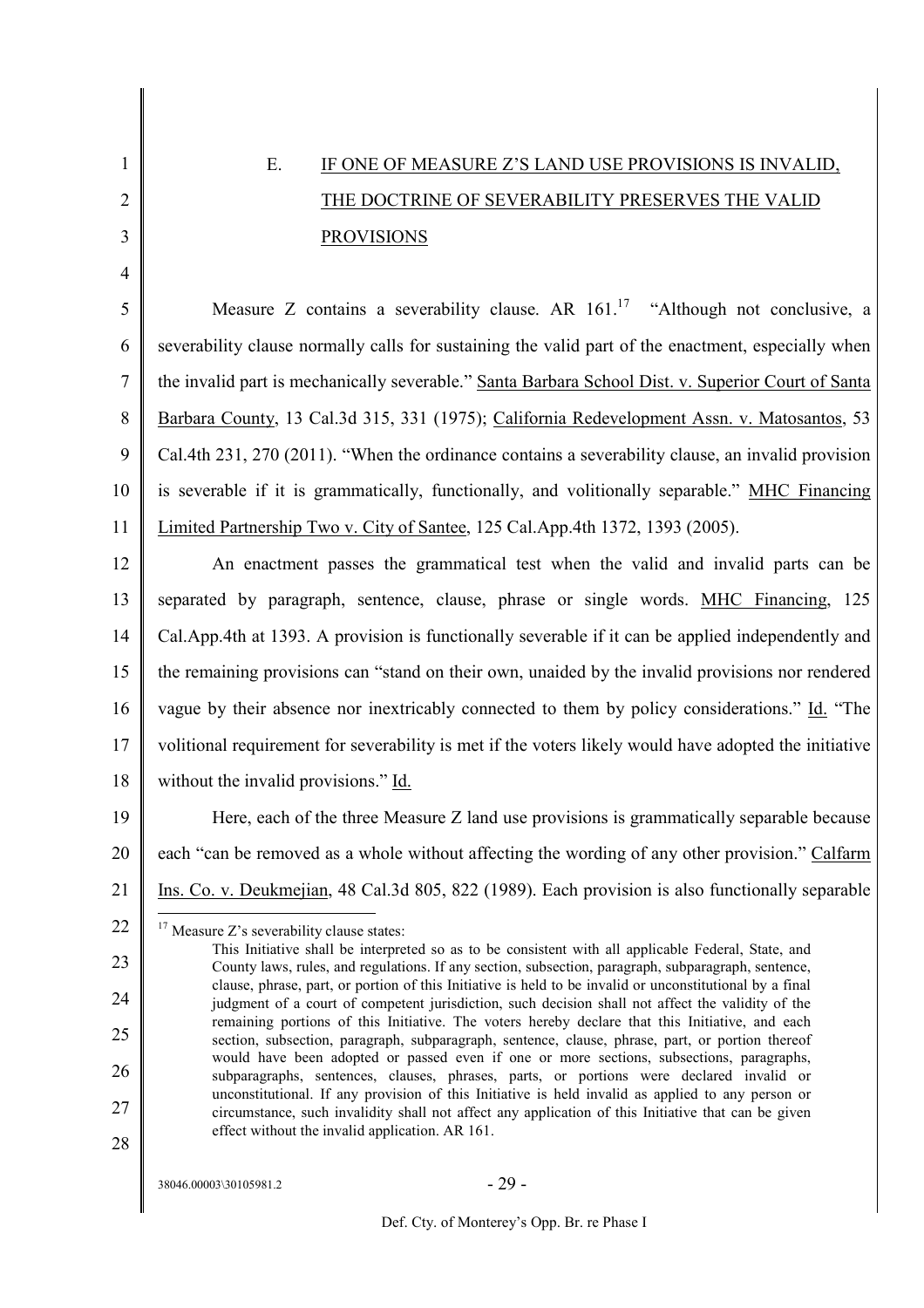1 2 3 4 because each constitutes a separate prohibition of a particular type of land use. For example, Measure Z's prohibition on impounding or injecting untreated wastewater for storage or disposal would not be required for the prohibition on new wells to take effect. Thus, Measure Z meets the grammatical and functional tests.

5 6 7 8 9 10 11 12 13 Finally, the land use provisions of Measure Z are volitionally separable. Measure Z voters were well informed about the three land use provisions upon which they were passing judgment. County Counsel's title and summary of the "chief purpose and points of the proposed measure" clearly delineated the three distinct land use provisions in the title, in the summary, and in the Notice of Intention to Circulate Petition. AR 151. The Initiative itself did the same. AR 154-156. The County Counsel Impartial Analysis similarly pointed out all three types of land use prohibitions. AR 373-374. The Argument in Favor of Measure Z made clear that "fracking, acidizing and wastewater injection" were of great concern to voters at several points, and it also stated clearly that Measure Z "prohibits new wells." AR 364.

14 15 16 17 18 19 20 21 22 The voters also were fully informed of Measure Z's overriding environmental and public purposes. AR 151-154, 364, 387. Although each individual provision restricts a different type of land use, all seek to protect the environment, public safety, and the local economy and amenities. AR 151-154. A similar circumstance arose in Santa Barbara, 13 Cal.3d at 319, involving a Santa Barbara School District initiative enacting certain anti-busing legislation and repealing statutes intended to prevent and eliminate racial and ethnic imbalance in pupil enrollment. The constitutional portion, repealing the racial balance statutes, was severable from the unconstitutional part, anti-busing legislation, because they were all "subsumed within an overall purpose to eliminate forced integration by busing." Id. at 331.

23 24 25 26 27 28 Although cited by Plaintiffs in opposition to volitional separability, the California Supreme Court held the void provisions were severable: "it seems eminently reasonable to suppose that those who favor the proposition would be happy to achieve at least some substantial portion of their purpose, namely to eliminate a State commitment to racial balance in the schools." Id. at 332; Chevron Opening Brief 28:20-25. Likewise, it is reasonable to conclude that the citizens who voted for Measure Z would be "happy to achieve at least some substantial

 $38046.00003\backslash30105981.2$  - 30 -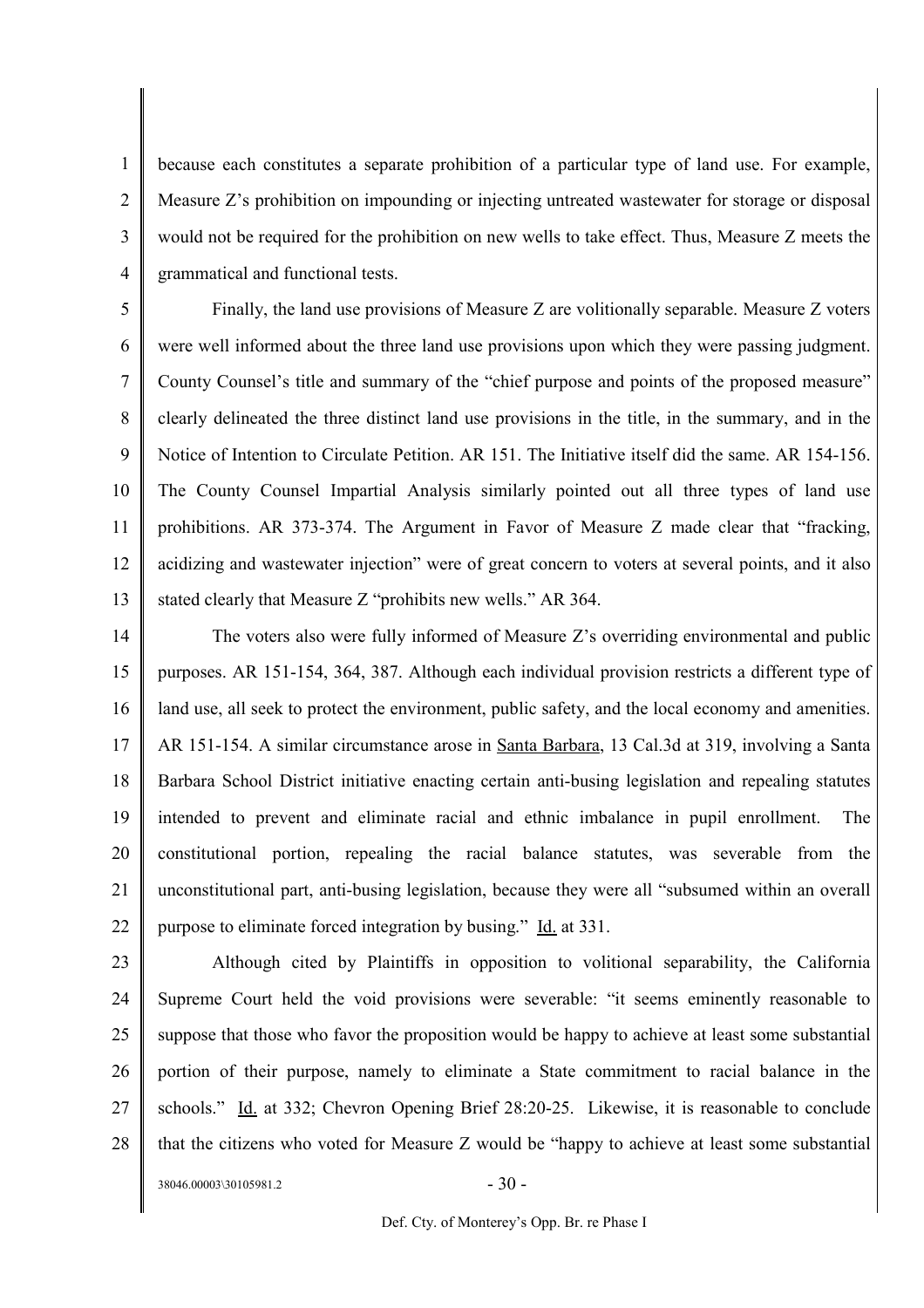1  $\overline{2}$ portion" of the protection for the environment, public safety, and the local economy and amenities.

3 4 5 6 7 8 9 10 11 12 13 Plaintiffs rely upon Birkenfeld v. City of Berkeley, 17 Cal.3d 129 (1976), but that Court refused to apply the doctrine of severability because it would require re-writing the ordinance. Chevron Opening Brief 27:10-22; CRC Opening Brief 15:3-25. There, the California Supreme Court concluded a rent control charter amendment, which created a new board with circumscribed powers, violated the constitutional limits of the police power because its procedures to adjust maximum rents were so cumbersome, they would deny the landlords due process of law. Id. at 135. The constitutional defect could not "be cured simply by excision but only by additional provisions" which would rewrite the board's procedures, and were beyond the Court's power to provide. Id. at 173. The Court found that it was not clear "that the electorate would have approved the measure if the Board had been given broader rental adjustment powers." Id. at 174.

14 15 16 17 18 19 20 21 22 23 Other cases cited by Plaintiffs in opposition to severance either did not address volitional separability or held that the valid provisions were volitionally separable. Barlow v. Davis, 72 Cal.App.4th 1258, 1266 (1999) (cited by Plaintiffs for its statement of the law on volitional separability, but decided on functional separability). Chevron Opening Brief 26:4-7; Eagle Opening Brief 23:20-23. Gerken v. Fair Political Practices Comm'n, 6 Cal.4th 707, 719 (1993) (valid ban on publicly funded mass mailings was severable). Chevron Opening Brief 26:7-10, 26:14-16; Eagle Opening Brief 23:23-24:2; Aera Opening Brief 21:23-24. Calfarm Inc. Co. v. Deukmejian, 48 Cal.3d 805, 822 (1989) (invalid provision in state initiative on insurance regulation found severable). Chevron Opening Brief 25:20-26:1, 27:23-28:3; Aera Opening Brief 21:18-23, 21:24-22:3.

24

25 26 27 28 Unlike Birkenfeld, Measure Z did not create a new board or body with certain new powers. It created three new land use restrictions. In the event one of Measure Z's provisions is found invalid, no new procedures would be needed to enable the other provisions to be effectuated because the County already has adequate procedures to implement its General Plan and the other plans amended by Measure Z. Thus, it would be inaccurate to conclude that voters

 $38046.00003\backslash30105981.2$  - 31 -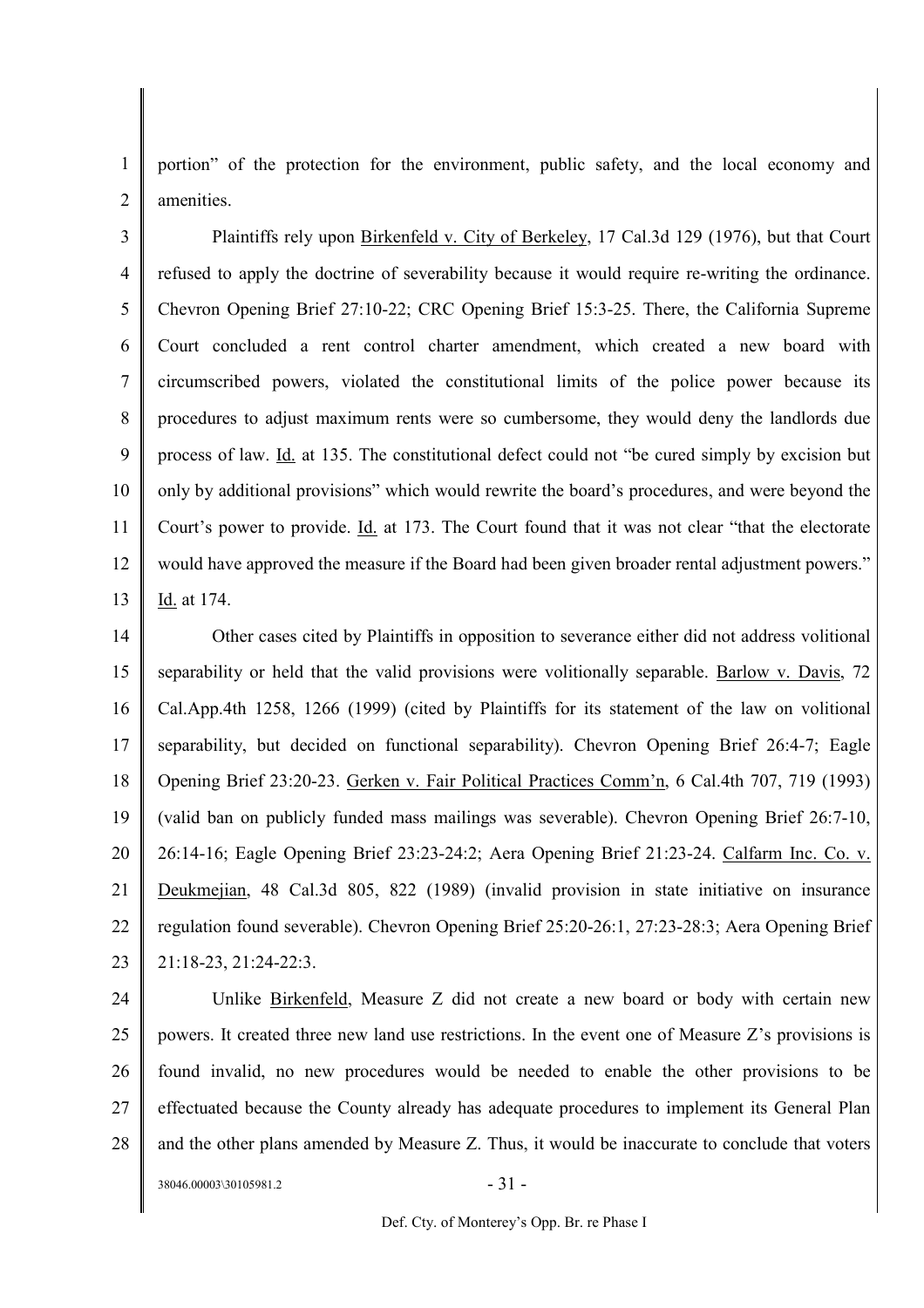| 1              | would have preferred a severed portion of Measure Z to nothing at all or that they would not have                                                                                                                                                                                                                                                                      |
|----------------|------------------------------------------------------------------------------------------------------------------------------------------------------------------------------------------------------------------------------------------------------------------------------------------------------------------------------------------------------------------------|
| $\overline{2}$ | enacted the initiative without the invalid provisions.                                                                                                                                                                                                                                                                                                                 |
| 3              |                                                                                                                                                                                                                                                                                                                                                                        |
| 4              | MEASURE Z DOES NOT CONSTITUTE AN UNCONSTITUTIONAL<br>4.                                                                                                                                                                                                                                                                                                                |
| 5              | <b>TAKING OF PROPERTY</b>                                                                                                                                                                                                                                                                                                                                              |
| 6              |                                                                                                                                                                                                                                                                                                                                                                        |
| 7              | Plaintiffs' facial takings claims fail for two separate and independent reasons.<br>First,                                                                                                                                                                                                                                                                             |
| 8              | Measure Z allows oil and gas production to continue, which means Plaintiffs cannot show the                                                                                                                                                                                                                                                                            |
| 9              | requisite loss of all beneficial use of property from the mere enactment of the initiative. Second,                                                                                                                                                                                                                                                                    |
| 10             | Measure Z established administrative procedures, which may moot Plaintiffs takings claims, and                                                                                                                                                                                                                                                                         |
| 11             | which confirm that the enactment of the measure alone has not taken their property. These                                                                                                                                                                                                                                                                              |
| 12             | principles of takings jurisdiction are firmly established.                                                                                                                                                                                                                                                                                                             |
| 13             |                                                                                                                                                                                                                                                                                                                                                                        |
| 14             | A FACIAL TAKINGS CLAIM REQUIRES THAT THE LEGISLATIVE<br>A.                                                                                                                                                                                                                                                                                                             |
| 15             | ACT REMOVE ALL BENEFICIAL USE OF PROPERTY                                                                                                                                                                                                                                                                                                                              |
| 16             |                                                                                                                                                                                                                                                                                                                                                                        |
| 17             | A facial challenge to a legislative enactment is "the most difficult challenge to mount                                                                                                                                                                                                                                                                                |
| 18             | successfully, since the challenger must establish that no set of circumstances exists under which                                                                                                                                                                                                                                                                      |
| 19             | the Act would be valid." United States v. Salerno, 481 U.S. 739, 745 (1987). In a facial challenge                                                                                                                                                                                                                                                                     |
| 20             | involving a takings claim, a petitioner must show that the "mere enactment" of a measure                                                                                                                                                                                                                                                                               |
| 21             | deprived it of economically viable use of his or her property. Keystone Bituminous Coal Assn. v.                                                                                                                                                                                                                                                                       |
| 22             | DeBenedictis, 480 U.S. 470, 495 (1987); Hodel v. Va. Surface Mining & Reclamation Assn., 452                                                                                                                                                                                                                                                                           |
| 23             | U.S. 264, 295 (1981). "Both the state and federal Constitutions guarantee real property owners                                                                                                                                                                                                                                                                         |
| 24             | 'just compensation' when their land is 'taken'  for public use." Herzberg v. County of Plumas,                                                                                                                                                                                                                                                                         |
| 25             | 133 Cal.App.4th 1, 12-13 (2005); Cal. Const. art. I, § 19; U.S. Const. amend. V. <sup>18</sup> Accordingly, a                                                                                                                                                                                                                                                          |
| 26<br>27       | <sup>18</sup> By virtue of including damage to property, the California clause "protects a somewhat broader range of property<br>values" than the corresponding federal provision, but apart from this difference, California and federal courts<br>interpret the two clauses congruently. San Remo Hotel v. City & Cty. of San Francisco, 27 Cal.4th 643, 664 (2002). |

28

 $38046.00003\backslash30105981.2$  - 32 -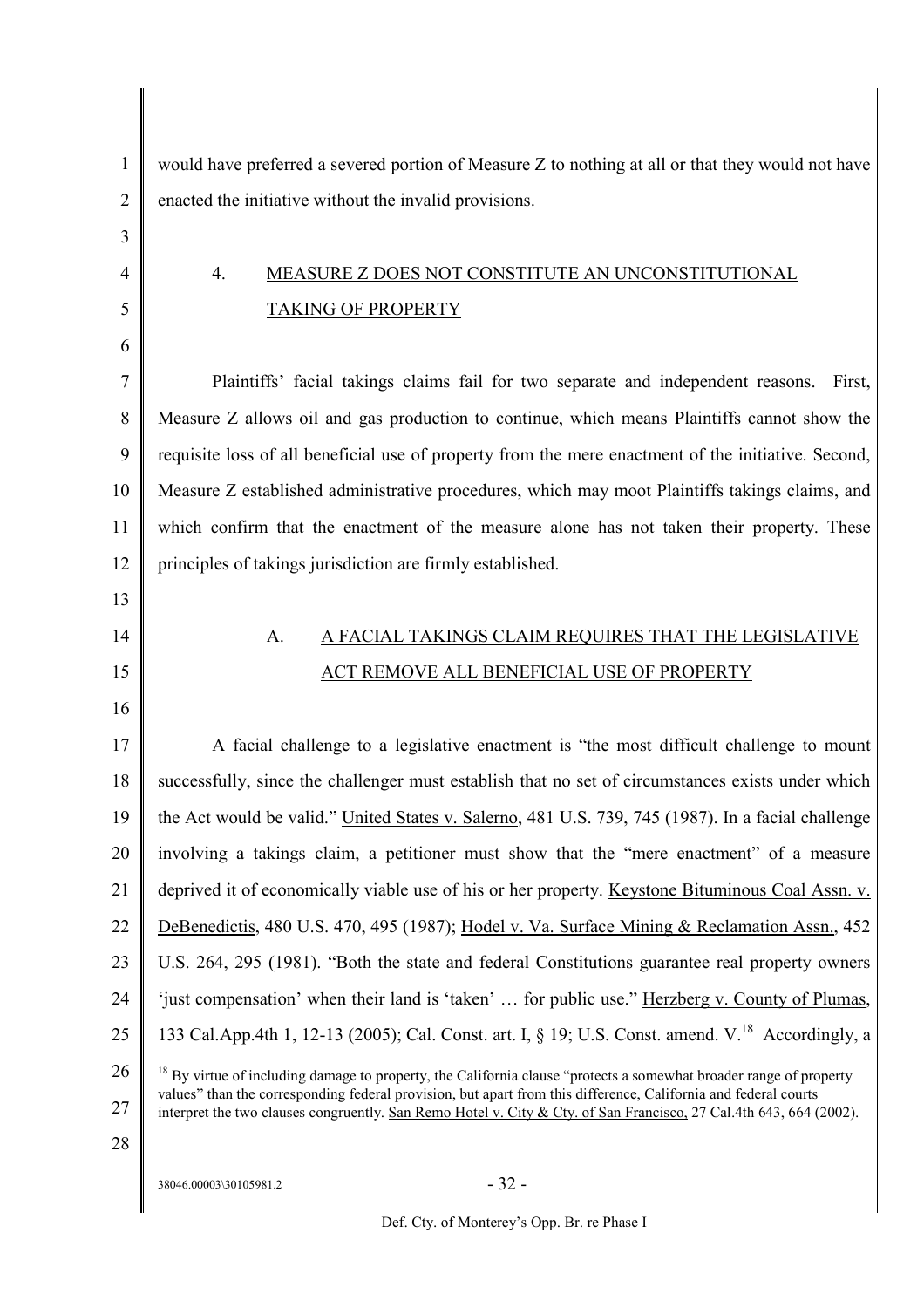1  $\mathfrak{D}$ 3 facial challenge does not present a "concrete controversy concerning either application of the Act to particular surface mining operations or its effect on specific parcels of land." Hodel, 452 U.S. at 295.

4 5 6 7 8 9 10 11 12 13 The courts recognize two categories of government regulatory action that "generally will be deemed per se takings for Fifth Amendment purposes." Lingle v. Chevron U.S.A. Inc., 544 U.S. 528, 538 (2005) (emphasis on original). The first, not relevant here, involves the permanent physical invasion of property. Id. The second applies when "the owner of real property has been called upon to sacrifice all economically beneficial uses in the name of the common good…." Lucas v. S.C. Coastal Council, 505 U.S. 1003, 1015, 1019 (1992) (emphasis in original). Outside the narrow per se categories, regulatory takings are generally as applied challenges governed by the factors in Penn Central Transportation Co. v. New York City, 438 U.S. 104 (1978), Lingle, 544 U.S. at 538. This ad hoc, factual, multifactor inquiry that occurs under a Penn Central analysis would take place in a later phase of this case.

- 14
- 15
- 16 17

# B. PLAINTIFFS HAVE NOT SUFFERED A "COMPLETE ELIMINATION OF VALUE"

18 19 20 21 Under the Lucas test for a facial regulatory taking, a plaintiff must show that "all economically beneficial or productive use of land" is lost. Lucas, 505 U.S. at 1015; Lingle, 544 U.S. at 538; Hodel, 452 U.S. at 295-296. The United States Supreme Court explained the categorical Lucas test as follows:

22 23 24 25 26 27 28 Under that rule, a statute that "wholly eliminated the value" of Lucas' fee simple title clearly qualified as a taking. But our holding was limited to "the extraordinary circumstance when no productive or economically beneficial use of land is permitted" . . . The emphasis on the word "no" in the text of the opinion was, in effect, reiterated in a footnote explaining that the categorical rule would not apply if the diminution in value were 95% instead of 100%...

 $38046.00003\backslash30105981.2$  - 33 -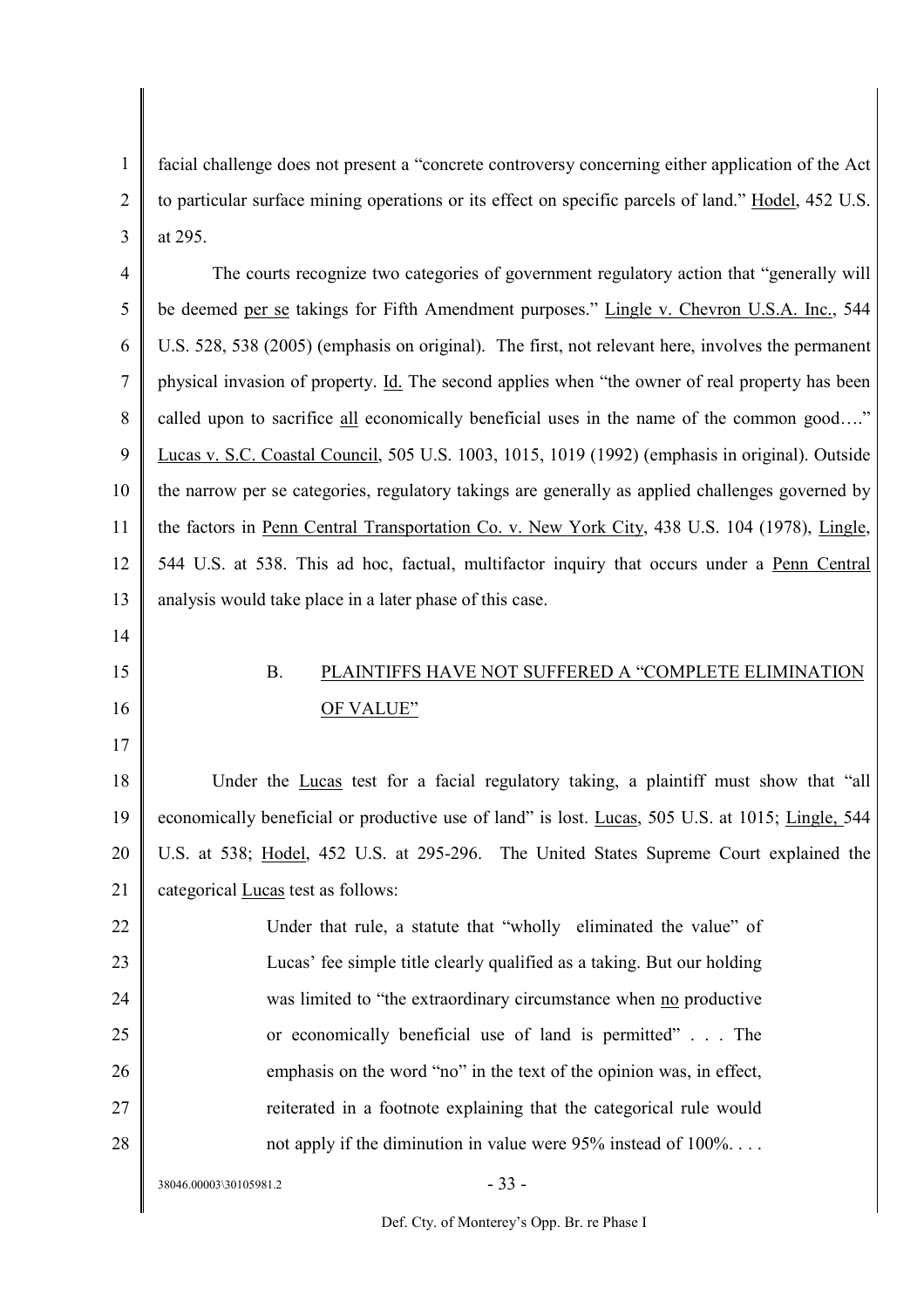Anything less than a "complete elimination of value," or a "total loss," the Court acknowledged, would require the kind of analysis applied in Penn Central.

4 5 6 Tahoe-Sierra Preservation Council v. Tahoe Regional Planning Agency, 535 U.S. 302, 329-330 (2002) (no per se taking of landowners' property upon imposition of planning agency's temporary moratoria on development).

7 8 9 10 11 12 13 14 15 In Hodel, coal producers in Virginia brought a pre-enforcement facial takings challenge involving certain provisions of the Surface Mining Control and Reclamation Act, which established a nationwide program to regulate surface coal mining operations. Hodel, 452 U.S. at 268, 273. Concluding that the Act survived scrutiny under the Lucas test, the United States Supreme Court noted that the Act did not "categorically prohibit" surface coal mining, but rather, regulated conditions under which such operations could be conducted. Id. at 296. The Court also noted that the Act did not "purport to regulate alternative uses to which coal-bearing lands may be put." Id. Thus, there was "no reason to suppose that 'mere enactment' of the Surface Mining Act [had] deprived appellees of economically viable use of their property." Id. at 297.

16 17 18 19 20 21 22 23 24 In Agins v. City of Tiburon, 447 U.S. 255, 257 (1980), the United States Supreme Court upheld the City of Tiburon's zone change which imposed density restrictions that allow plaintiffs to build between one and five single-family residences on their five acre tract. Plaintiffs' facial takings claim alleged that land in Tiburon is more valuable than any than any other suburban property in California, plaintiffs' property has the highest market value of all land in Tiburon, and the City's zone change completely destroyed the value of that property. Id. at 258. The United States Supreme Court affirmed the California Supreme Court's decision denying the facial taking claim because plaintiffs "may be permitted to build as many as five houses on their five acres of prime residential property." Id. at 262.

25 26 27 28  $38046.00003\backslash30105981.2$  - 34 -Measure Z, on its face, has not resulted in a Lucas taking in Monterey County. First, Measure Z permits existing oil and gas operations, which numbered more than 1,500 at the time voters approved the initiative, to continue. AR 152, 364, 373-374. Second, Measure Z's Fracking Ban expressly allows numerous existing operational activities, including steam flooding, water

1

2

3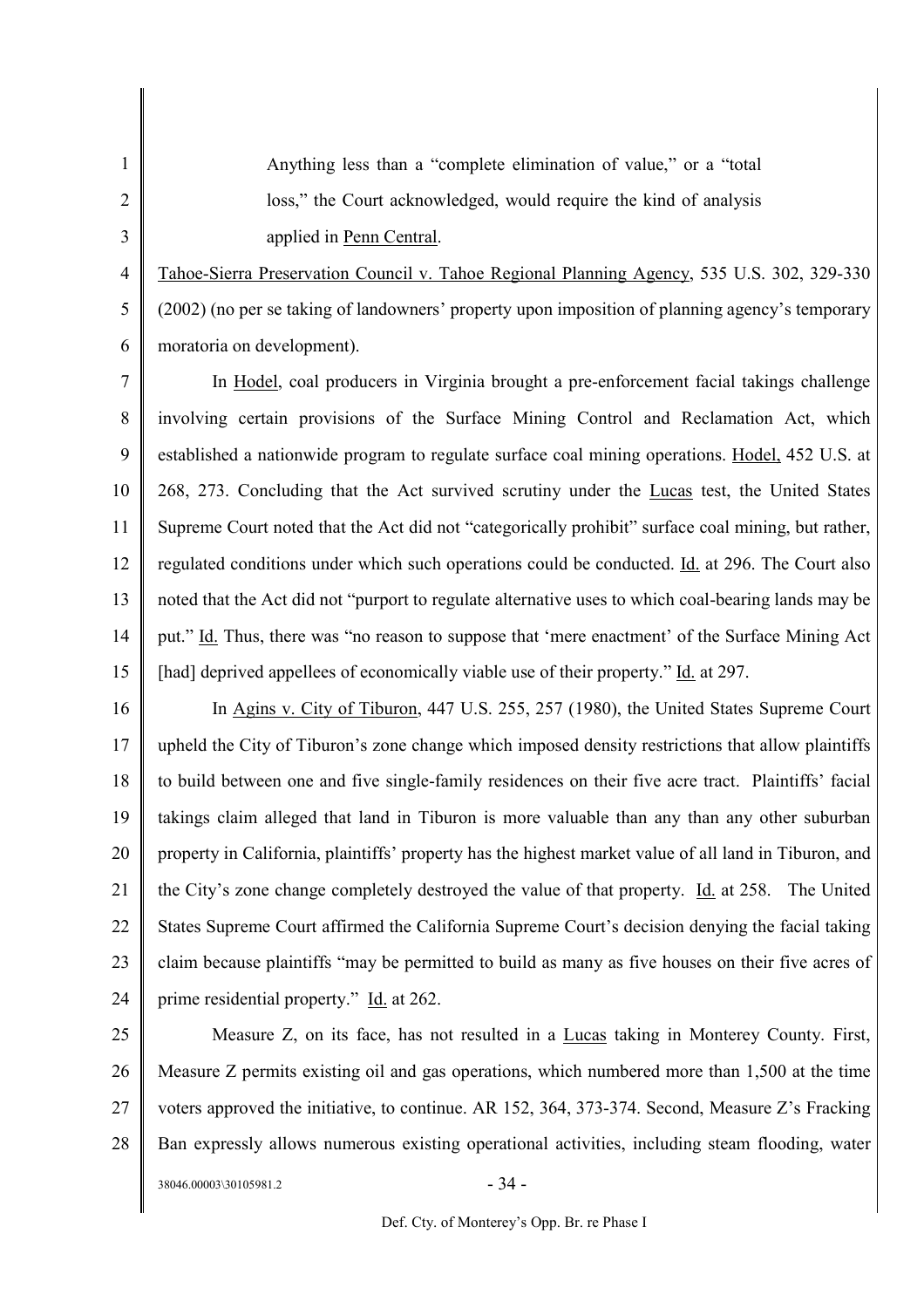1 2 3 4 5 6 7 8 9 10 11 12 13 14 15 16 17 18 19 20 21 22 23 24 25 26 27 28  $38046.00003\backslash30105981.2$  - 35 flooding, cyclic steaming, routine well cleanout work, routine well maintenance, routine removal of formation damages due to drilling, bottom hole pressure surveys and routine activities that do not affect the integrity of the well or the formation. Supra, County Brief  $\S$  2(C)(1). Third, Measure Z's Storage and Disposal Limit does not bar land uses in support of percolation or injection of treated produced water, or injection of produced water that is not for storage or disposal. Supra, County Brief §§ 2(C)(2), 2(C)(3). Fourth, Measure Z's No Net New Well Limit allows replacement wells that do not increase the total number of wells. Supra, County Brief §  $2(C)(4)$ . Additionally, Measure Z does not prevent Plaintiffs from using their properties for other permissible uses under the Monterey County Zoning Code. Chapter 21.28 of the Monterey County Zoning Ordinance, for example, lists numerous permissible uses in Heavy Industrial Zoning Districts, where oil operations are currently located. Pls. Joint RJN, ex. 34, 12-18. C. MEASURE Z'S ADMINISTRATIVE PROCEDURES ALSO BAR A FACIAL TAKINGS CLAIM The administrative relief available under Measure Z creates a separate and independent ground to preclude a facial takings claim. The United States Supreme Court in Hodel highlighted the potential for future "administrative relief" under the Act to deny plaintiffs' facial claim. Hodel, 452 U.S. at 297. Specifically, the Court stated that the appellees could not, at that juncture, legitimately raise a court claim because they had not taken advantage of the Act's opportunities to obtain administrative relief by requesting either a variance or a waiver from surface mining restrictions they challenged. Id. "If appellees were to seek administrative relief under these procedures, a mutually acceptable solution might well be reached with regard to individual properties, thereby obviating any need to address the constitutional questions." Id. Following Hodel, the United States Supreme Court explained in Williamson County Regional Planning Comm'n v. Hamilton Bank, 473 U.S. 172, 186 (1985), that a "claim that the application of government regulation effects a taking of a property interest is not ripe until the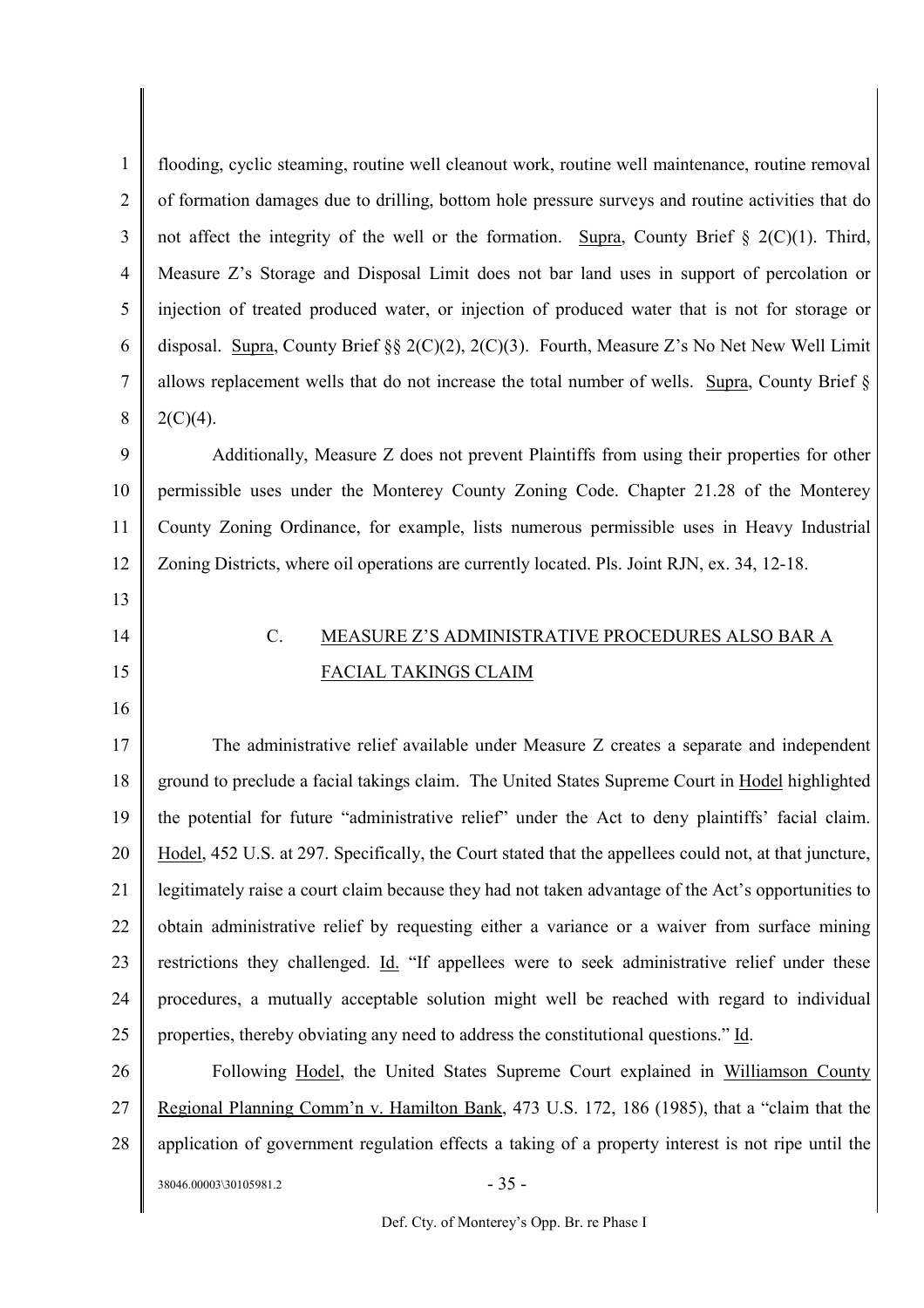1  $\overline{2}$ 3 4 5 government entity charged with implementing the regulations has reached a final decision regarding the application of the regulation to the property at issue." In that case, plaintiff failed to seek a variance from the land use restrictions to which it objected. Id. at 191. Absent a "final, definitive position" regarding the application of the regulations, a court cannot determine whether a compensable takings has occurred. Id.

6 7 8 9 10 11 12 13 14 15 Importantly, Sections 3 and 6 of Measure Z provide administrative proceedings to avoid an unconstitutional taking. First, Section 6 includes a reasonable five-year amortization period for the phase-out of vested rights in land uses that support oil and gas wastewater injection and impoundment for disposal or storage, and Section 3 allows for two five-year extensions. AR 159- 160. Second, Section 6 contains an express provision that Measure Z provisions do not apply to the extent they would violate the constitution or laws of the United States or California. AR 160. And third, Section 6 provides that the Monterey County Board of Supervisors may grant, upon request of a property owner contending that application of the initiative effects an unconstitutional taking of property, an exception to application of any Measure Z provision if the Board finds, based on substantial evidence. AR 157.<sup>19</sup>

16 17 18 19 20 21 Plaintiffs have yet to take advantage of these exemption procedures, which are being completed, will be extensive and will provide due process protections. For example, the County Board of Supervisors may approve a reasonable amortization period and/or exemption under Sections 3 and 6. Or, the Board may give a Plaintiff an exception from Measure Z to avoid a takings under Section 6. Thus, at this phase in the case, it is impossible to demonstrate that the mere enactment of Measure Z effects an unconstitutional taking.

22 23 Plaintiffs cases are either premised upon the admission that property rights were destroyed, involved an as applied challenge, or rejected the facial takings claim. Pennsylvania

- 26 constitutional rights of any person"); San Mateo Cty. Coastal Landowners' Ass'n v. City of Napa, 38 Cal.App.4th 523, 547 (1995) ("The provisions of this ordinance shall not be applicable to the extent, but only to the extent, that
- 27 28 they would violate the constitution or laws of the United States or State of California"). Measure Z does not usurp this Court's authority since Plaintiffs may seek judicial review of any administrative decision by the Board of Supervisors.

 $38046.00003\backslash30105981.2$  - 36 -

<sup>24</sup> 25  $19$  Plaintiffs argue that the Board of Supervisors cannot decide whether a takings has occurred because it usurps the court's authority. Chevron Opening Brief 38:16-39:24; CRC Opening Brief 10:17-12:23. However, California courts have recognized the validity of nearly identical provisions. Livingston Rock & Gavel Co. v. Cty. of Los Angeles, 43, Cal.2d 121, 124 (1954) (ordinance allowed the agency to apply the rezoning only if it avoids "impairing the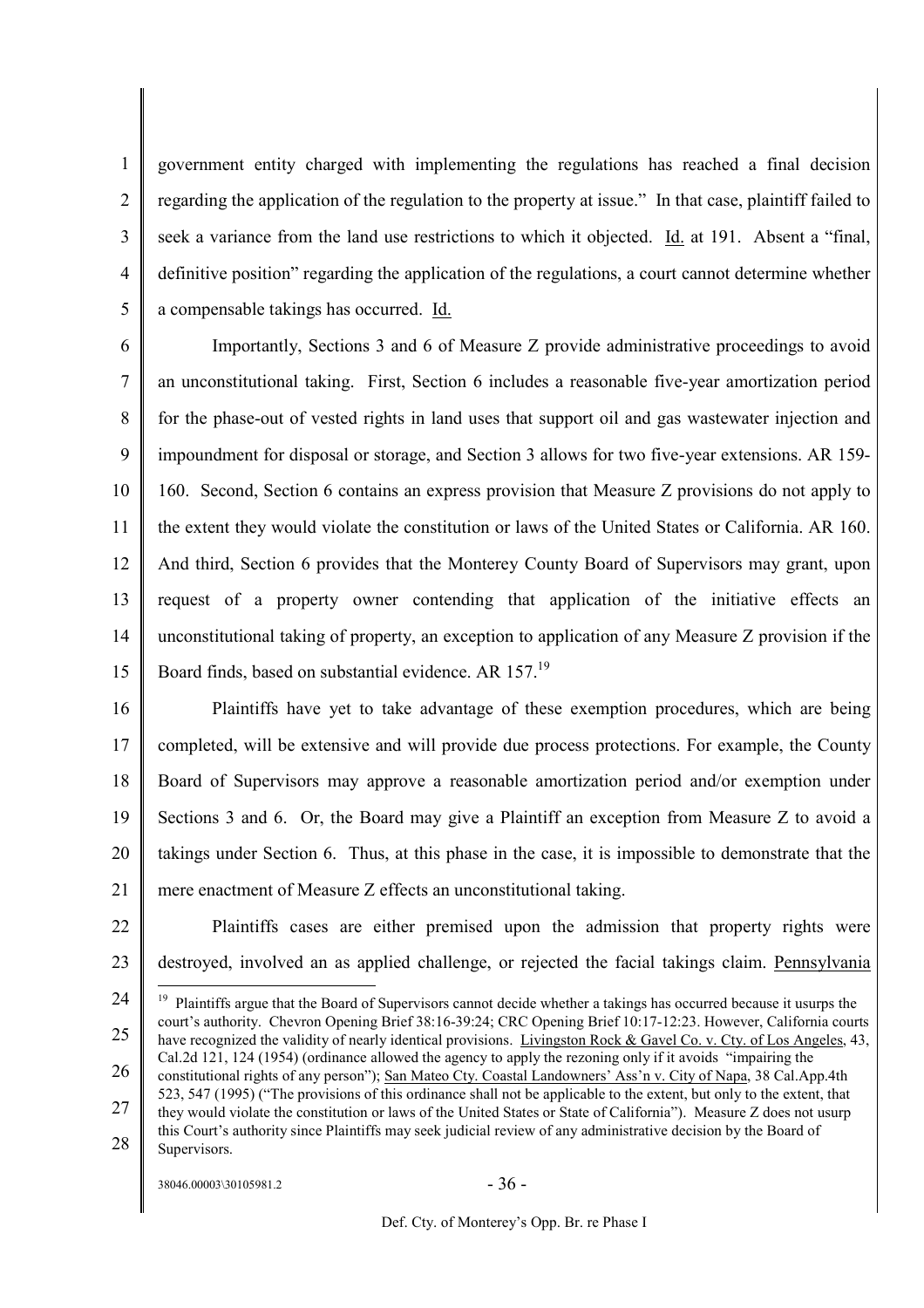1 2 3 4 5 6 7 8 9 10 11 12 Coal Co. v. Mahon, 260 U.S. 393 (1992), relied upon the admission that property rights were destroyed. Chevron Opening Brief 33:15-19; Aera Opening Brief 22:17-19, 23:16-17, 23-24 n. 11; CRC Opening Brief 6:22-7:11, 8:20-9:1, 9:26-28; Eagle Opening Brief 26:1-5, 28:16-18. In this 1922 case, a state statute prohibited coal mining that could undermine the foundations of homes meeting certain criteria. Id. at 412-413. Because "the statute is admitted to destroy previously existing rights of property and contract," it was not difficult for the United States Supreme Court to conclude that to make "it commercially impracticable to mine certain coal has very nearly the same effect for constitutional purposes as appropriating or destroying it." Id. at 413-414. In contrast, the County disputes the extent Measure Z interferes with Plaintiffs operations and determining that impact is for an as applied challenge. Supra, County Brief  $\S$ 2(C). Furthermore, the safeguards in Measure Z provide exceptions to prevent a takings. Supra, County Brief § 2(D).

13 14 15 16 17 18 19 20 21 Braly v. Board of Fire Commissioners of the City of Los Angeles, 157 Cal.App.2d 608, 611, 616 (1958), is an as applied takings case. Chevron Opening Brief 33:19-24; CRC Opening Brief 9:8-17; Eagle Opening Brief 26:6-19. In that case, the court reviewed a local well-spacing ordinance which prevented plaintiffs from obtaining a well drilling permit because of the location of their property. Id. at 610-611. The court found the denial of a well drilling permit was an unconstitutional taking of property because the ordinance, as applied to the unique locational situation of the landowners, provided them no adequate means of protecting their right to extract oil from their property. Id. at 614-616. Braly is distinguishable because Measure Z does not prevent Plaintiffs from extracting oil.

22 23 24 25 26 27 28 Keystone Bituminous Coal Ass'n v. DeBenedictis, 480 U.S. 470, 500 (1987), rejected the facial claim. Aera Opening Brief 23:8-9; CRC Opening Brief 7:22-23, 8:1-2, 9:2-7; Eagle Opening Brief 25:21-24. There, the United States Supreme Court considered a facial takings challenge to a state statute designed to prevent subsidence. Id. at 474. The Court began by noting the "uphill battle in making a facial [takings] attack" because the ad hoc factual inquiries "must be conducted with respect to specific propert[ies] and the particular estimates of economic impact and ultimate valuation relevant in the unique circumstances." Id. at 495. In rejecting the claim,

 $38046.00003\backslash30105981.2$  - 37 -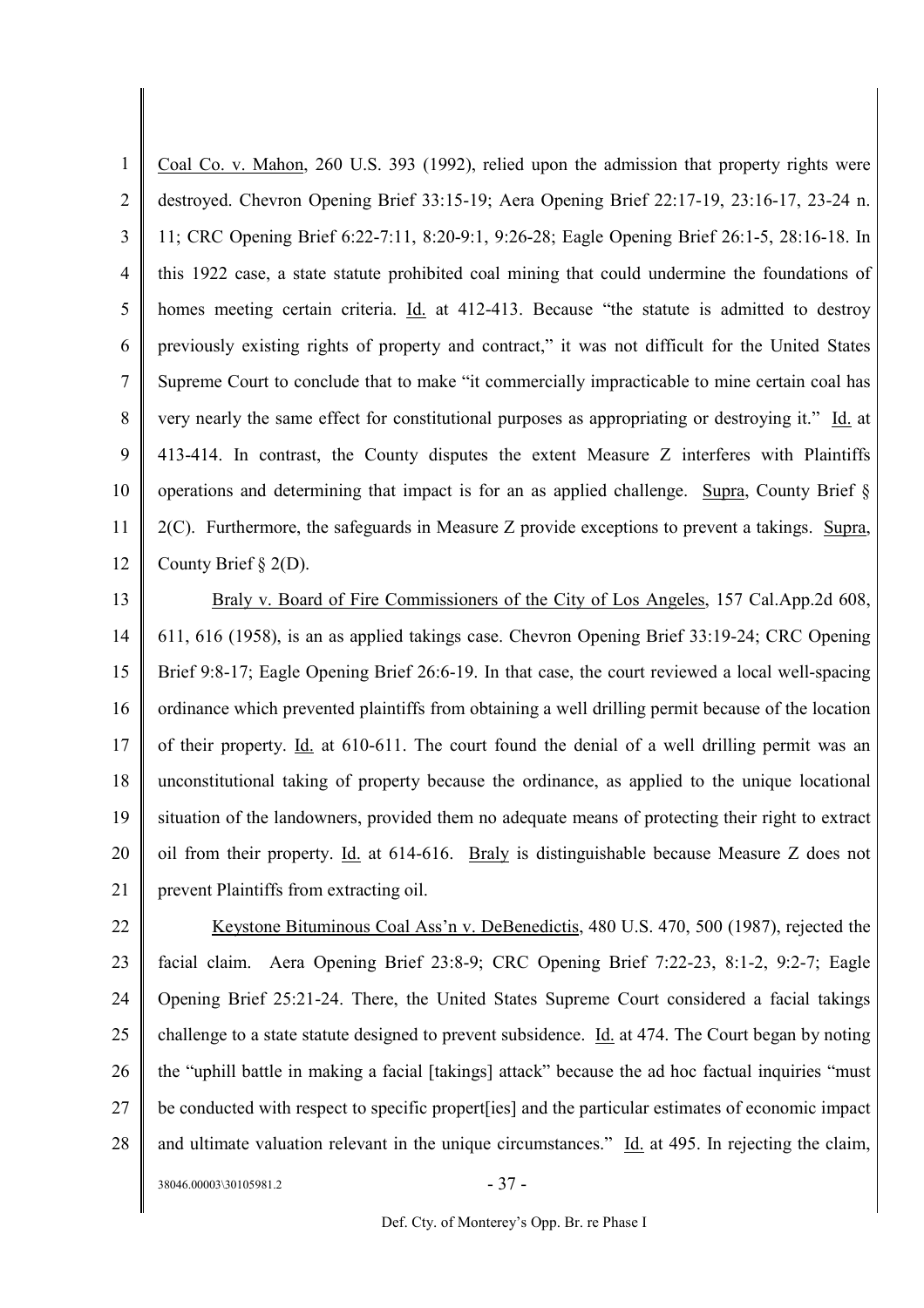1 2 the Court refused to accept petitioners narrow definition of the mineral estate as a separate segment for denial of economically viable use. Id. at 500-501.

3 4 5 6 7 8 Like petitioners in Keystone, Plaintiff California Resources Corporation ("CRC") contends that its mineral rights are completely taken by Measure Z. CRC Opening Brief 8:7-10:5. However, at this stage, we do not know whether Measure Z prevents production of mineral rights from CRC's properties, whether those mineral rights were valuable, whether other uses may be made of those rights, what is the economic impact of Measure Z and many more questions. These questions and more must be answered in an as applied challenge.

9 10 11 12 In conclusion, Measure Z does not, on its face, constitute an unconstitutional taking of property requiring its invalidation. It does not effect a complete elimination of value under the Lucas test and it contains potential for future administrative relief highlighted in Hodel and Williamson.

- 13
- 14

15

# D. MEASURE Z ON ITS FACE DOES NOT IMPAIR PLAINTIFFS' VESTED RIGHTS

16

17 18 19 20 21 22 23 A vested right is a right that has become fixed and cannot be defeat or denied by subsequent conditions or a change in regulations, unless it is taken and paid for. Urban Renewal Agency v. Cal. Coastal Zone Conservation Commission, 15 Cal.3d 577, 583-584 (1975). A property owner can claim a vested right under the prior land use regulations if the owner has (1) obtained a permit, and (2) performed substantial work and incurred substantial liabilities in good faith reliance upon the issued permit. Avco Community Developers, Inc. v. South Coast Regional Commission, 17 Cal.3d 785, 791 (1976).

24 25 26 27 28  $38046.00003\backslash30105981.2$  - 38 -However, cities and counties may eliminate vested rights pursuant to their police powers, without compensation, following a reasonable amortization period. United Business Commission v. City of San Diego, 91 Cal.App.3d 156, 179 (1979); Los Angeles v. Gage, 127 Cal.App.2d 442, 454, 460 (1954). "A legislative body may well conclude that the beneficial effect on the community of the eventual elimination of all nonconforming uses by a reasonable amortization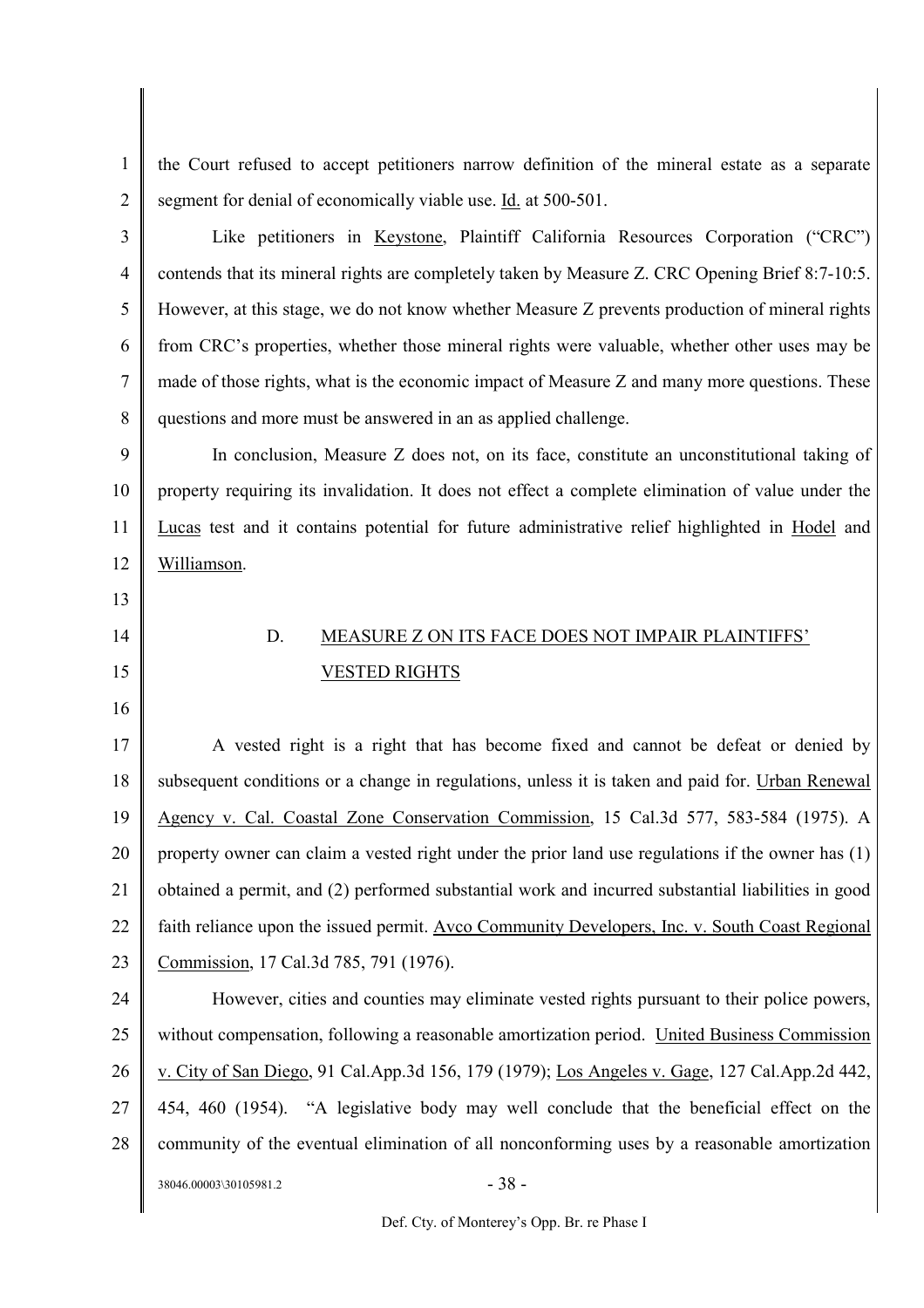1 2 plan more than offsets individual losses." Gage, 127 Cal.App.2d at 460. The critical factor is whether the amortization period is reasonable. Id.

3

5

9

4 6 7 8 In Gage, the court held that a county ordinance that required a nonconforming plumbing business to relocate within a five year amortization period was not an unconstitutional as applied taking of the business owner's property rights. Id. at 450, 461. The Gage court explained that: "Use of a reasonable amortization scheme … allows the owner of the nonconforming use, by affording an opportunity to make new plans, at least partially to offset any loss he might suffer." It explained that the reasonableness of the amortization period depends on the investment, the nature of the use, and the character, age and other factors of any structures. Id. at 459-460.

10 11 12 13 14 15 16 17 18 19 20 21 In Livingston Rock, 43 Cal.2d at 128, the California Supreme Court determined that a county rezoning ordinance's twenty year amortization provisions were not an as applied impairment of plaintiffs constitutional rights. Id. at 127-128. The ordinance rezoned properties from industrial and manufacturing to light manufacturing and allowed a twenty year period for continued uses as long as it did not impair "the constitutional rights of any person." Id. at 124. In upholding the validity of the ordinance, the Court explained that implicit in the police power is "the principle that incidental injury to an individual will not prevent its operation, once it is shown to be exercised for proper purposes of public health, safety, morals, and general welfare." Id. at 127. The Court focused on the exception for the impairment of constitutional rights, and noted that "care has been taken" in the ordinance to "refrain from the interference with constitutional guarantees, and in the light of such express language it would be a contradiction in terms to hold that the regulations are nevertheless unconstitutional." Id. at 128.

22 23 24 25 26 27 28 Measure Z on its face, has two important protections related to vested rights. First, Section 6(A) provides that the initiative shall not be applied "to prohibit any person or entity from exercising a vested right, obtained pursuant to State law, as of the Effective Date of this Initiative." AR 159. Therefore, consistent with other provisions of Section 6, a person who asserts that Measure Z would impair a vested right has the opportunity to seek from the County an exception to the application of Measure Z. On its face, therefore, there is no violation of a vested right. To the contrary, there is a protection of vested rights embedded in the initiative. Second,

 $38046.00003\backslash30105981.2$  - 39 -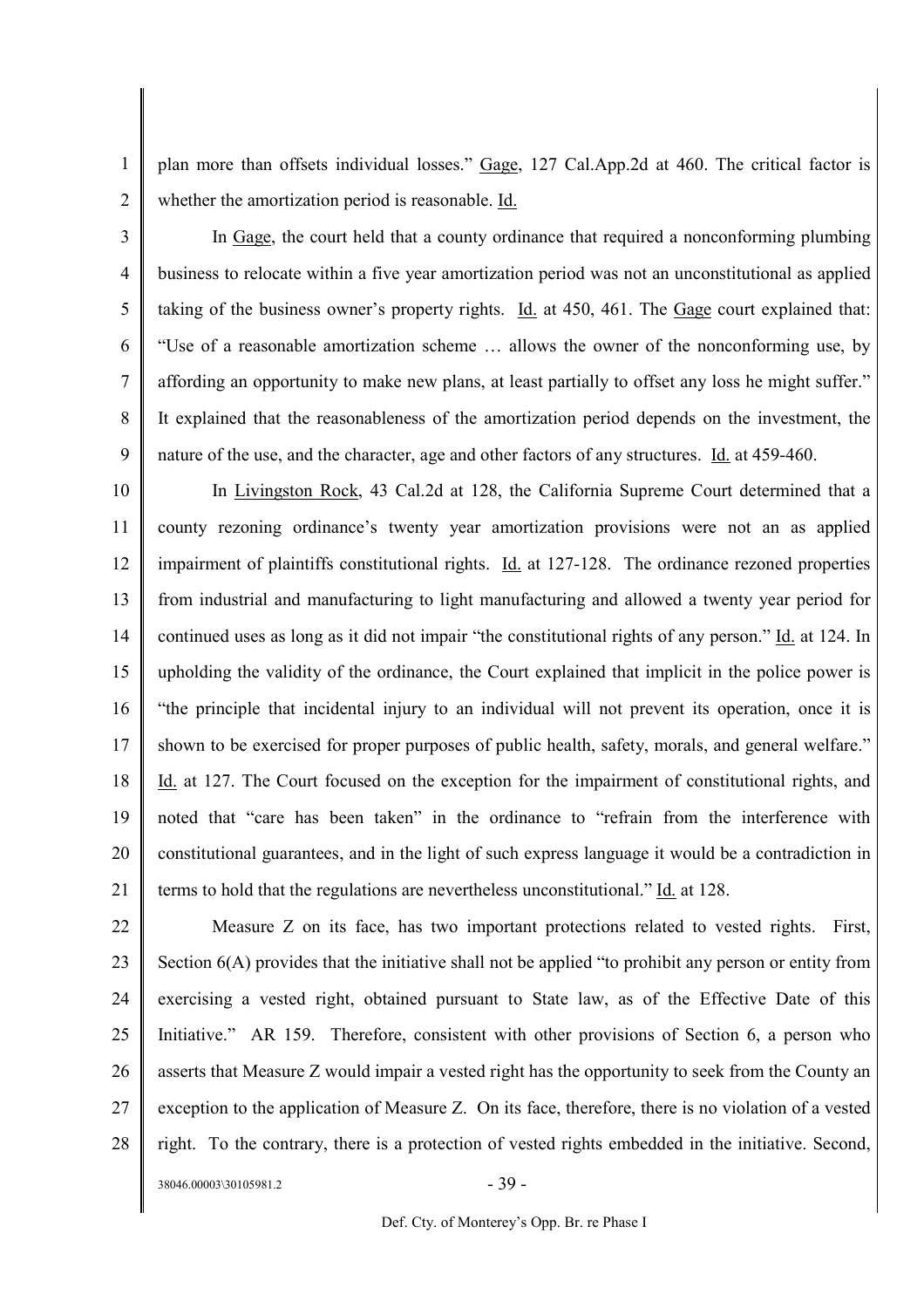1 2 3 4 Measure Z's Disposal and Impoundment Limitation is subject to an automatic five year phase in period, which also can be extended for an additional ten years. AR 157, 159-160. Taken together, these two constitutional safety valves prevent any claim, at this time, that Measure Z violates vested rights.

5 6 7 8 9 10 Plaintiff Chevron U.S.A. Inc. and related Plaintiffs (collectively "Chevron") claim Measure Z's amortization provisions are unreasonable because they will not be able to recoup their overall operational investments in oil fields. Chevron Opening Brief 36:1-37:8. Plaintiffs Aera Energy LLC ("Aera") and Eagle Petroleum, LLC ("Eagle") challenge the amortization provisions on the grounds that they are meant for billboards, not oil fields. Aera Opening Brief 27:11-30:21; Eagle Opening Brief 29:23-30:21. These assertions are wrong for several reasons.

11 12 13 14 15 16 17 18 19 20 21 22 23 First, contrary to Aera's assertion, many cases have applied amortization to businesses, not just signs. Elysium Inst. v. Cty. of Los Angeles, 232 Cal.App.3d 408, 417, 434-436 (1991) (nudist camp); Gage, 127 Cal.App.2d at 447 (plumbing business); Livingston Rock, 43 Cal.2d at 124 (cement mixing plant). Second, Plaintiffs do not explain from an appraisal perspective why oil fields, which are appraised and sold, cannot be amortized to calculate a reasonable period to recoup their investments. If the reason is because fifteen years is not enough time as Chevron claims, then we are facing an as applied takings issue that must be resolved in a later phase of this case. Third, and most importantly, Plaintiffs ignore the vested rights protections contained in Section 6. If a person in the future is able to demonstrate that it has a vested right to continue certain injection or impoundment land uses, Section 6(A) of Measure Z permits the County to grant an exception for this use, even beyond the fifteen year amortization period. Similarly, if Measure Z's application constitutes an unconstitutional taking of property, Section 6(C) allows the County to grant an exception to allow land uses necessary to avoid a taking.

24

25 26 27 28 In sum, on the record here, the vested rights protection and amortization provisions in Measure Z are reasonable on their face, given the length of time allowed for phase-out, and Measure Z's extension and exemptions provisions. In addition, the constitutional protections in Measure Z, like the constitutional protections in the ordinance in Livingston, will enable property owners to wind down any nonconforming uses without impairment of their rights. AR 160.

 $38046.00003\backslash30105981.2$  - 40 -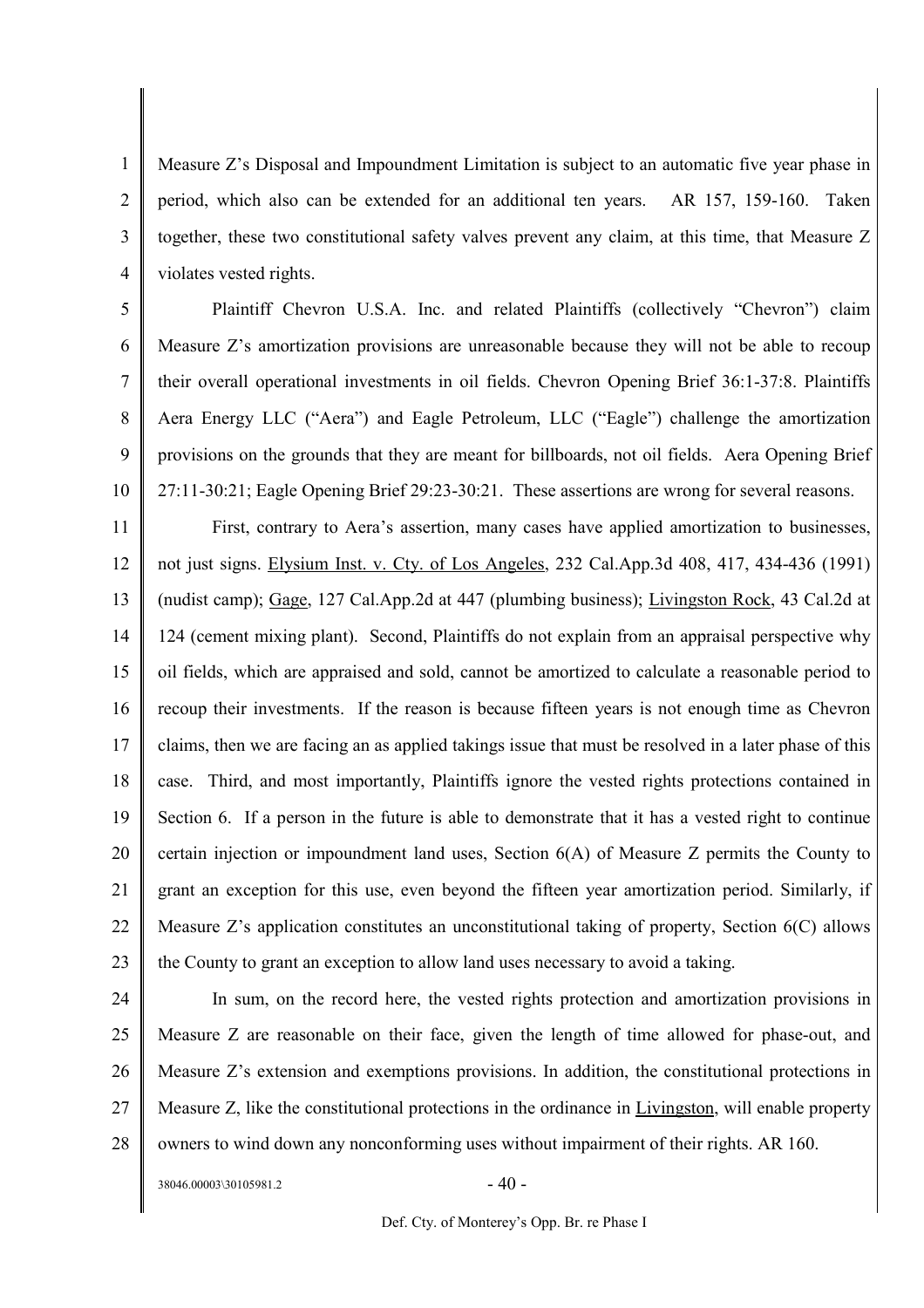### 5. MEASURE Z MEETS THE SINGLE-SUBJECT REQUIREMENT

1

- 2 3 4 5 6 7 8 9 10 11 12 13 14 15 16 17 18 19 20 21 22 23 24 25 Plaintiffs contend that Measure Z was really a fracking ban, and therefore, the other land use provisions violate the single subject rule. CRC Brief 18:5-28:6. However, the stated purpose of Measure Z to protect the County's water, environment and other resources was made abundantly in its title, summary, text and other materials provided to the voters. The Fracking Ban, the Storage and Disposal Limitation and the No Net New Well Limitation each limit oil and gas operations in the County and therefore, are "reasonably germane" to that purpose. Accordingly, Measure Z easily satisfies the single-subject role. A. AN INITIATIVE'S PROVISIONS MUST ONLY BE "REASONABLY GERMANE" TO ITS PURPOSE The California Constitution provides that an "initiative measure embracing more than one subject may not be submitted to the electors or have any effect." Cal. Const. art. II,  $\S$  8(d). The single-subject requirement is "a constitutional safeguard adopted to protect against multifaceted measures of undue scope." Brosnahan v. Brown, 32 Cal.3d 236, 253 (1982). The rule is satisfied when all parts of an initiative are "reasonably germane" to each other and to the general purpose of the initiative, despite its "varied collateral effects." Id. at 245; Amador Valley Joint Union High School Dist. v. State Board of Equalization, 22 Cal.3d 208, 230 (1978). The single-subject requirement must be construed liberally to sustain an initiative that "fairly disclose[s] a reasonable and common sense relationship among [its] various components in furtherance of a common purpose." Brosnahan, 32 Cal.3d at 253. The rule does not require that "each of the provisions of a measure effectively interlock in a functional relationship." Legislature of the State of Cal. v. Eu, 54 Cal.3d 492, 513 (1991). Nor does it require "a showing
- 27 28

26

 $38046.00003\backslash30105981.2$  - 41 -

that each one of a measure's several provisions was capable of gaining voter approval

independently of the other provisions." Brosnahan, 32 Cal.3d at 251.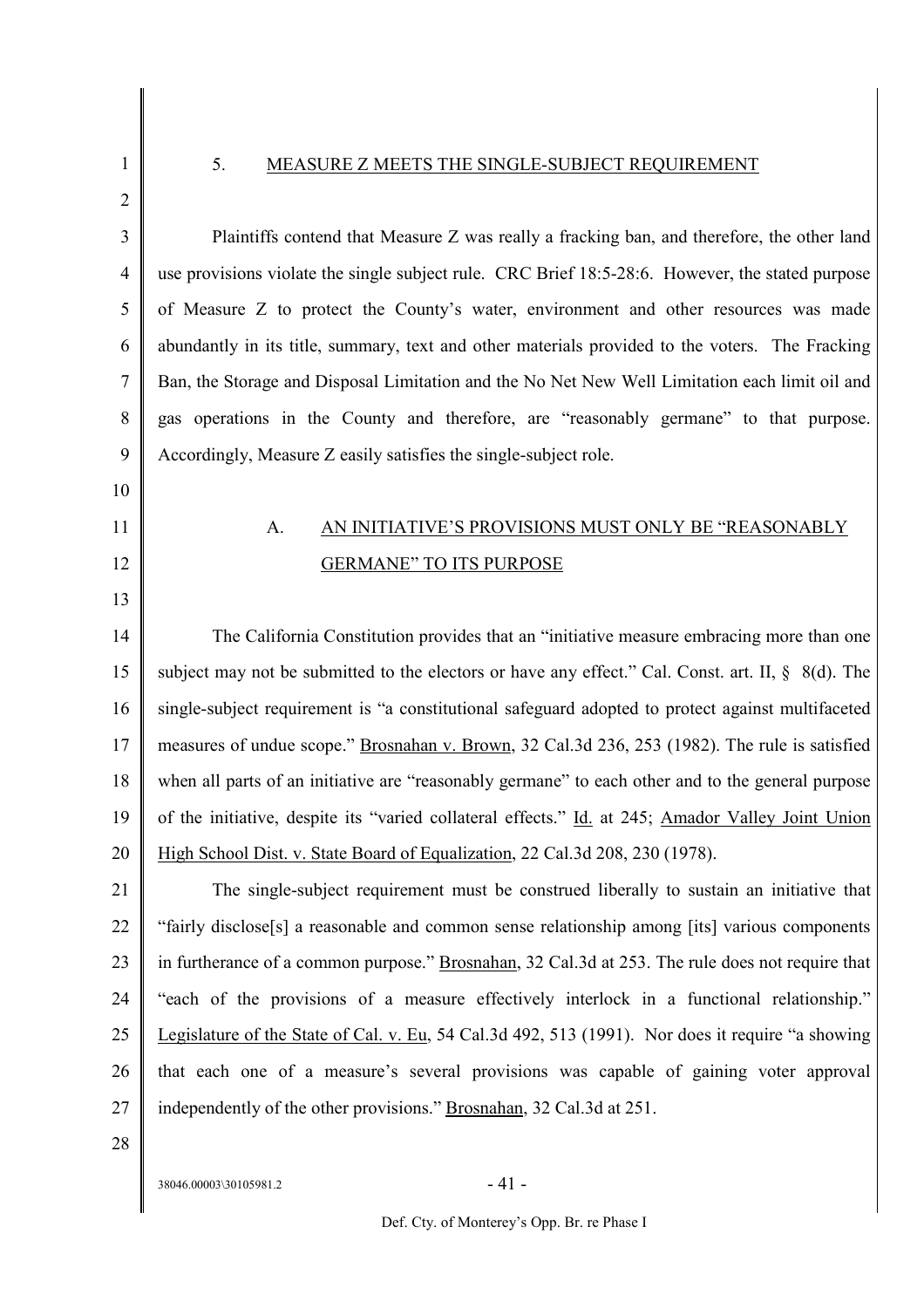# 1

2

3

# B. MEASURE Z'S LAND USE PROVISIONS ARE "REASONABLY GERMANE" TO ITS PURPOSE

4 5 6 7 8 9 10 11 12 13 14 15 16 Numerous California cases have concluded that initiative provisions more disparate than Measure Z's provisions were reasonably germane to their purpose. In Shea Homes Limited Partnership v. Cty. of Alameda, 110 Cal.App.4th 1246, 1256 (2003), voters approved Alameda County's land use planning initiative that revised the urban growth boundary, limited hilltop development, and limited landfills and coordinated solid waste management policies and programs. Id. at 1252-1253, 1256. Developers single-subject challenge characterized the initiative as having two separate subjects: (1) constriction of the urban growth boundary and changing land use designations to eliminate new housing approvals, and (2) alteration of county solid waste management and planning practices to limit landfills and conform them to other agencies. Id. at 1255. The developers argued, among other things, that the measure's title, introductory section, ballot description and voter pamphlet arguments did not mention the solid waste provisions, thereby misleading voters about the breadth of the initiative, and the solid waste provisions were wholly unrelated to land use. Id. at 1257.

17 18 19 20 21 22 23 24 25 26 27 28 The court disagreed, concluding that the measure's provisions limiting landfills and requiring the county to coordinate solid waste policies with other county agencies were "eminently germane" to the measure's purpose of protecting open space and agricultural lands. Id. at 1256. For example, the court noted that limiting landfills "clearly allow[ed] for greater open and/or agricultural space," and that changes to the county's waste policies and practices "will promote and/or require recycling, which in turn will reduce the need for landfill." Id. at 1256- 1257. The two types of provisions thus were "complementary mechanisms" to achieve the measure's purposes. Id. at 1257. The Shea court also found the literature provided to voters sufficient because the opening paragraph of the measure's text referenced the need for protecting against undesirable development in open spaces and agricultural lands, and the second page contained a finding that landfills are environmentally harmful land uses and that recycling would reduce their necessity. Id. at 1257.

 $38046.00003\backslash30105981.2$  - 42 -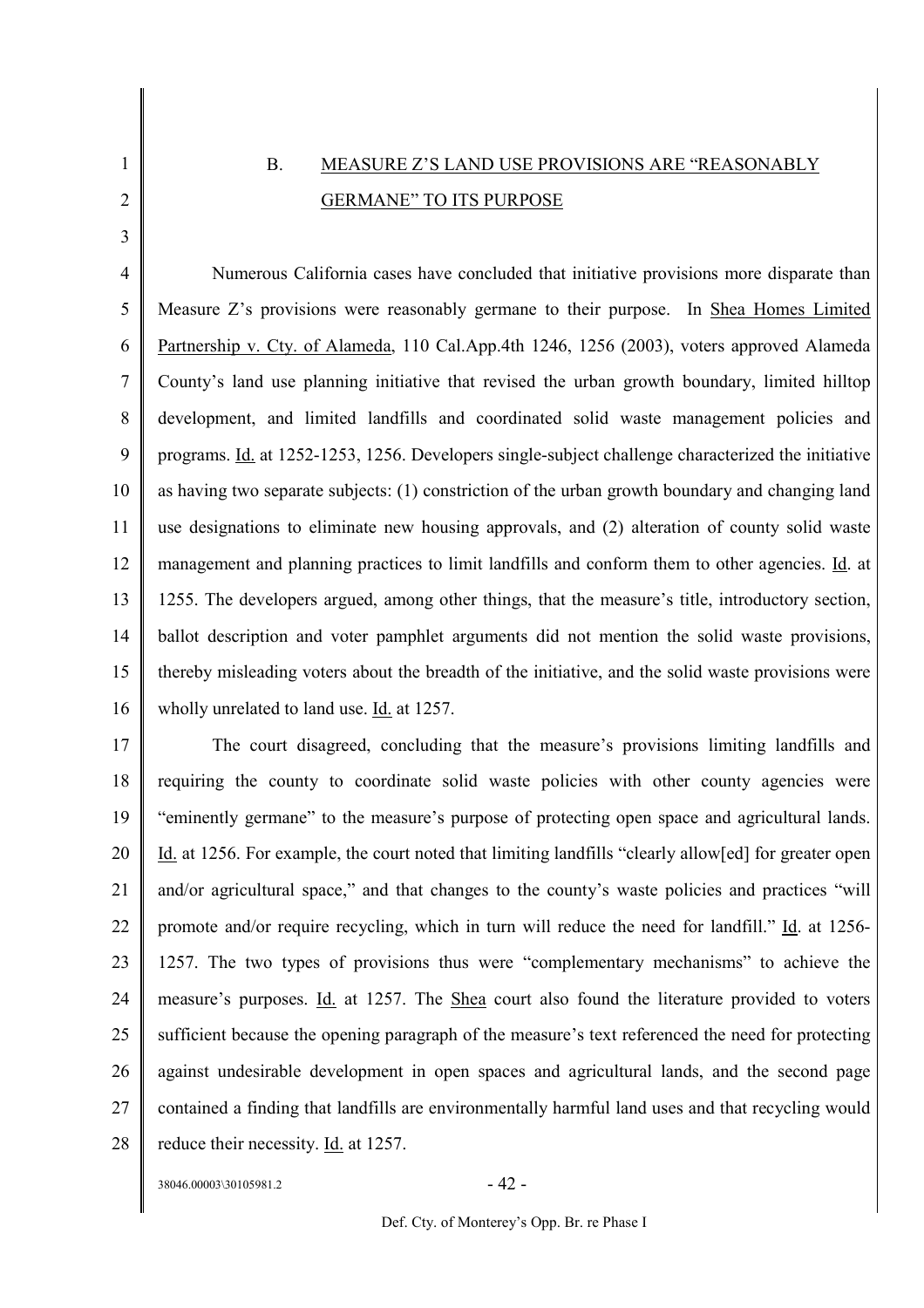1 2 3 4 5 6 7 8 9 10 11 Similarly, in San Mateo Cty. Coastal Landowners', 38 Cal.App.4th at 553-554, petitioners contended that an initiative to amend San Mateo County's local coastal program embraced two distinct subjects in violation of the single subject rule: (1) a change in coastal land use policies, and (2) off-shore drilling and onshore refineries. In rejecting this claim, the court pointed out that the eight stated purposes of the measure, which included preventing construction of onshore facilities and pipelines for offshore drilling, were all "directed at the single general purpose expressed in the title: protection of coastal resources." Id. at 554. The court also concluded that the findings describing the degradation of coastal resources that could result if extensive onshore facilities were constructed in the coastal zone clearly "demonstrate the policies restricting or prohibiting the location of onshore oil facilities are reasonably germane to the purposes stated in the section 1 of the initiative." Id.

12 13 14 15 16 17 18 19 Like the measure at issue in Shea, Measure Z's purpose was made clear within the first two pages of the initiative. Its three related prongs of land use regulation were listed in the official title and summary on the first page. AR 151. Its purpose – to protect Monterey County's water, agricultural lands, air quality, scenic vistas and quality of life – and the relationship of the land use regulations to that purpose were described on the second page. AR 152. And the secondary thematic title of the initiative, "Protect Our Water: Ban Fracking and Limit Risky Oil Operations Initiative" was stated on both the first and second pages, further punctuating the connection between the purpose and the interrelated land use provisions. AR 151, 152.

20 21 22 23 24 25 26 27 28 With this purpose in mind, Measure Z's land use provisions are reasonably germane to one another because they all involve land uses dedicated to aspects of oil and gas production that can lead to impacts on the resources Measure Z seeks to protect. In Shea, the court found that the limitation on landfills could logically be expected to preserve open space. In this case, Measure Z's limitations on land uses supporting well drilling, well stimulation treatments and wastewater disposal address potential environmental impacts of oil and gas production. The three land use restrictions, therefore, constitute "complementary mechanisms" for furthering Measure Z's overarching purpose. Shea, 110 Cal.App.4th at 1257. Additionally, the second through fourth pages of Measure Z contain fifteen findings describing the environmental and resource concerns

 $38046.00003\backslash30105981.2$  - 43 -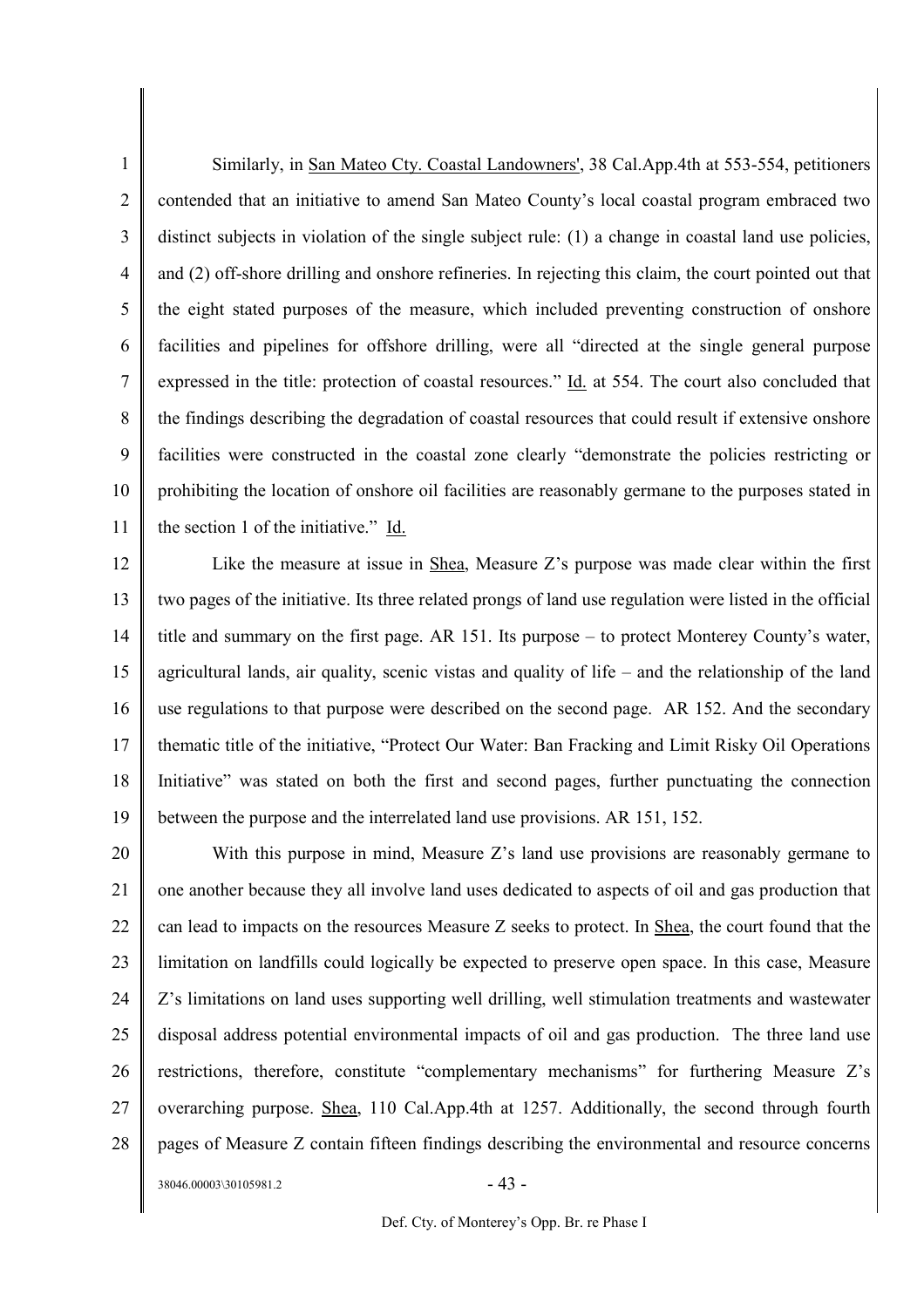1 2 3 4 5 that justify the three types of land use restrictions. AR 152-154. Just as the court in San Mateo found that the measure's findings demonstrated a sufficient relationship between the prohibited onshore facilities and degradation of coastal resources, so too Measure Z's fifteen findings draw a clear connection between one or more of the prohibited land uses and the singular purpose of protecting resources.

6 7 8 9 10 11 12 13 14 15 16 The initiative provisions in Plaintiffs' cases lacked a common purpose. In California Trial Lawyers Assn. v. Eu, 200 Cal.App.3d 351, 360 (1988), the proposed ballot initiative ran 120 pages and its purpose was controlling the cost of insurance. CRC Opening Brief 19:12, 21:23- 22:1, 23:16-23, 27:12-17, 28:16-19. The court held that it violated the single-subject rule because it included a two paragraph provision regulating campaign contributions, which was not only unrelated to the initiative's purpose, but was inserted in the middle of the lengthy document where it bore no connection to what preceded or followed it, and was so obscure it was unlikely voters would discover it. Id. at 355, 360-361. In contrast, Measure Z was fifteen pages long, its three land use prohibitions were all listed on the first page, and their relationship to Measure Z's overall purpose was readily apparent in Measure Z's statement of purpose and its findings. AR 151-161.

17 18 19 20 21 22 23 24 25 26 27 28 In Senate of the State of California v. Jones, 21 Cal.4th 1142, 1146, 1168 (1999), the California Supreme Court held that a proposed initiative embraced two separate and wholly unrelated subjects: transferring reapportionment power from the Legislature to the Supreme Court, and the compensation of state legislators and officers. CRC Opening Brief 18:5-28:26 (passim). The Court explained that under prior case law, provisions in an initiative could not be found reasonably germane based on a single subject " so broad that a virtually unlimited array of provisions could be considered germane … essentially obliterating the constitutional requirement." Id. at 1162 (citing Chem. Specialties Mfrs. Ass'n v. Deukmejian, 227 Cal.App.3d 663, 671 (1991)). The Jones Court rejected an argument that the disparate issues in that case were reasonably germane because they involved "voter approval of political issues," a "phrase that could well encompass the entire range of matters dealt with by the political system." Id. In

 $38046.00003\backslash30105981.2$  - 44 -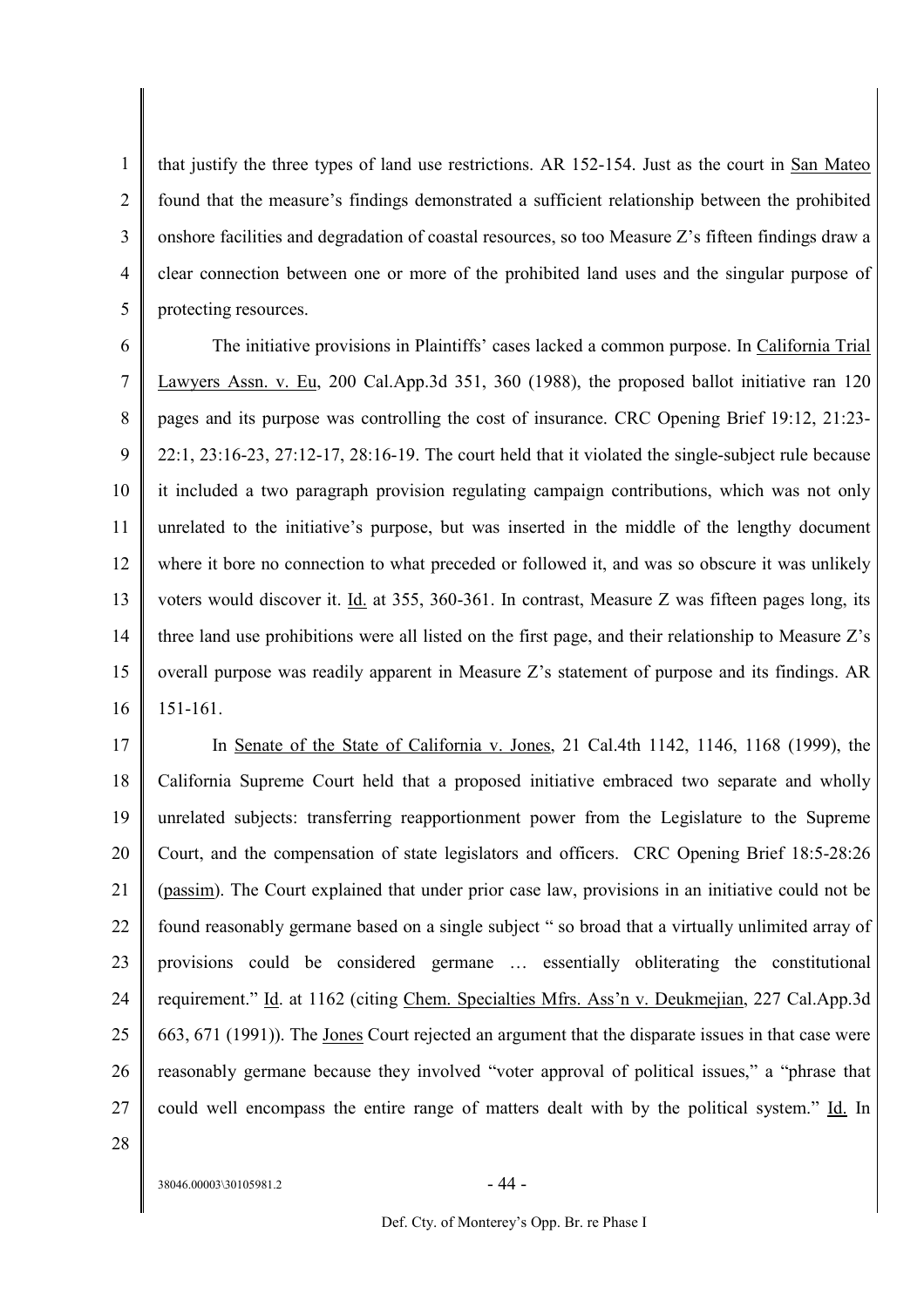2

1

contrast, Measure Z's three land use prohibitions each serve to achieve the purpose of protecting County resources by restricting certain land uses in support of oil and gas extraction.

3 4 5 6 7 8 9 10 11 Finally, in Chem. Specialties, 227 Cal.App.3d at 670, the stated purpose was "public disclosure, i.e., truth-in-advertising." CRC Opening Brief 19 n 23, 24:12-14. This purpose "is so broad that a virtually unlimited array of provisions could be considered germane thereto . . . essentially obliterating the constitutional requirements." Id. at 671. Indeed, "the measure seeks to reduce toxic pollutants, protect seniors from fraud and deceit in the issuance of insurance policies, raise the health and safety standards in nursing homes, preserve the integrity of the election process, and fight apartheid." Id. This is a far cry from Measure Z which seeks to protect the County's water, environment and other resources with restrictions on three types of land uses that support oil and gas production.<sup>20</sup>

- 12
- 13 14

15

# C. NEITHER THE PROPRIETY NOR THE COMPLEXITY OF MEASURE Z SHOULD BE PART OF THE SINGLE-SUBJECT ANALYSIS

16 17 18 19 20 21 In evaluating a single-subject challenge, a court does not evaluate whether an initiative's provisions "are wise or sensible, and will combine effectively to achieve their stated purpose." Eu, 54 Cal.3d at 514 (emphasis in original) (citing Amador, 22 Cal.3d at 219). As the Supreme Court stated in Amador: "We do not consider or weigh the economic or social wisdom or general propriety of the initiative. Rather, our sole function is to evaluate [it] legally in the light of established constitutional standards." Amador, 22 Cal.3d at 219.

22 23 24 In addition, it is improper to assume that the complexity of an initiative's issues necessarily leads to a finding of single-subject violation. Brosnahan, 32 Cal.3d at 251-252. In Brosnahan, the California Supreme Court held that Proposition 8, a statewide initiative with

28

<sup>25</sup> 26 27  $20$  CRC cites two other cases to support its single subject rule argument, but they rejected the single subject rule challenge. Amador, 22 Cal.3d at 231-232 (a real property tax rate limitation, a real property assessment limitation, a restriction on state taxes and a restriction of local taxes all pertained to the general topic of property tax relief). CRC Opening Brief 23:11-14, 28: 14-16. Brosnahan, 32 Cal.3d at 242-245, 247 (provisions for restitution, safe schools,

truth in evidence, bail, prior convictions and six other provisions shared a "common concern" for victims' rights). CRC Opening Brief 19:15-17, 22:25-23:2, 23:5-6, 24:1-3.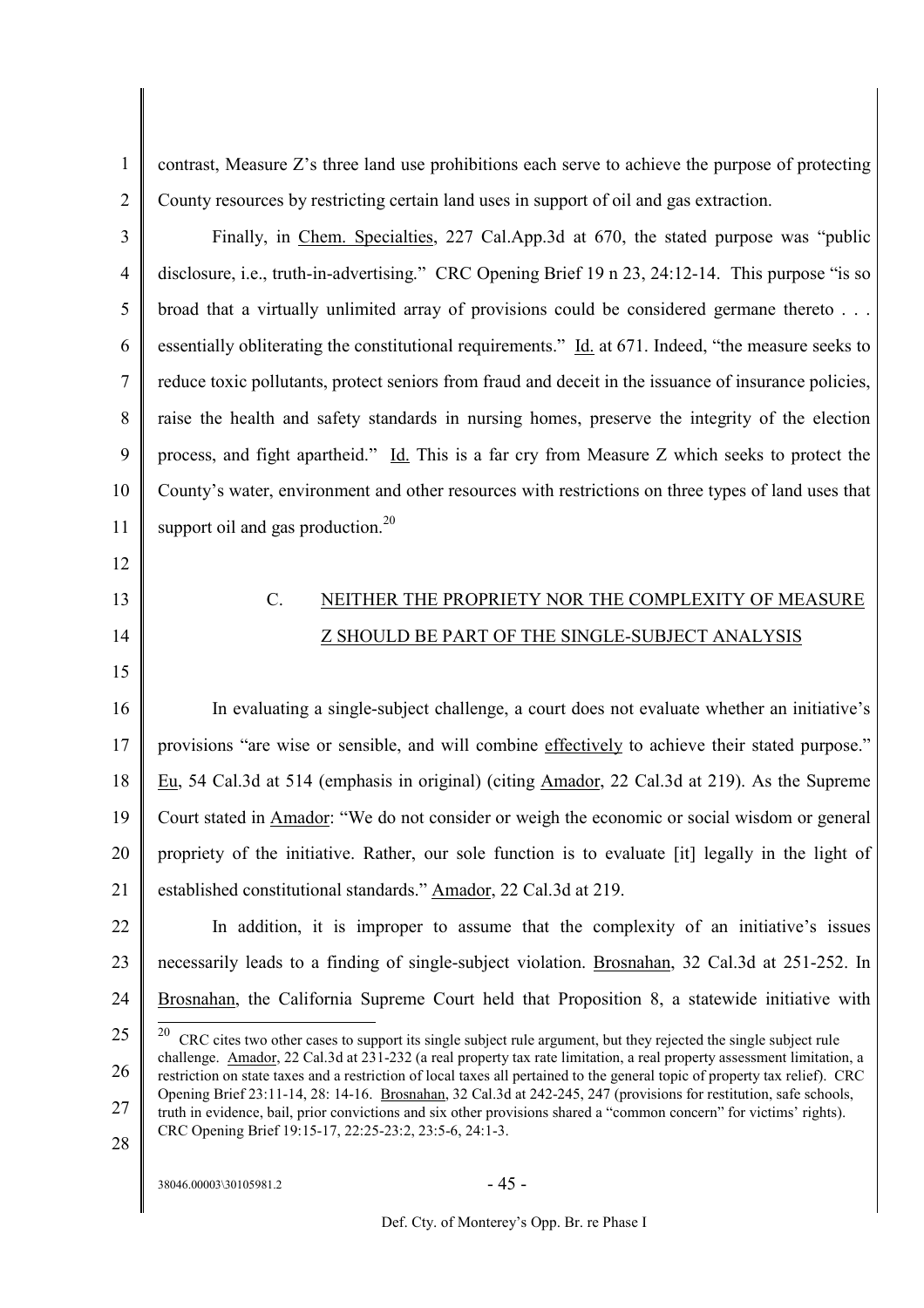1  $\overline{2}$ 3 4 5 6 7 8 9 10 11 numerous provisions to advance the "common concern" of promoting the rights of crime victims, did not violate the single-subject rule. Id. at 247. The Court rejected the argument that the complexity of Proposition 8 may have led to confusion or deception among voters because the measure received widespread publicity, and the voters received election materials including the title and summary prepared by the Attorney General, a detailed analysis by the Legislative Analyst, a complete text of the proposed law, and written arguments on both sides. Brosnahan, 32 Cal.3d at 252. The Court also found "improbable" the assumption of petitioners that "the people did not know what they were doing." Id. Courts ordinarily should assume that voters "have voted intelligently upon an amendment to their organic law, the whole text of which was supplied each of them prior to the election and which they must be assumed to have duly considered." Id. (emphasis in original) (citing Amador, 22 Cal.3d at 243-244).

12 13 14 15 16 17 18 Accordingly, claims that the oil industry is complicated and that voters could not be expected to understand alleged impacts to the oil industry after Measure Z's passage are unwarranted. CRC Opening Brief 24:17-19; 25:5-11. As in Brosnahan, Measure Z voters had access to the title and summary prepared by County Counsel, a County Counsel impartial analysis, the complete text of Measure Z and ballot arguments both pro and con. AR 151-161, 364-391; Stip. ¶ 8. Therefore, the proper conclusion is that the voters "duly considered" Measure Z's provisions and "voted intelligently." Brosnahan, 32 Cal.3d at 252.

- 19
- 20

### 6. MEASURE Z SATISFIES ALL DUE PROCESS REQUIREMENTS

21

22 23 24 25 26 Measure Z meets substantive due process requirements because the County may use its police power to prohibit oil and gas operations. In addition, the text of Measure Z, the relevant interpretative aids and the future administrative proceedings that will clarify any ambiguities address any procedural due process concerns. For these reasons and more, the Plaintiffs' due process arguments fail.

27 28

 $38046.00003\backslash30105981.2$  - 46 -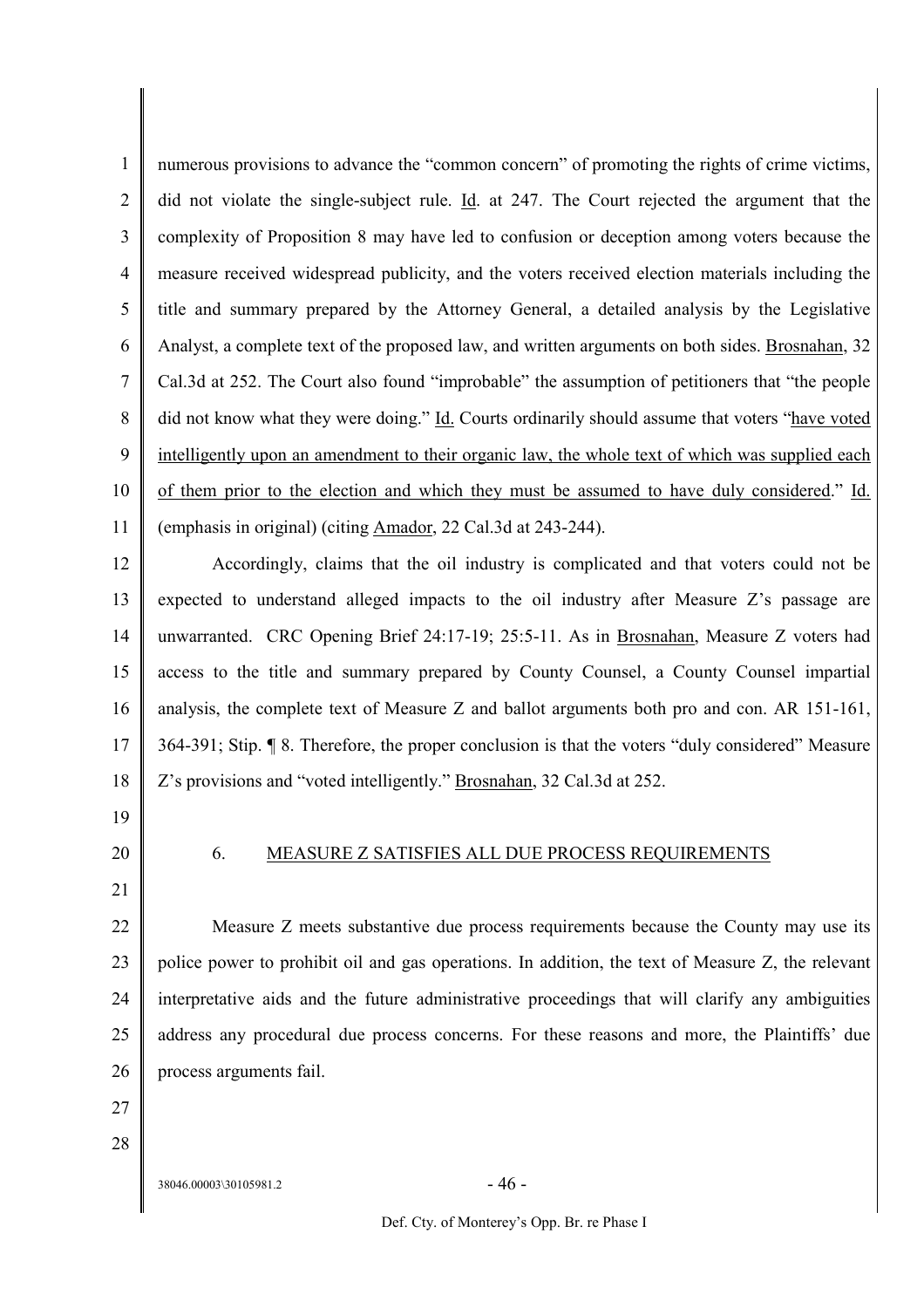### A. MEASURE Z DOES NOT VIOLATE SUBSTANTIVE DUE PROCESS

1 2

3 4 5 6 7 8 9 10 11 12 As explained above, Monterey County's constitutional and statutory authority to prohibit certain oil and gas operations is well established, Supra, County Brief  $\S$  3(C)(1). Under the California Constitution, the County "may make and enforce within its limits all local, police, sanitary, and other ordinances and regulations not in conflict with general laws." Cal. Const. art. XI, § 7. "Enactment of [an] ordinance prohibiting exploration for and production of oil, unless arbitrary, is a valid exercise of the municipal police power." Hermosa Beach, 86 Cal.App.4th at 555; Beverly Oil, 40 Cal.2d at 558; Higgins, 62 Cal.2d at 32. Contrary to Plaintiffs' contentions, nuisance suppression is not a requirement, and financial hardship is not material. Beverly Oil, 40 Cal.2d at 560; Friel v. County of Los Angeles, 172 Cal.App.2d 142, 157 (1959); NARO Opening Brief 10:1-4; CRC Opening Brief 15:11-12, 15:21-23.

13 14 15 16 17 18 19 "The [substantive] due process protection focuses on the government's means and purpose: whether the government's method rationally furthers legitimate ends." Kavanau v. Santa Monica Rent Control Board, 16 Cal.4th 761, 770–71 (1997) (brackets added). In a facial substantive due process challenge, a petitioner must show the government action is "clearly arbitrary and unreasonable" and that the governmental body could have had "no legitimate reason for its decision." Kawaoka v. City of Arroyo Grande, 17 F.3d 1227, 1234 (9th Cir. 1994). As the Supreme Court explained:

20 21 22 23 24 [A]s long as there are considerations of public health, safety, morals or general welfare which the legislative body may have had in mind, which have justified the regulation, it must be assumed by the court that the legislative body had those considerations in mind and that those considerations justify the regulation.

25 Consolidated Rock Products Co. v. City of Los Angeles, 57 Cal.2d 515, 522 (1962) (citing Miller

26 v. Board of Public Works, 195 Cal. 477, 490 (1925)).

27 28  $38046.00003\backslash30105981.2$  - 47 -In Consolidated Rock, 57 Cal.2d. at 518, plaintiff owned land containing rock, sand and gravel. The zoning allowed agricultural and residential use, but prohibited rock, sand and gravel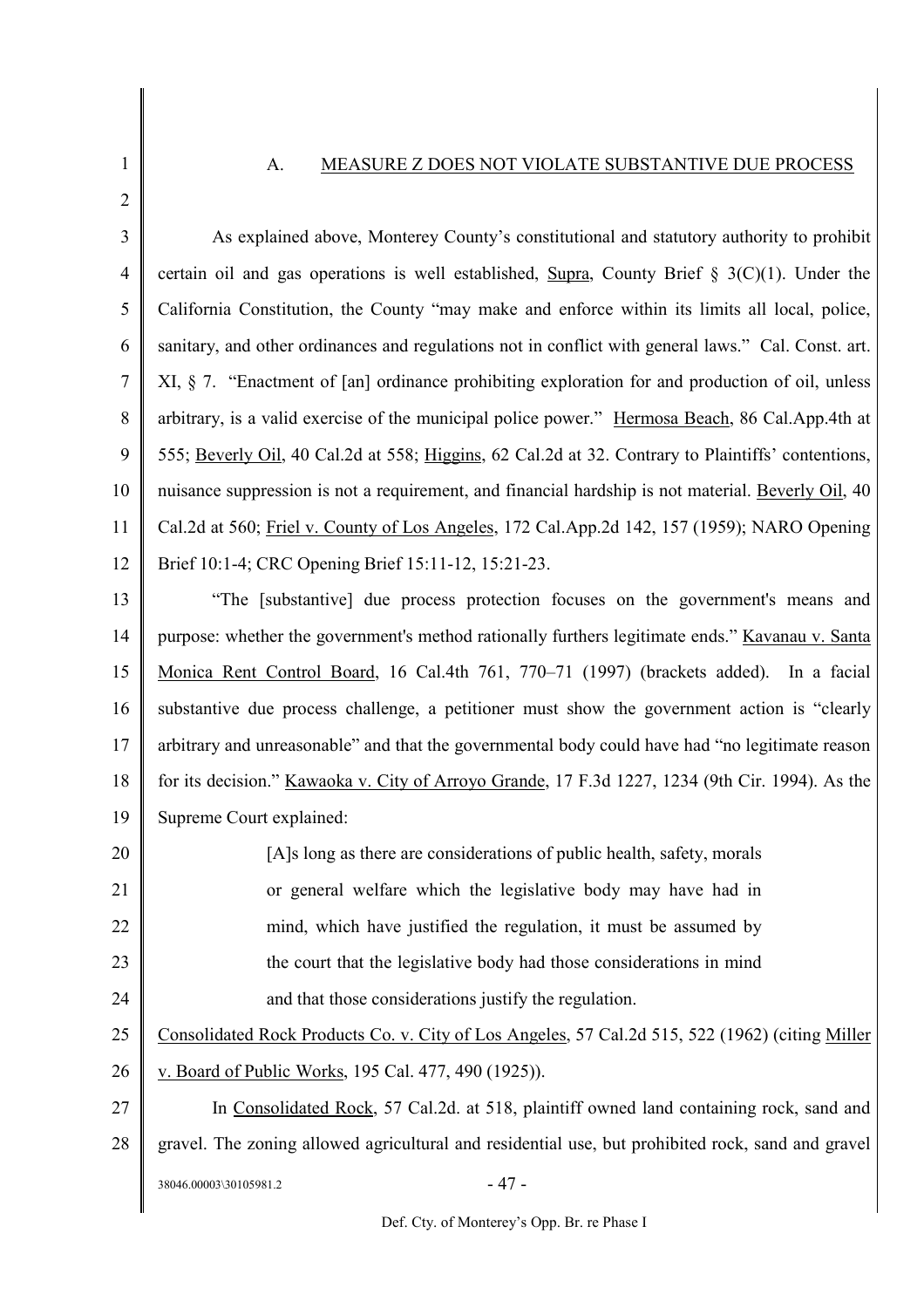1 2 3 4 5 6 7 8 operations. Plaintiff challenged the constitutionality of the ordinance on due process grounds, and characterized the land as "one use property" with economic value only for the excavation of rock, sand and gravel. Id. at 520. The California Supreme Court acknowledged that evidence showed the property did not hold "appreciable economic value" for any other use. Id. at 530. However, the Court also found that the operations could create dust that would have "a damaging effect upon the sufferers of respiratory ailments" and "would adversely affect property values." Id. at 520. The Court stated that "any reasonable basis in fact to support the legislative determination of the regulation's wisdom and necessity" will justify such government regulation. Id. at 522.

9 10 11 12 13 14 15 Numerous cases have followed this principle in upholding land use zoning restrictions. E.g., Kawaoka, 17 F.3d at 1236 (preserving agricultural heritage, limiting development, reducing potential traffic problems and addressing anticipated water shortage); Higgins, 62 Cal.2d at 28 (preventing "inconvenience, noisome effects, and potential dangers that may accompany and follow the exploration for, and production of, oil"); Beverly Oil, 40 Cal.2d at 560 (preventing detriment "to the public health, safety and welfare" from oil production); Hermosa Beach, 86 Cal.App.4th at 555 (protecting the environment from oil drilling).

16 17 18 19 20 21 22 23 24 25 26 27 28 Here, Measure Z's proponents were concerned about protecting Monterey County's water, agricultural lands, air quality, scenic vistas and quality of life by prohibiting land uses in support of certain oil and gas operations. AR 151-154. Among proponents' concerns were air pollutants "linked to poor health outcomes and reduced agricultural yields." AR 153 (Finding 9). Such a finding, in and of itself, is a legitimate reason and a reasonable basis to support the measure's wisdom and necessity. Air quality was but one of many cited concerns that led voters to approve Measure Z. AR 151-154. The fact that Plaintiffs disagree with those concerns does not render Measure Z unconstitutional. Consolidated Rock, 52 Cal.2d at 522; NARO Opening Brief 23:1- 29:5. Nor do claims of potential lost profits. Consolidated Rock, 57 Cal.2d at 519-520; Chevron Opening Brief, 10:14-15. Measure Z proponents raised legitimate "considerations of public health, safety, morals or general welfare" that were neither arbitrary or unreasonable under established case law. AR 151-154. The majority of voters agreed. Stip. ¶ 9. Thus, the Measure satisfies substantive due process under the state and federal Constitutions.

 $38046.00003\backslash30105981.2$  - 48 -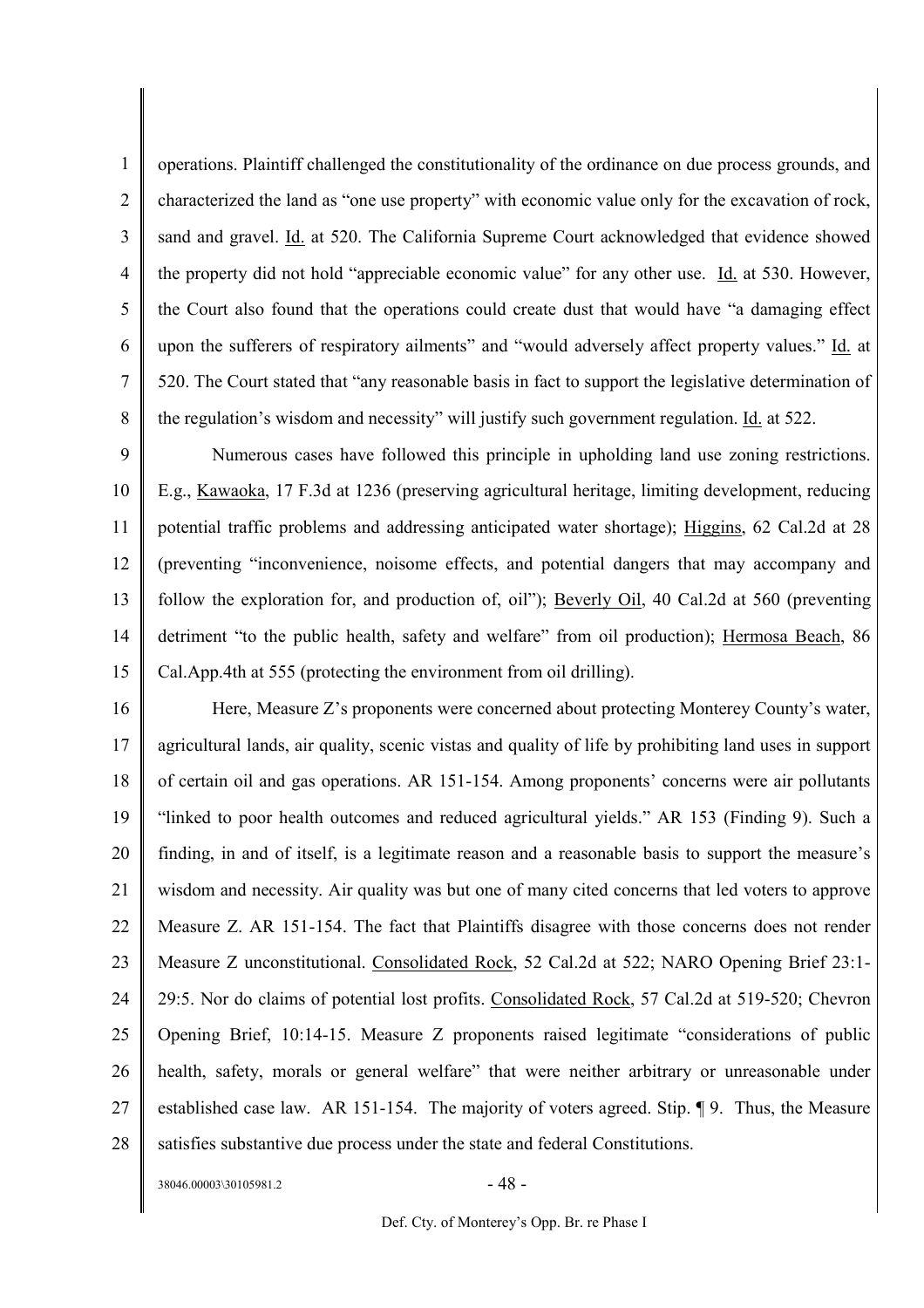### B. MEASURE DOES NOT VIOLATE PROCEDURAL DUE PROCESS

1 2

3 4 5 6 7 In a facial challenge to an enactment based on vagueness, a court should uphold the challenge only if the enactment "is impermissibly vague in all of its applications." Village of Hoffman Estates v. Flipside, Hoffman Estates, Inc., 455 U.S. 489, 497 (1982); Evangelatos v. Superior Court, 44 Cal.3d 1188, 1201 (1988). Future hypothetical situations are unavailing. People v. iMERGENT, Inc., 170 Cal.App.4th 333, 341 (2009).

8 9 10 11 12 13 In Hoffman Estates, 455 U.S. at 491-492, the village enacted an ordinance regulating drug paraphernalia and making it unlawful to sell "any items, effect, paraphernalia, accessory or thing which is designed or marketed for use with illegal cannabis or drugs" without first obtaining a business license. Plaintiff retailer alleged the ordinance was unconstitutionally vague because the ordinance's standard, "designed or marketed for use," was ambiguous. Id. at 493, 500. The United States Supreme Court disagreed. Id. at 497, 505.

14 15 16 17 18 19 The Court explained that a law must "'give the person of ordinary intelligence a reasonable opportunity to know what is prohibited, so that he may act accordingly'" and must provide explicit standards for those who apply them to prevent arbitrary and discriminatory enforcement. Id. at 498 (citing Grayned v. City of Rockford, 408 U.S. 104, 108-109 (1972)). The "degree of vagueness that the Constitution tolerates – as well as the relative importance of fair notice and fair enforcement – depends in part on the nature of the enactment." Id. For example:

20 21 22 23 24 25 26 [E]conomic regulation is subject to a less strict vagueness test because its subject matter is often more narrow, and because businesses, which face economic demands to plan behavior carefully, can be expected to consult relevant legislation in advance of action. Indeed, the regulated enterprise may have the ability to clarify the meaning of the regulation by its own inquiry, or by resort to an administrative process.

27 28 Id. The Supreme Court concluded that the "designed for use" portion of the standard was "sufficiently clear" because it covered at least some of the items sold by the retailer, including

 $38046.00003\backslash30105981.2$  - 49 -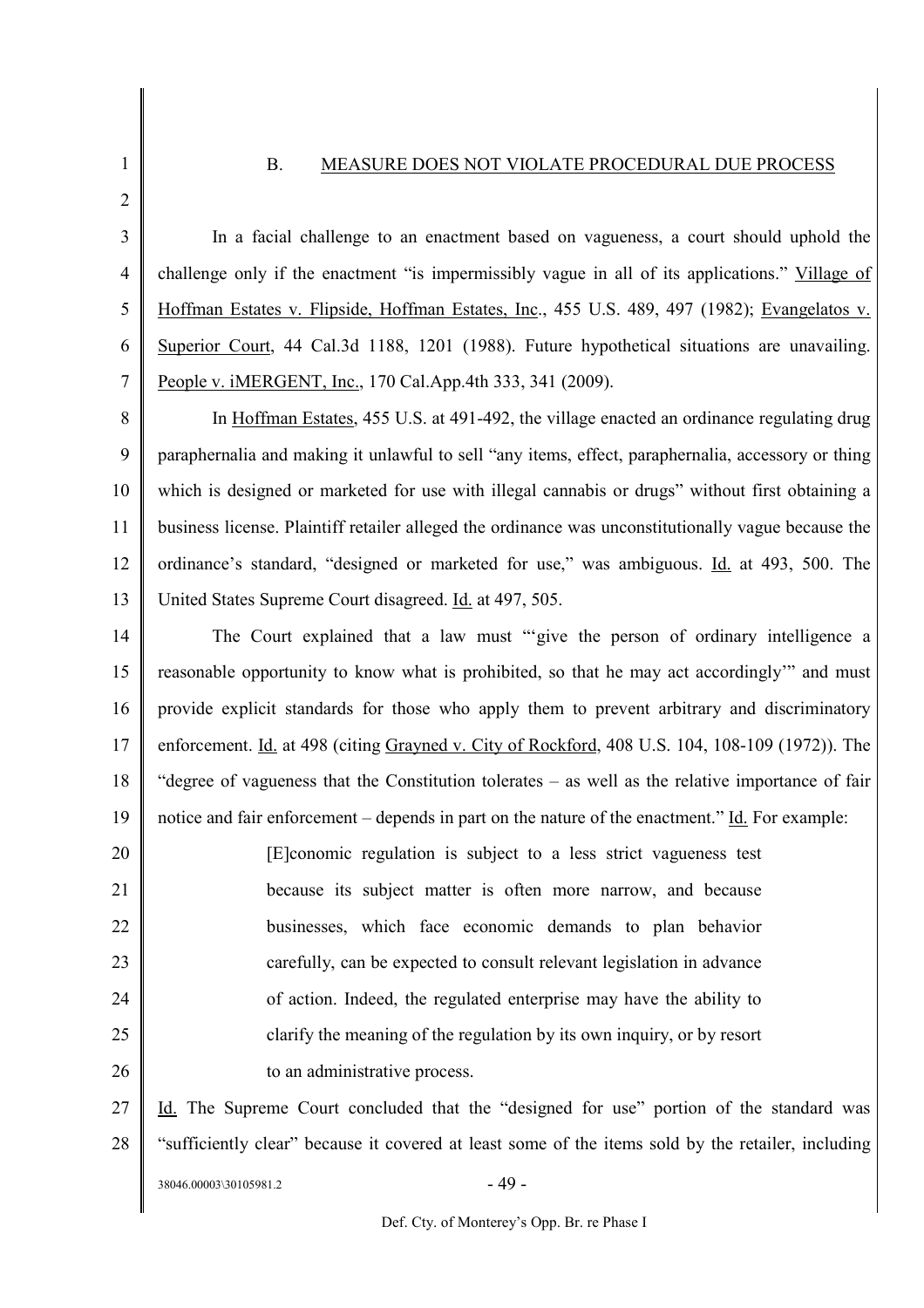1 2 3 4 certain pipes and "roach clips" typically used to smoke marijuana. Id. at 502. Further, the enactment provided a "fair warning of what [was] proscribed" because it was clear from the ordinance and related guidelines that the retailer's marketing activities required a license. Id. at 502-503.

5 6 7 8 9 10 Similarly, in Evangelatos, 44 Cal.3d at 1201-1202, the California Supreme Court upheld a statewide initiative that modified the traditional, common law joint and several liability doctrine against a facial claim of vagueness. There, plaintiff catalogued a series of questions relating to the application of Proposition 51 and claimed the existence of such unanswered questions rendered the measure unconstitutionally vague on its face. Id. at 1201. The Court responded to this "flawed" contention by stating:

11 12 13 14 15 16 Many, probably most, statutes are ambiguous in some respects and instances invariably arise under which the application of statutory language may be unclear. So long as a statute does not threaten to infringe on the exercise of First Amendment or other constitutional rights, however, such ambiguities, even if numerous, do not justify the invalidation of a statute on its face.

17 Id. at 1201.

18 19 20 21 22 23 24 25 26 27 Here too, a litany of questions and speculations about the future hypothetical application and enforcement of Measure Z do not render the measure unconstitutionally vague. Chevron Opening Brief 30:5-10, 30:22-25, 31:21-22, 32:4-7. Measure Z's provisions provide numerous instances where its application is clear, precluding a conclusion that it is constitutionally vague on its face. For example, the Measure Z prohibits land uses in support of drilling new oil and gas wells, while providing that existing oil and gas wells, numbering about 1,500 at the time of passage, may continue operating. AR 152. The Measure Z prohibits land uses in support of hydraulic fracturing, acid well stimulation and other similar WSTs, while expressly stating that steam flooding, water flooding, cyclic steaming and certain other routine practices are allowed. AR 155. Moreover, the purpose of the Fracking Ban is to prohibit WST practices that increase

28

 $38046.00003\backslash30105981.2$  - 50 -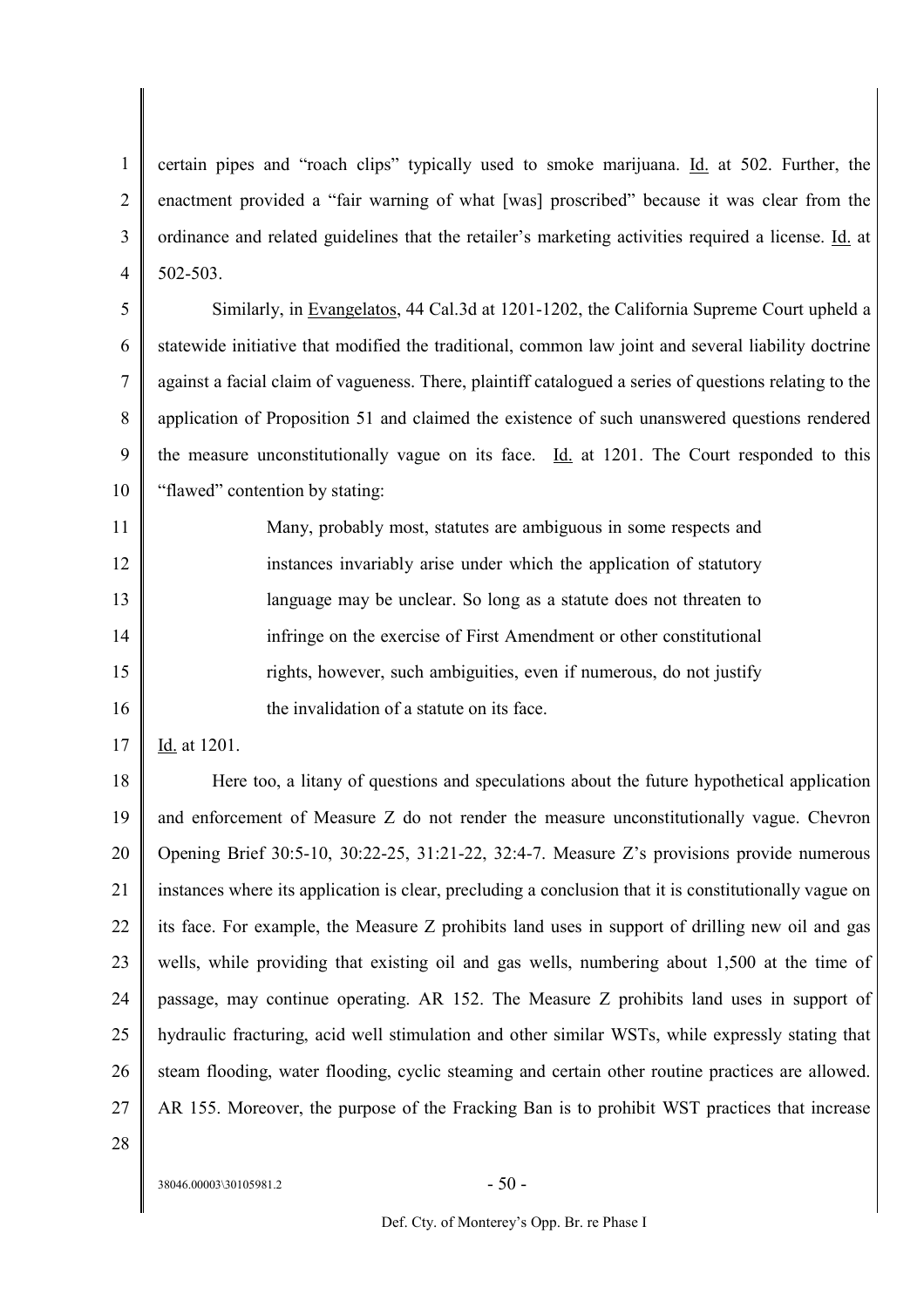1 2 formation permeability, while the purpose of the expressly permitted steam flooding and cyclic steam injection is to reduce viscosity. AR 155; Stip.  $\P$  16-18, 24.<sup>21</sup>

3 4 5 6 7 8 9 These provisions are not ambiguous or uncertain. They are clear, declarative statements about allowable land uses that "afford[s] fair warning of what is proscribed." Hoffman Estates, 455 U.S. at 502-503. Like the business interests described in Hoffman Estates, Plaintiffs here have an economic stake in their oil and gas operations, can be expected to plan in accordance with Measure Z, and may seek clarification of its provisions. Indeed this litigation and the numerous comment letters regarding the County's administrative exemption process confirm that Plaintiffs are doing exactly what the United States Supreme Court contemplated.

10 11 12 13 14 15 16 17 18 The California Supreme Court's decision in Amador is instructive for understanding another reason why Plaintiffs' vagueness claims must fail here. According to the Court, state legislation and administrative regulations enacted shortly after Proposition 13 passed demonstrated the new taxation scheme could be placed "into operation in a reasonably workable fashion." Amador, 22 Cal.3d at 246-247. The Court emphasized that it could not, and should not "attempt to pass upon the meaning or validity of each contested provision in every hypothetical context" at such an early stage because the adjudication of such matters "must await an actual controversy, and should proceed on a case-by-case basis as the need arises." Id. at 247 (citing County of Nevada v. McMillen, 11 Cal.3d 662, 674 (1974)).

19 20 21 22 23 24 In explaining the wisdom of this principle, the Court noted that many, if not most, of the uncertainties described by petitioners "may disappear if a reasonable, common sense approach is used" in future interpretations and if "appropriate weight is given to the contemporaneous construction of the legislative and administrative bodies charged with its enforcement in accordance with well-established legal precedent." Id. at 248. If the implementing provisions incorrectly manifested the voters' intent, judicial challenge would be available as a remedy. Id. at

25 247.

28

<sup>26</sup> 27 <sup>21</sup> With an enactment that "follows voter approval, the ballot summary and arguments and analysis presented to the electorate in connection with a particular measure" may be employed to help determine the probable meaning of uncertain language. Amador, 22 Cal.3d at 245-246; see also Mills v. County of Trinity, 108 Cal.App.3d 656, 663 (1980).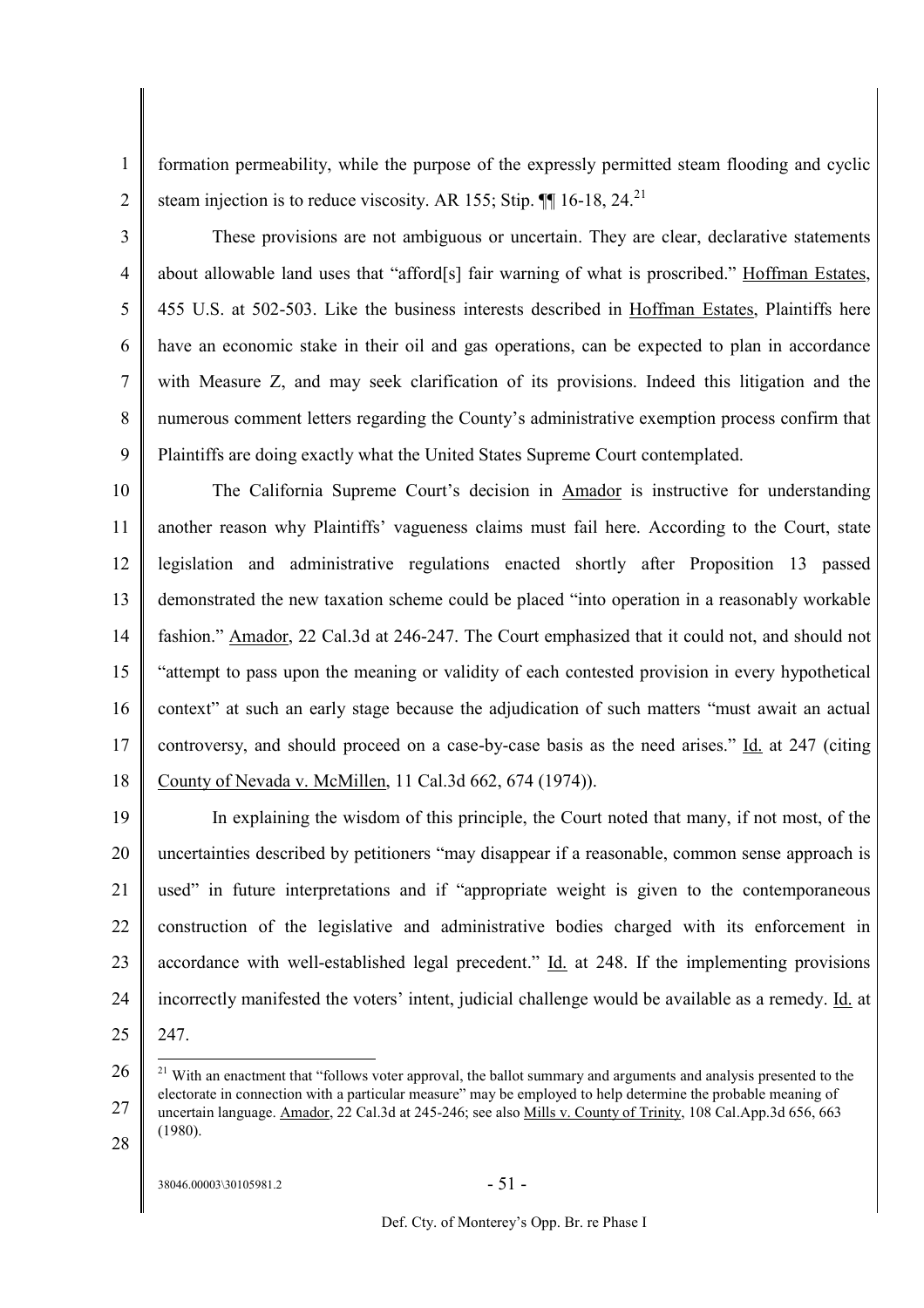| 1              | Here, Measure Z's Section 6 provides for future administrative proceedings involving                     |
|----------------|----------------------------------------------------------------------------------------------------------|
| $\overline{2}$ | exemptions for certain projects, while Section 7(H) authorizes the Board of Supervisors to adopt         |
| 3              | implementing ordinances, guidelines, rules and regulations as necessary. AR 159-160. Under               |
| $\overline{4}$ | Amador, Measure Z's implementing provisions make it likely that uncertainties noted by                   |
| 5              | Plaintiffs now "may disappear" under a "reasonable, common sense approach" going forward.                |
| 6              | Amador, 22 Cal.3d at 247-248. Given Measure Z's many unambiguous provisions and                          |
| 7              | applications, which give fair warning about what is required, and given the clarity provided by          |
| 8              | relevant interpretive aids, it cannot be said that Measure Z is "impermissibly vague in all its          |
| 9              | applications." Hence, the void for vagueness challenge cannot stand.                                     |
| 10             |                                                                                                          |
| 11             | MEASURE Z IS CONSISTENT WITH THE GENERAL PLAN<br>7.                                                      |
| 12             |                                                                                                          |
| 13             | The NARO Plaintiffs (collectively "NARO") conclude through circular reasoning and                        |
| 14             | unsupported assertions that Measure Z is unlawfully inconsistent with the Public Services and            |
| 15             | Economic Development Elements of the Monterey County General Plan. NARO Brief 7:1-23:19.                 |
| 16             | NARO's empty contention must be rejected by the Court because: (1) it is well settled law in             |
| 17             | California that planning and zoning (including proposed amendments to a general plan) are                |
| 18             | appropriately the subject of the voter initiative process; (2) Measure Z, on its face, ensures           |
| 19             | consistencies between Measure Z and the General Plan, all Area Plans, the Coastal Land Use               |
| 20             | Plans, the Fort Ord Master Plan, and all other plans, ordinances and policies; and (3) there is no       |
| 21             | evidence that Measure Z is inconsistent with the Public Services and Economic Development                |
| 22             | Elements of the 2010 General Plan.                                                                       |
| 23             |                                                                                                          |
| 24             | THE GENERAL PLAN AMENDMENTS REQUIRED BY MEASURE Z<br>A.                                                  |
| 25             | ARE PERMITTED UNDER CALIFORNIA LAW                                                                       |
| 26             |                                                                                                          |
| 27             | The California Constitution, Article II, Section 11, guarantees the local electorate's right             |
| 28             | to initiative. It is the "duty of the courts to jealously guard this right of the people," and to "apply |
|                | $-52-$<br>38046.00003\30105981.2                                                                         |
|                |                                                                                                          |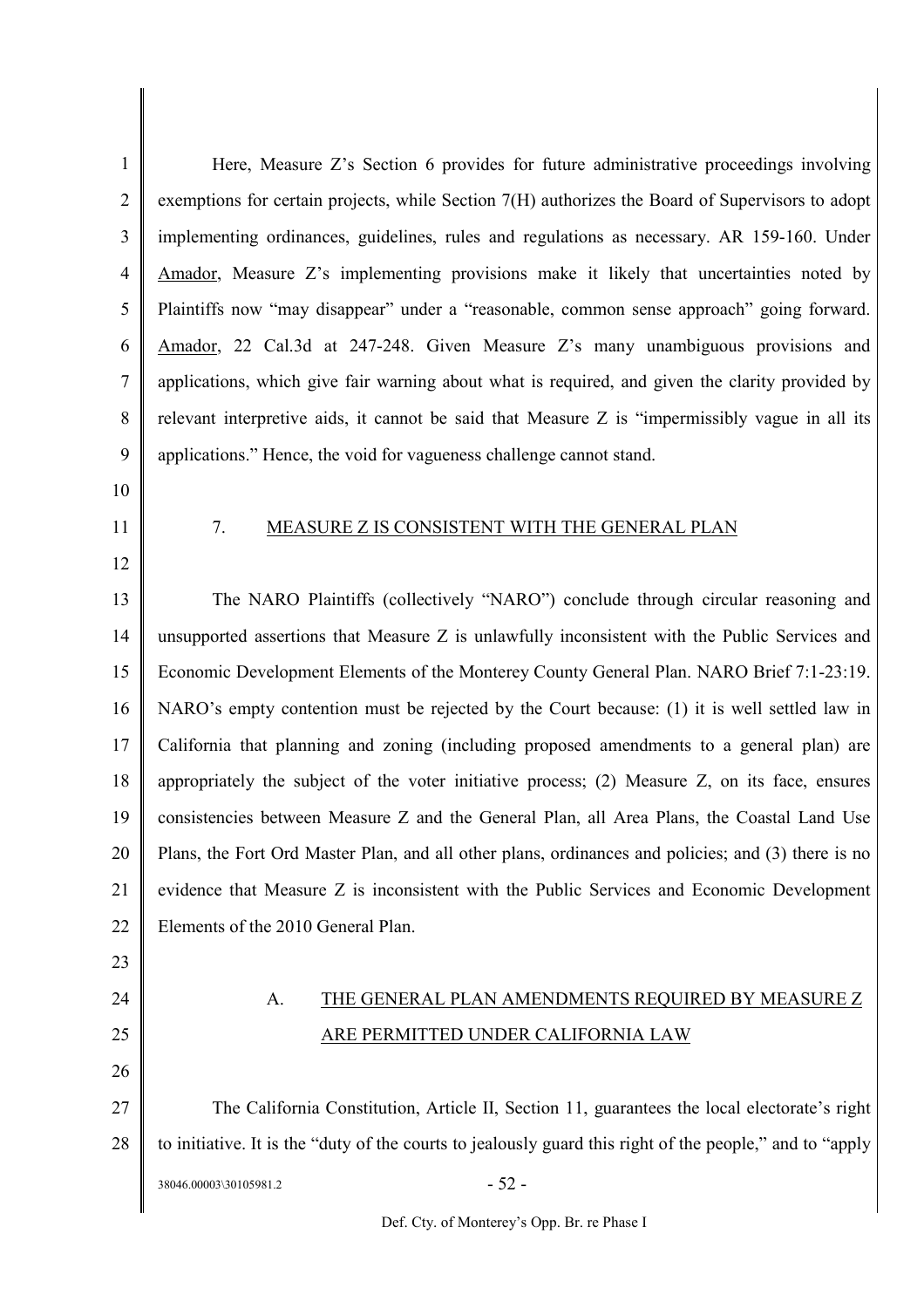1 2 3 a liberal construction to this power whenever it is challenged in order that the right [to local initiative or referendum] not be improperly annulled." DeVita v. County of Napa, 9 Cal.4th 763, 776 (1995) (brackets in original).

4 5 6 7 8 9 The California Supreme Court held that "general plans can be amended by initiative." DeVita, 9 Cal.4th at 775. In concluding that general plans can be amended by initiative, Justice Mosk painstakingly detailed the history of voter initiatives, and the evolution of the jurisprudence upholding the initiative measures amending zoning ordinances, and general plan amendments, as well as interpreting California Elections Code Section 9111 as expressly permitting general plan amendments by initiative. Id. at 774-777.

10 11 12 13 14 15 16 17 A general plan is required under California Government Code Section 65300.5 to be "internally consistent." DeVita, 9 Cal.4th at 773 (citing Cal. Gov. Code § 65302). Except in extreme circumstances, courts lack authority to interfere in the consistency findings between an initiative amending a general plan and other existing elements of the general plan. 20th Century Ins. v. Garamendi, 8 Cal.4th 216, 278 (1994) (fact finding is a quasi-legislative function); Carrier v. Robbins, 112 Cal.App.2d 32, 35-36 (1952) (courts will not usurp the board of supervisors' findings absent "an abuse of discretion, fraud, bad faith or unreasonable and arbitrary action").

# B. MEASURE Z, SECTION 7(F), DIRECTS THE BOARD OF SUPERVISORS TO MAKE AMENDMENTS TO ENSURE CONSISTENCY WITH THE GENERAL PLAN

18

19

20

21

22 23 24 25 26 27 28  $38046.00003\backslash30105981.2$  - 53 -The arguments raised in NARO's facial challenge to Measure Z, that the initiative is invalid because it is inconsistent with the Public Services and Economic Development Elements, should be summarily dismissed, as the same arguments were dismissed by the court in Citizens for Planning Responsibility v. County of San Luis Obispo, 176 Cal.App.4th 357, 378 (2009). In that case, petitioners unsuccessfully argued that the general plan amendment initiative (Measure J) was "invalid because it is inconsistent with the airport land use plan and other elements of the County's general plan." Id. at 377-378. The court rejected petitioner's arguments because,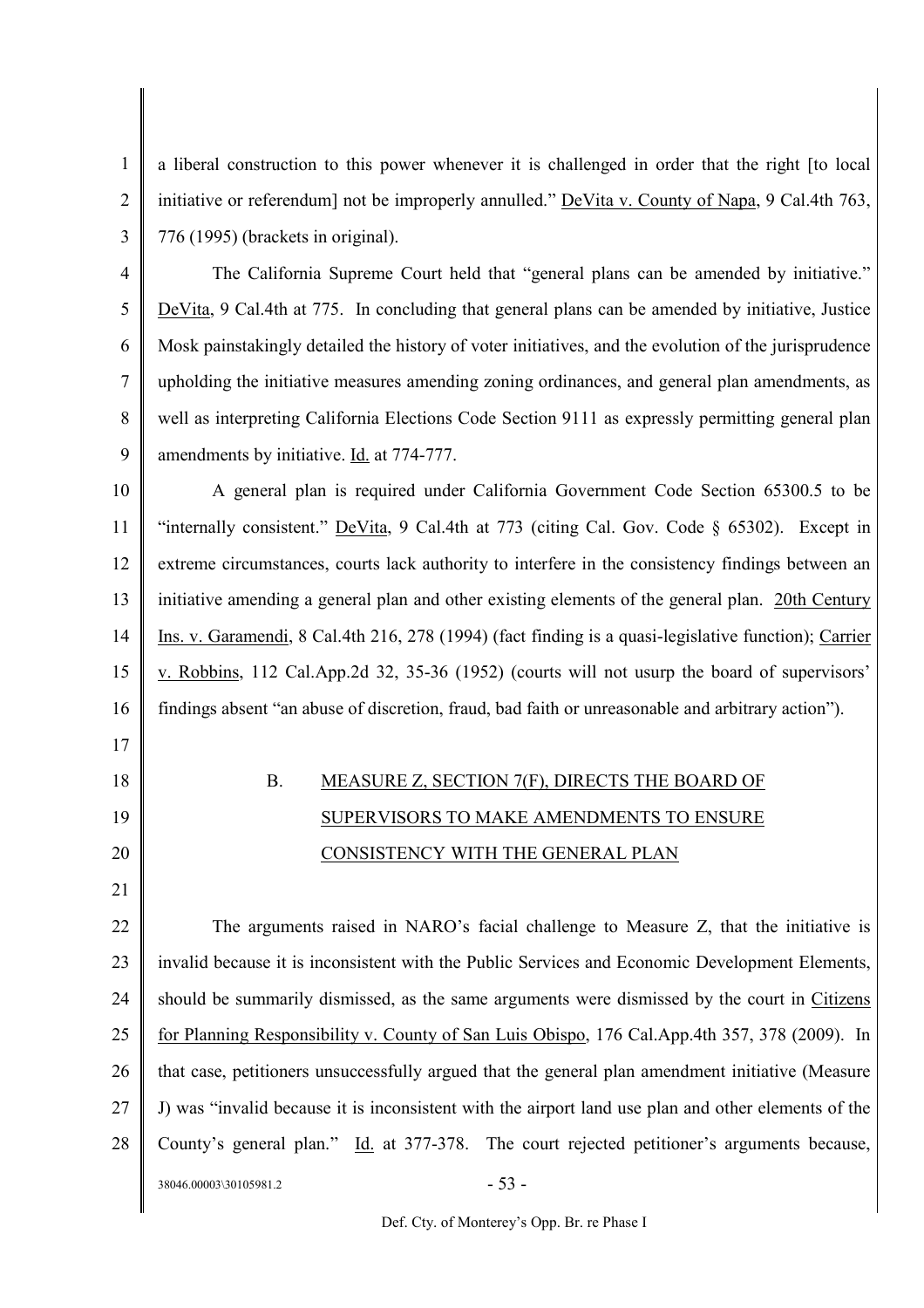1 2 among other reasons, "Measure J contains amendments to the affected general plan elements to make Measure J consistent with the General Plan." Id.

| $\overline{3}$ | Here, Measure Z, like the initiative in Citizens for Planning Responsibly, includes                   |
|----------------|-------------------------------------------------------------------------------------------------------|
| 4              | amendments to ensure that Measure Z is consistent with the General Plan. The plain text of            |
| 5              | Measure Z, at Section 7(F), includes various amendments to the General Plan, specifically             |
| 6              | directing the "County of Monterey to amend the Monterey County General Plan and other                 |
| $\tau$         | ordinances and policies affected by this Initiative as soon as possible to ensure consistency         |
| 8              | between the provisions adopted in this initiative and other sections of the General Plan" AR          |
| 9              | 160. The NARO plaintiffs fail to present any argument as to why Measure Z, Section 7(F),              |
| 10             | would not remedy any alleged inconsistency. <sup>22</sup>                                             |
| 11             | NARO's arguments that Measure Z is invalid based on alleged inconsistencies is also not               |
| 12             | ripe for adjudication because the Board of Supervisors have not yet undertaken the Section $7(F)$     |
| 13             | such amendments and other implementing ordinances as necessary to ensure consistency between          |
| 14             | the initiative and the General Plan and all other plans, ordinances and policies.                     |
| 15             |                                                                                                       |
| 16             | $C$ .<br>MEASURE Z IS CONSISTENT WITH THE PUBLIC SERVICES AND                                         |
| 17             | ECONOMIC DEVELOPMENT ELEMENTS                                                                         |
| 18             |                                                                                                       |
| 19             | Not only are NARO's inconsistency arguments refuted by the plain text of Measure Z and                |
| 20             | the bar to claims that are not ripe, but Measure Z is in fact consistent with the Public Services and |
| 21             | Economic Development Elements of the Monterey County General Plan. NARO argues that                   |
| 22             | Measure Z is inconsistent with the Public Services Element of the General Plan because the            |
| 23             | General Plan encourages the use of recycled water for groundwater replenishment and to reduce         |
| 24             | the use of potable water. NARO Opening Brief 17:16-22.                                                |
| 25             |                                                                                                       |
|                |                                                                                                       |

<sup>26</sup> 27 28 <sup>22</sup> Measure Z recognizes that amendments to the Coastal Land Use Plans would require the Coastal Commission certify that the amendment was consistent with the California Coastal Act. AR 160 (paragraph 7(C)); Cal. Pub. Res. Code § 30514. Additionally, any amendment to the Fort Ord Master Plan must be submitted to the Fort Ord Reuse Authority for certification of consistency with the Fort Ord Reuse Plan and the Fort Ord Reuse Authority Act. AR 160 (paragraph 7(D)); Cal. Gov. Code §§ 67650-67700.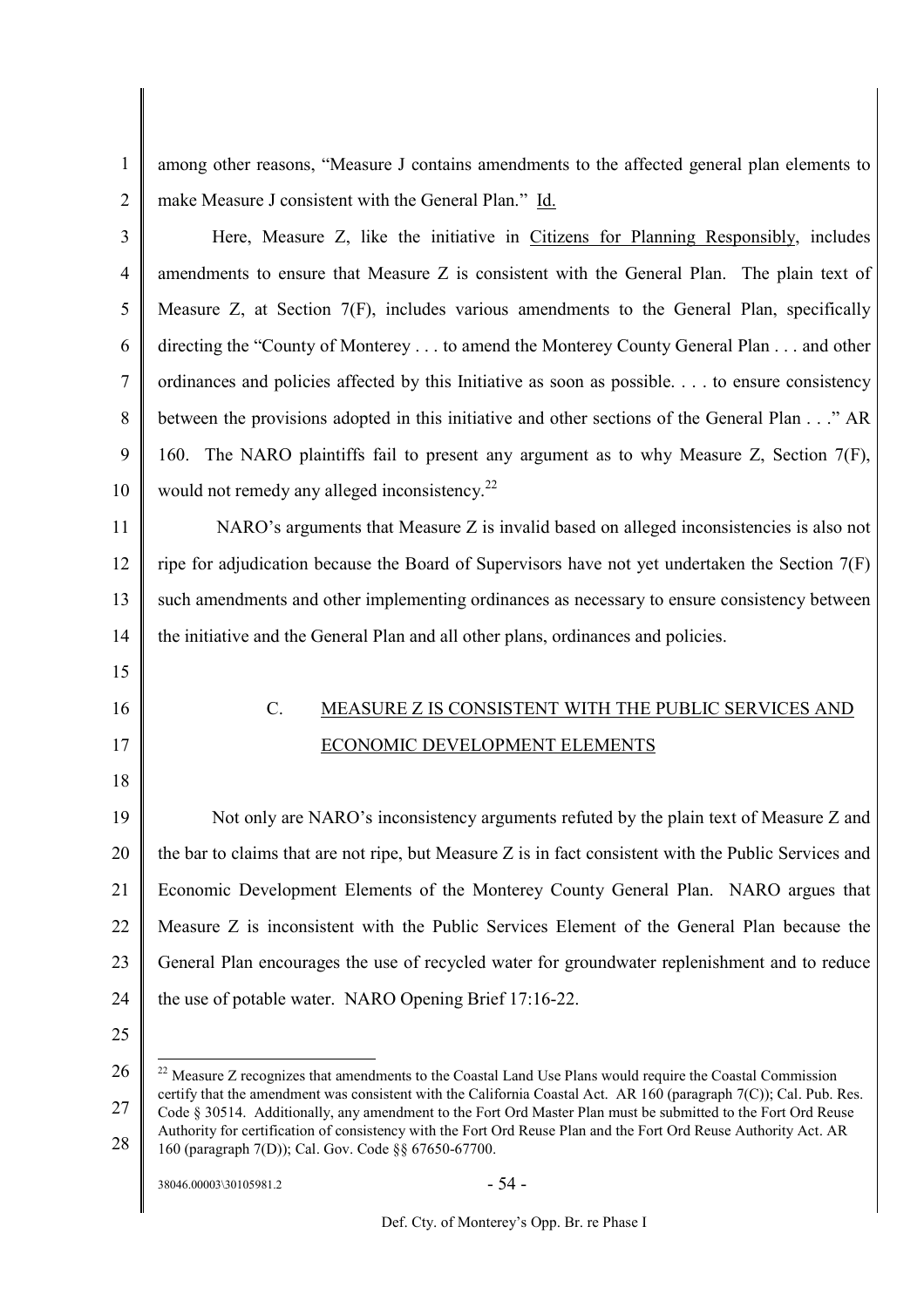1 2 3 4 5 6 7 8 9 Specifically, NARO argues that Measure Z conflicts with PS-3.12 and PS-4.4 because Measure Z would prohibit Chevron from reducing the salt content of "produced water" and then injecting that "partially treated water," for steam injection purposes. Id. 11-18. As discussed above, NARO'S arguments reach too far. Measure Z does not bar steam flooding or cyclic steaming currently used by oil extractors, and does not prevent the impoundment or injection of treated wastewater or wastewater injected for purposes other than storage or disposal. Supra, County Brief § 2(C)(1). Once wastewater, as that term is used in the Measure, is cleaned, treated or purified, it is no longer the oil and gas wastewater and chemicals which spurred the proponents to prepare and seek voter approval of Measure Z. Supra, County Brief § 2(C)(2); AR 349.

10 11 12 13 14 15 16 NARO'S selective interpretation of PS-4 is also without merit. The General Plan's policies in PS-4 to "ensure adequate treatment and disposal of wastewater" and to "encourage groundwater recharge through the use of reclaimed wastewater" are completely inapplicable to oil and gas wastewater because these policies specifically relate to sewage. The County General Plan related to sewage specifically defines "wastewater" as "sewage, gray water, and any and all other contaminated liquate waste substances associated with human habitation." Pls. RJN, ex. 62 (Monterey General Plan, Glossary, 16).

17 18 19 20 21 22 23 24 NARO's arguments that Measure Z is inconsistent with the General Plan Economic Development Element are equally meritless because the oil and gas industry is not identified as a "Key Industry" or a "Key Industry Cluster" under the General Plan, and there is no evidence that Measure Z is inconsistent with ensuring economic growth. The General Plan defines "Key Industries" as those that fit the "special character of Monterey County." Pls. RJN, ex. 62 (Monterey General Plan, Glossary, 10). The General Plan further defines "Key Industry Clusters" as agriculture, tourism, education and research, building and design, and wellness and lifestyle. Id. Therefore, there is no evidence that Measure Z would adversely impact any Key Industries.

25 26 27 28 NARO's speculative argument that Measure Z would impair the County's tax base must be rejected. Initiative measures, particularly land use initiatives might impact the tax base of a County, but speculation regarding potential consequences of enactment do not constitute a basis on which to invalidate an otherwise properly enacted initiative measure. Birkenfeld, 17 Cal.3d at

 $38046.00003\backslash30105981.2$  - 55 -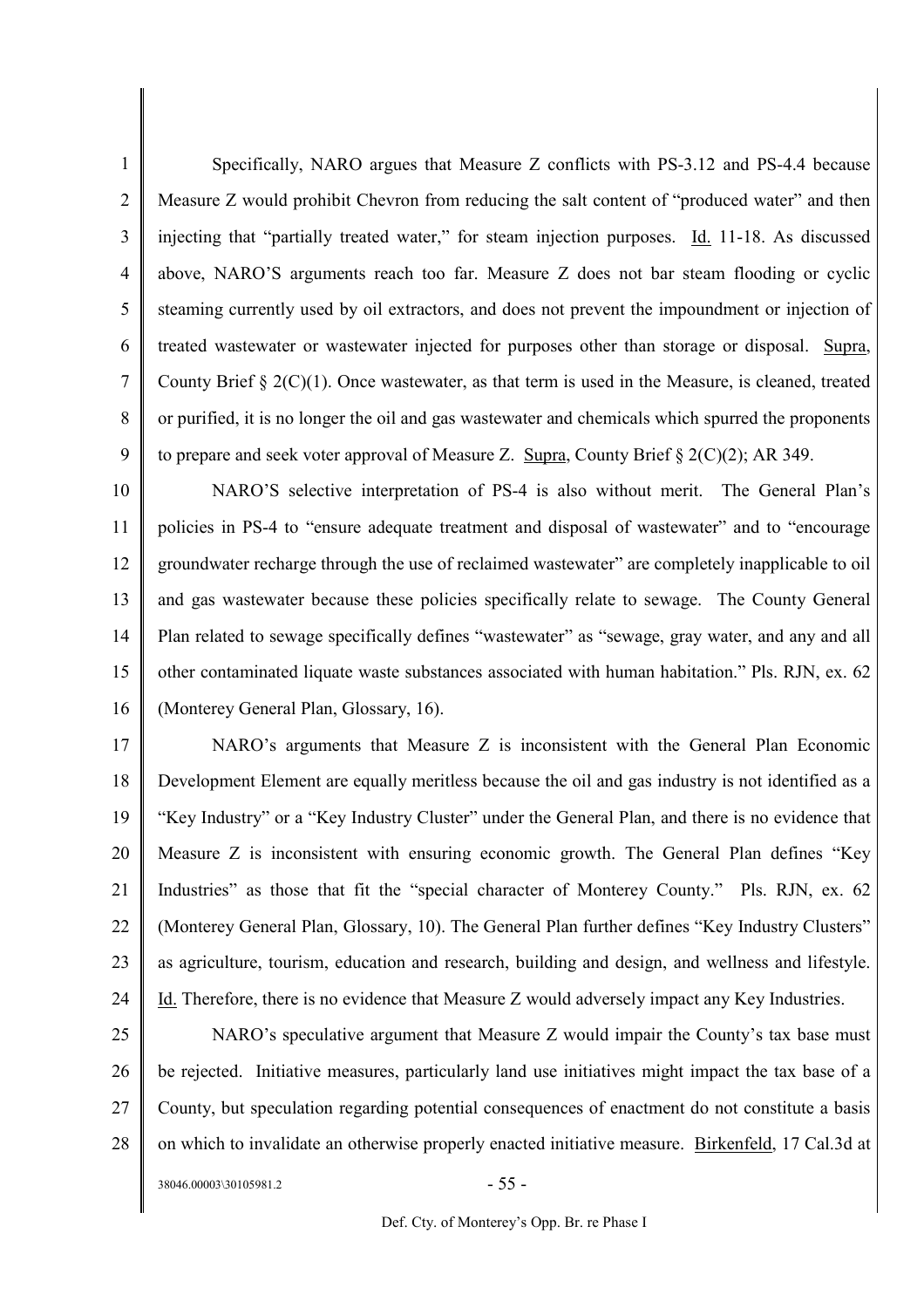| $\mathbf{1}$   | In Birkenfeld, the California Supreme Court rejected published articles depicting dire<br>144.                                                                                                                                |
|----------------|-------------------------------------------------------------------------------------------------------------------------------------------------------------------------------------------------------------------------------|
| $\overline{2}$ | consequences attributed to rent control and contrary materials praising rent control. The Court                                                                                                                               |
| 3              | found that such information, while potentially helpful to a legislative body, could not be relied on                                                                                                                          |
| 4              | by the court to determine the validity of an initiative measure. Id. At this initial stage of                                                                                                                                 |
| 5              | determining the facial sufficiency of Measure Z, the Court should disregard the various                                                                                                                                       |
| 6              | "studies" <sup>23</sup> relied on by NARO as conjecture. As discussed above, NARO's arguments, and the                                                                                                                        |
| 7              | assumptions incorporated in the unsubstantiated "studies," that Measure Z will "shut down" oil                                                                                                                                |
| 8              | and gas operations in Monterey County is beyond any reasonable interpretation of the initiative.                                                                                                                              |
| 9              | NARO'S argument that the Measure Z will adversely impact businesses by prohibiting                                                                                                                                            |
| 10             | Salinas Valley groundwater recharge is without merit because, as discussed above, Measure Z                                                                                                                                   |
| 11             | would not prevent the injection or disposal of clean, treated, or purified water. Supra, County                                                                                                                               |
| 12             | Brief $\S 2(C)(2)$ .                                                                                                                                                                                                          |
| 13             |                                                                                                                                                                                                                               |
| 14             | 8.<br>FINDINGS ARE NOT REQUIRED TO FIND MEASURE Z VALID                                                                                                                                                                       |
| 15             |                                                                                                                                                                                                                               |
| 16             | NARO's arguments that Measure Z's fifteen findings fail to establish a valid public                                                                                                                                           |
| 17             | purpose for Measure Z miss the mark with respect to the validity of an initiative measure and are                                                                                                                             |
| 18             | otherwise without merit. NARO Brief 23:20-29:5.                                                                                                                                                                               |
| 19             | First, unless specifically required by statute, legislative actions do not require explicit                                                                                                                                   |
| 20             | findings. Cormier v. County of San Luis Obispo, 161 Cal.App.3d 850, 852 (1984) (denial of                                                                                                                                     |
| 21             | mandamus affirmed because county's general plan was a legislative act which did not require                                                                                                                                   |
| 22             | specific findings for adoption of an amendment). Further, "burdensome statutory requirements                                                                                                                                  |
| 23             | mandating findings to support its decision, need not be satisfied when the legislation is                                                                                                                                     |
| 24             | enacted via initiative or referendum." Chandis Sec. Co. v. City of Dana Point, 52 Cal.App.4th                                                                                                                                 |
| 25             | <sup>23</sup> NARO argues that the Administrative Record in this matter should be supplemented to include materials provided                                                                                                  |
| 26             | in response to a Public Records Act Request. NARO Opening Brief, 18:17-20 n.6. NARO's position is contrary to<br>law and would impermissibly conflate official actions undertaken by the County with material simply in the   |
| 27             | possession of the County. Monterey County for Energy Independence is not part of Monterey County and was not<br>commissioned by Monterey County to perform any economic study. NARO's attempts to attribute the study and its |
| 2Q             | conclusion as official acts of Monterey County are misleading and improper.                                                                                                                                                   |

28

 $\overline{\phantom{a}}$ 

 $38046.00003\backslash30105981.2$  - 56 -